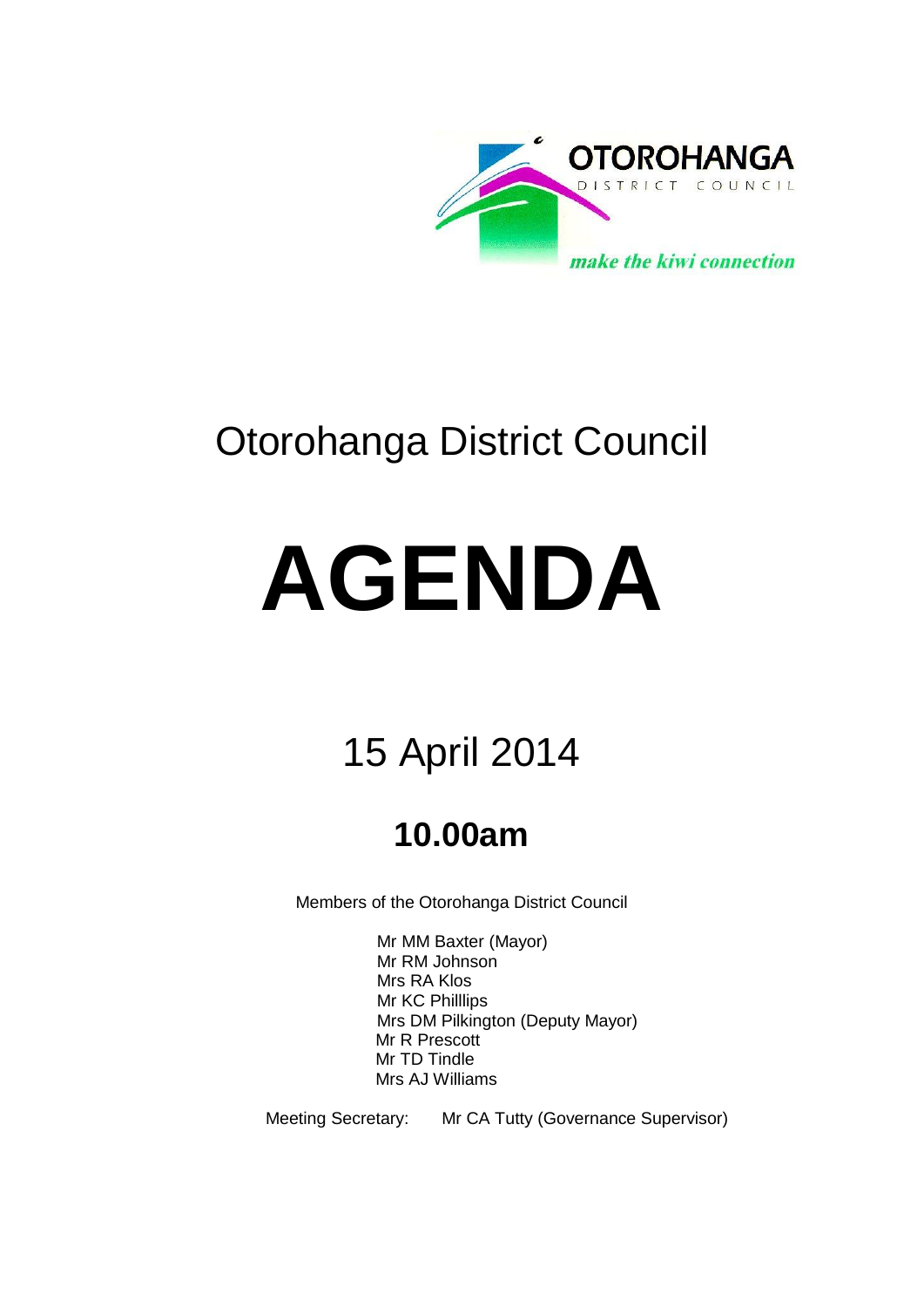#### **OTOROHANGA DISTRICT COUNCIL**

15 April 2015

Notice is hereby given that an ordinary meeting of the Otorohanga District Council will be held in the Council Chambers, Maniapoto St, Otorohanga on Tuesday 15 April 2014 commencing at 10.00am.

7 April 2014

#### **DC Clibbery CHIEF EXECUTIVE**

**AGENDA**

*11.00am – Harvest Centre Charitable Trust Presentation Approx. 3.00pm-4.00pm - Beattie Home Visit*

**ORDER OF BUSINESS:**

| <b>ITEM</b>           | <b>PRECIS</b>                                                                                | <b>PAGE</b> |
|-----------------------|----------------------------------------------------------------------------------------------|-------------|
| <b>PRESENT</b>        |                                                                                              | 1           |
| IN ATTENDANCE         |                                                                                              | 1           |
| <b>APOLOGIES</b>      |                                                                                              | 1           |
| <b>OPENING PRAYER</b> |                                                                                              | 1           |
|                       | <b>ITEMS TO BE CONSIDERED IN GENERAL BUSINESS</b>                                            | 1           |
|                       | CONFIRMATION OF MINUTES - 18 MARCH 2014                                                      | 1           |
| <b>REPORTS</b>        |                                                                                              | 1           |
| Item 59               | OTOROHANGA COMMUNITY BOARD MINUTES - 27 MARCH 2014                                           | 1           |
| Item 60               | KAWHIA COMMUNITY BOARD MINUTES - 28 MARCH 2014                                               | 2           |
| Item 61               | DISTRICT LIBRARIAN'S REPORT FOR JANUARY TO MARCH 2014                                        | 3           |
| Item 62               | ENVIRONMENTAL HEALTH OFFICER/LIQUOR LICENSING INSPECTOR'S<br>REPORT FOR JANUARY - MARCH 2014 | 4           |
| Item 63               | PLANNING REPORT FOR JANUARY TO MARCH 2014                                                    | 8           |
| Item 64               | HARVEST CENTRE CHARITABLE TRUST PRESENTATION - YOUTH<br><b>CONNECTION PROGRAMME</b>          | 10          |
| Item 65               | ANIMAL CONTROL OFFICER'S REPORT FOR JANUARY TO MARCH 2014                                    | 11          |
| Item 66               | DISTRICT BUILDING CONTROL OFFICERS REPORT FOR JANUARY TO<br><b>MARCH 2014</b>                | $12 \,$     |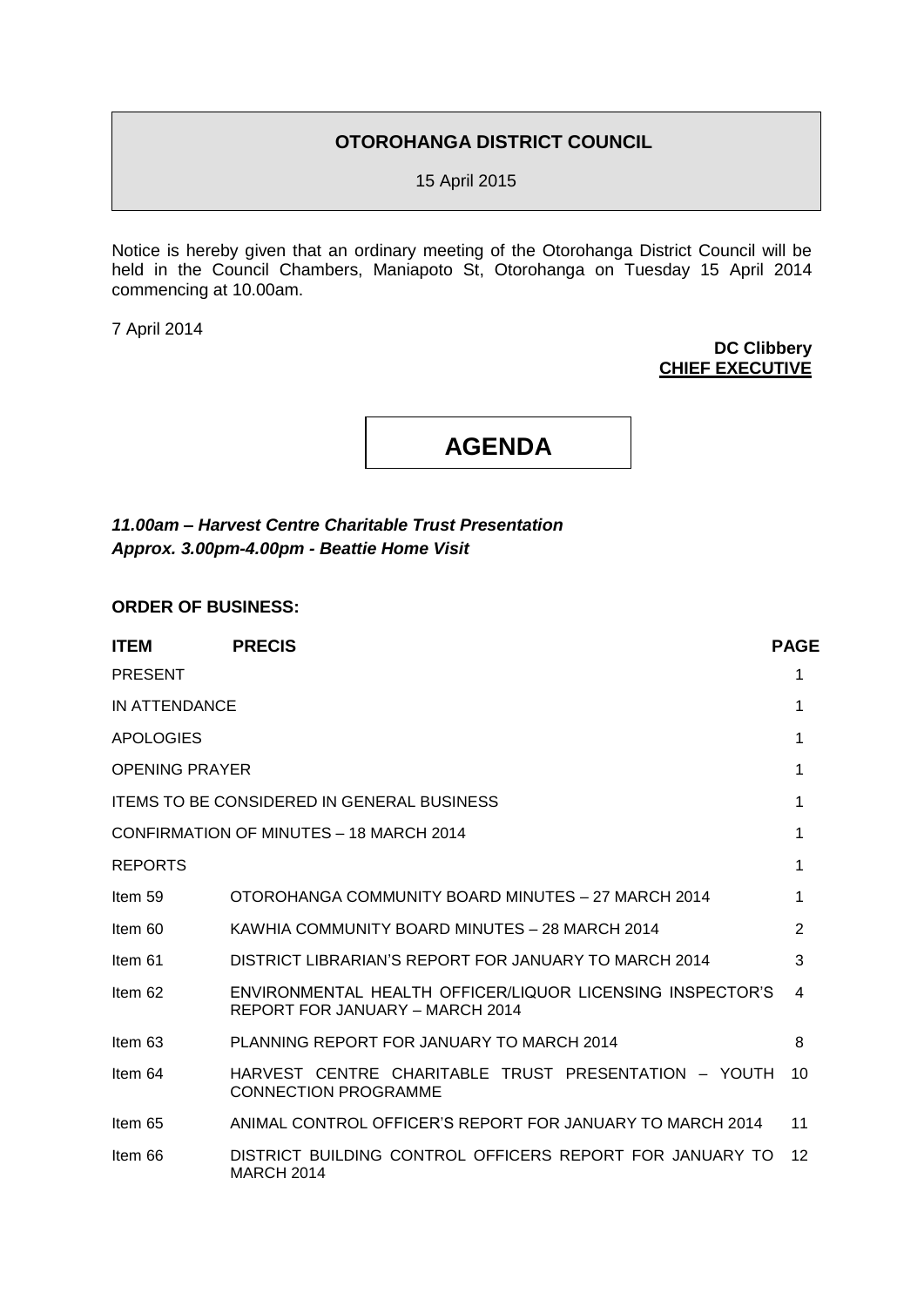| Item 67        | APPEALS AGAINAST PROVISIONAL LOCAL ALCOHOL POLICY                        | 15 |
|----------------|--------------------------------------------------------------------------|----|
| Item 68        | MINUTES OF WAIKATO CDEM JOINT COMMITTEE MEETING                          | 17 |
| Item 69        | MINUTES OF NGA WAI O WAIPA CO-GOVERNANCE FORUM AND BI-<br>ANNUAL MEETING | 21 |
| Item $70$      | ROAD LEGALISATION PART ELLIS ROAD SO 445229                              | 27 |
| Item 71        | STAGE 2 OF WAIKATO SPATIAL PLAN                                          | 37 |
| Item 72        | BEATTIE HOME COMMUNITY TRUST RATES REMISSION                             | 38 |
| Item 73        | APPOINTMENT OF COUNILLORS TO VARIOUS TRUSTS                              | 40 |
| Item 74        | DRAFT ANNUAL PLAN 2014-15                                                | 42 |
| Item 75        | ODC MATTERS REFERRED FROM 18 MARCH 2014                                  | 43 |
| <b>GENERAL</b> |                                                                          | 43 |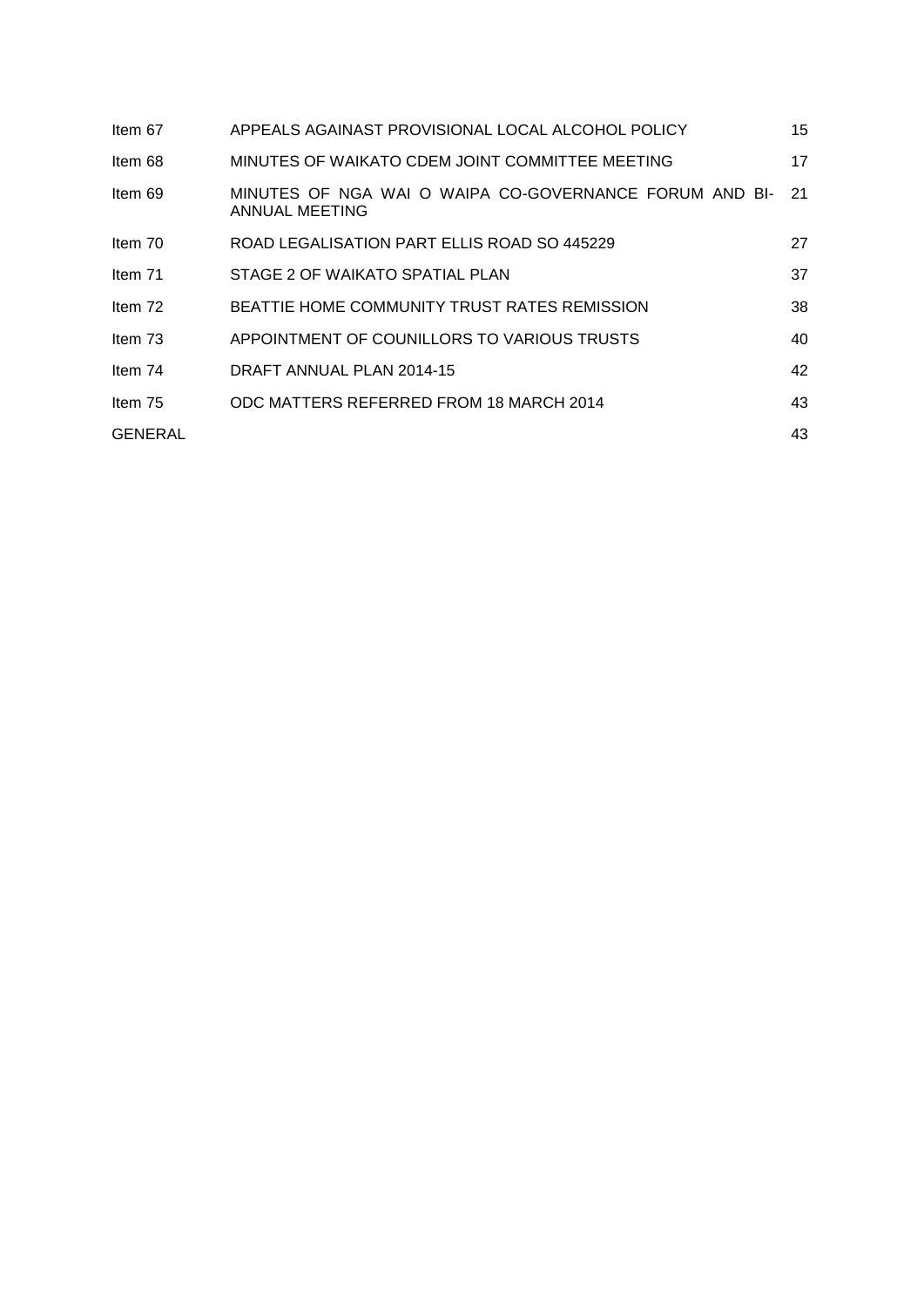**PRESENT**

**IN ATTENDANCE**

**APOLOGIES**

**OPENING PRAYER**

**ITEMS TO BE CONSIDERED IN GENERAL BUSINESS**

**CONFIRMATION OF MINUTES – 18 MARCH 2014**

**REPORTS**

**Item 59 OTOROHANGA COMMUNITY BOARD MINUTES FOR 27 MARCH 2014 To: His Worship the Mayor and Councillors Otorohanga District Council From: Governance Supervisor Date: 15 April 2014** 

#### **Executive Summary**

Minutes of the meeting of the Otorohanga Community Board held on 27 March 2014 as circulated.

#### **Staff Recommendation**

It is recommended that:

The minutes of the meeting of the Otorohanga Community Board held on 27 March 2014 be received.

**CA Tutty GOVERNANCE SUPERVISOR**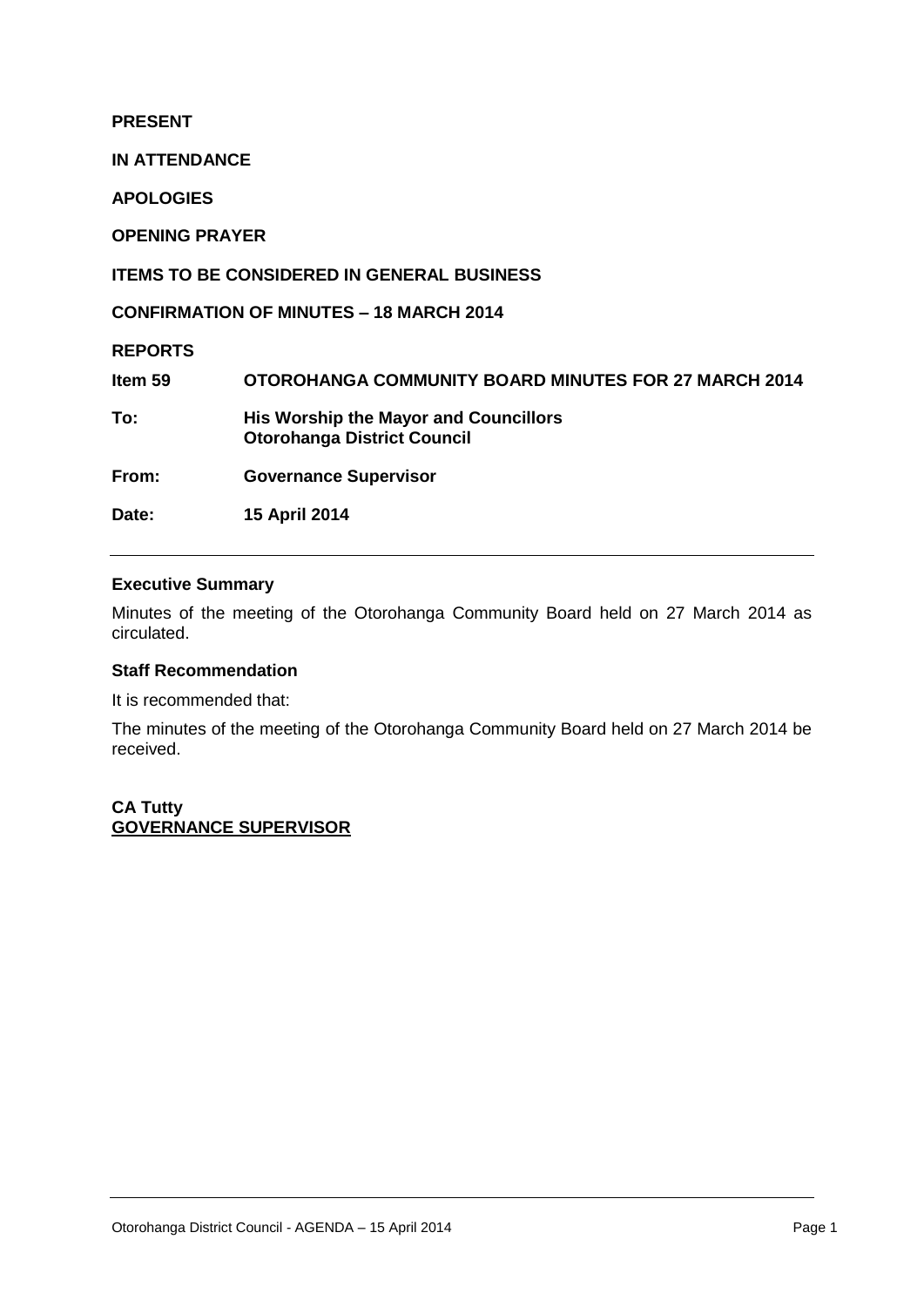## **Item 60 KAWHIA COMMUNITY BOARD MINUTES FOR 28 MARCH 2014 To: His Worship the Mayor and Councillors Otorohanga District Council From: Governance Supervisor Date: 15 April 2014**

#### **Executive Summary**

Minutes of the meeting of the Kawhia Community Board held on 28 March 2014 as circulated.

#### **Staff Recommendation**

It is recommended that:

The minutes of the meetings of the Kawhia Community Board held on 28 March 2014 be received.

**CA Tutty GOVERNANCE SUPERVISOR**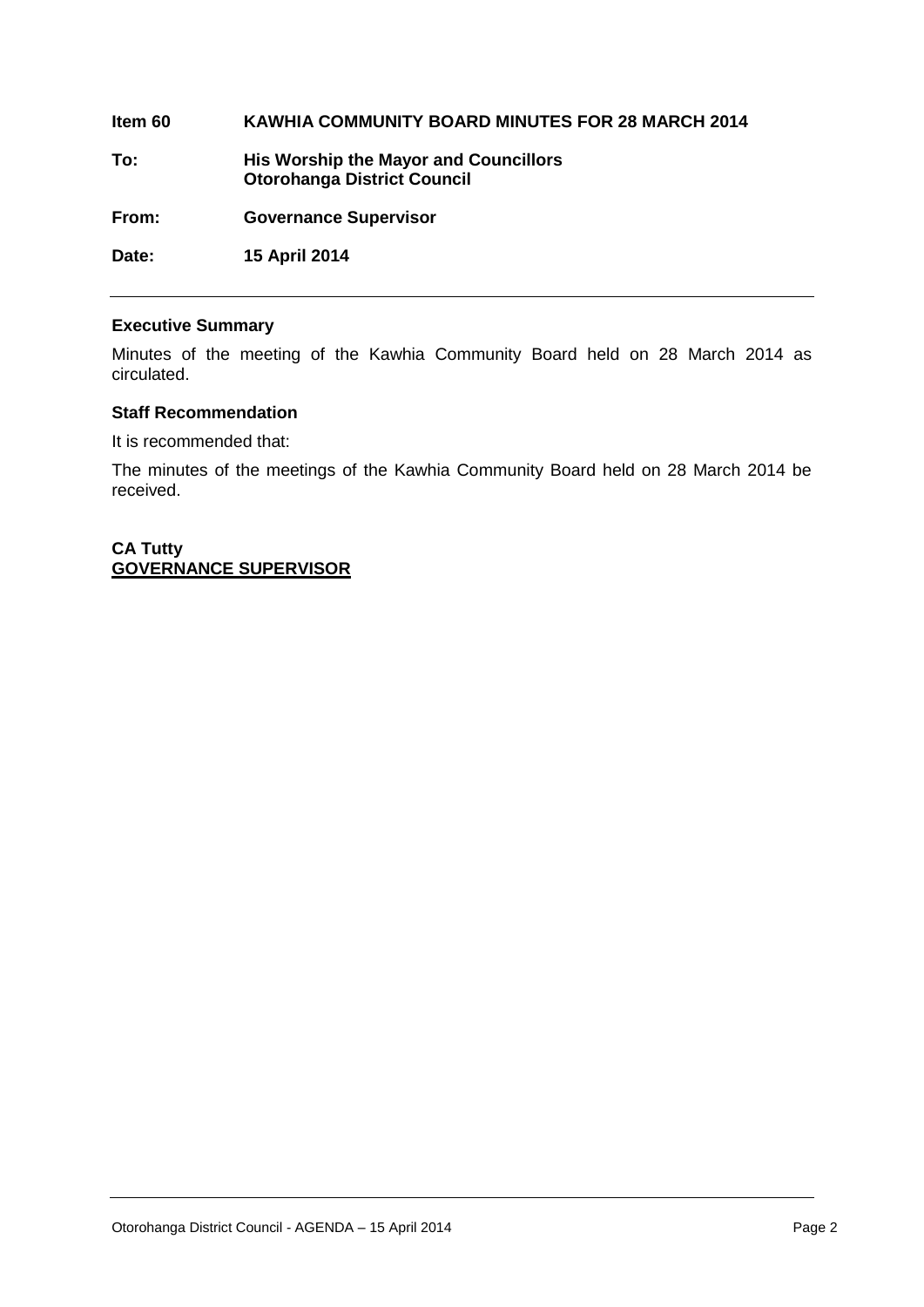#### **Item 61 DISTRICT LIBRARIANS REPORT FOR JANUARY TO MARCH 2014**

**To: His Worship & Councillors Otorohanga District Council**

**From: District Librarian**

**Date: 15 April 2014**

#### **Relevant Community Outcomes**

- Ensure services and facilities meet the needs of the Community
- Foster an involved and engaged Community

#### **Executive Summary**

We successfully completed our summer holiday reading programme for children and staff are now planning an ANZAC-themed craft morning for the April school holidays. Library staff are participating in the Ministry of Education "Reading Together" programme and free computer mentoring sessions in the Library are now underway. Internet connections via wireless device and downloads of digital materials show marked increases for the quarter.

#### **Staff Recommendation**

It is recommended that:

That the District Librarian's Quarterly Report for the period January to March 2014 be received.

#### **Report Discussion**

#### *The Great Summer Beach Read*

The completion rate for our summer holiday reading programme this year was 29 children (out of 35 registrations), which is slightly down on previous years. In order to successfully complete programme requirements, children need to read a minimum of four library books over the holidays, and report-in to the Library staff – we are quite firm in encouraging children and parents to meet this target and the majority of participants do make a serious commitment to the programme.

For a change this year, our finale event on Thursday 30 January comprised a group swim at the Te Awamutu leisure complex, followed by prize presentations and a subway lunch at the rose gardens. On the day, Councillor Pilkington presented awards to the children who had successfully completed the programme. Children, parents and caregivers all seemed to enjoy the out-of-town treat.

Below are some of the comments on the programme received from parents and caregivers:

- *"kids got challenged to read different books than they would normally choose"*
- *"This is a great programme to encourage young readers"*
- *"Using the library more regularly meant greater confidence and familiarity with it. Got us into more of a holiday routine of doing reading. Got to know the library staff better"*
- *"The finale event was enjoyed by my son very much".*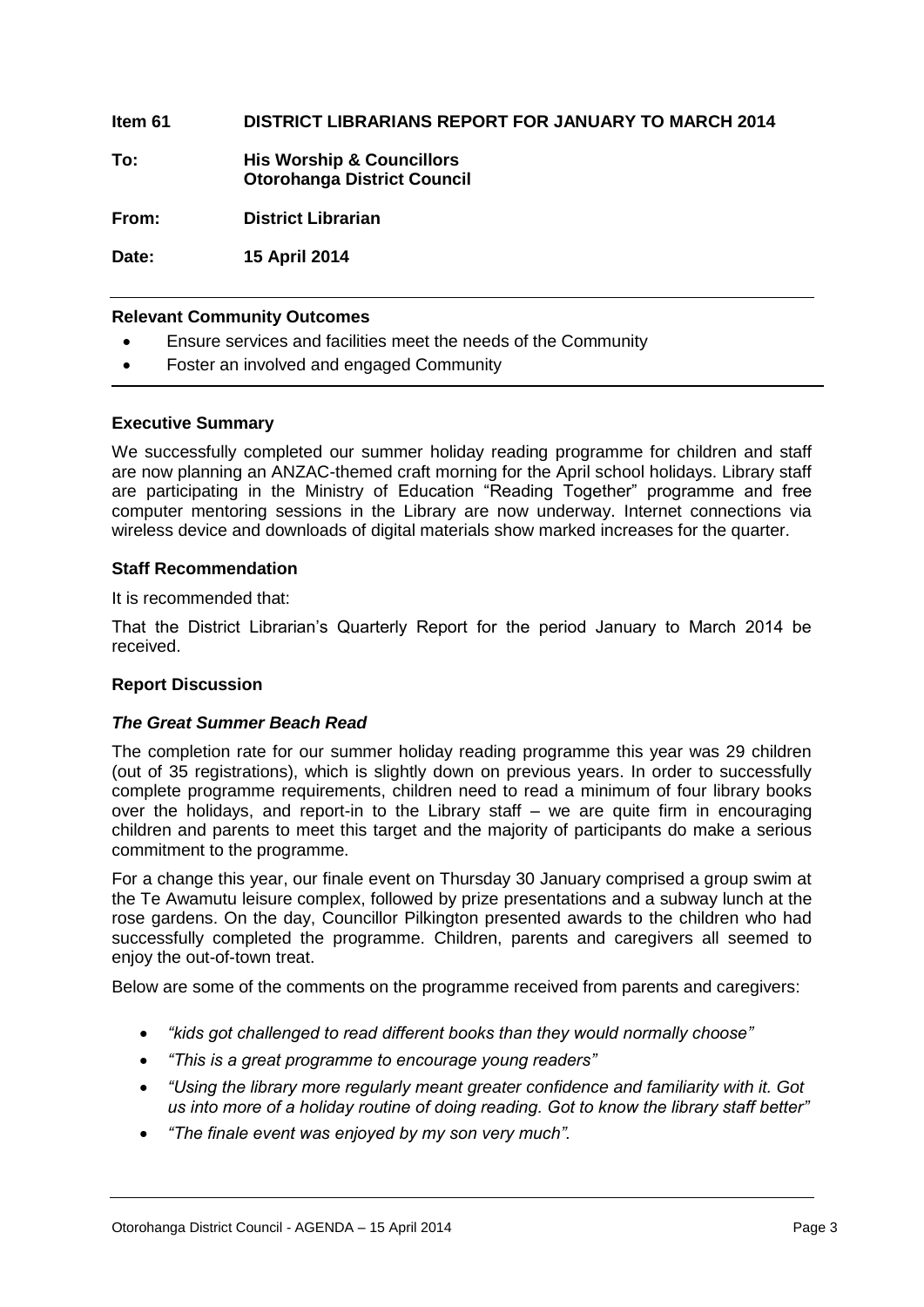#### **April School Holidays**

Planning is currently underway for library staff to present an ANZAC-themed April school holiday craft activity. This activity will take place on Wednesday 23 April at the St John's Ambulance Hall and will be open to primary school-aged children. The number of registrations will be limited.

#### **Reading Together**

Library staff member Sheila Pulham attended a workshop in the Council chamber on 27 February convened by Linda Fraser, Senior Advisor at the Ministry of Education in Hamilton, to begin implementation of this programme in the King Country region.

The twenty-five participants who attended the meeting included representatives from six King Country schools (Aria, Benneydale, Kawhia, Kinohaku, Piopio, St. Joseph's), a library advisor from the National Library in Hamilton and a representative of the Ministry of Education from Auckland.

Schools who participate in the programme implement a series of four workshops in which parents are given instruction and advice to help their children with reading in the home. Library staff will be invited by the schools to participate in two of the workshops, to encourage parents to make use of their local library resources.

Sheila is looking forward to working with local schools (including Otorohanga South School) on this initiative.

#### **Volunteer Computer Mentoring**

Four people have expressed interest in becoming volunteer computer mentors at the Library. From Monday 31 March, our mentors will be in attendance three times each week, for twohour sessions, to offer assistance to members of the public seeking help with their computing difficulties.

We have undertaken some local advertising of this new service but we are hoping that availability of a programme offering free computer help will spread by word of mouth.

This is an entirely new initiative for the Library, and will be a learning experience for both library staff and mentors – we will review its effectiveness after a 2-3 month period.

#### **Library Usage Statistics**

*Otorohanga Library – (January to March 2014)*

|                                 | 2014   | 2013   | <b>Notes</b>     |
|---------------------------------|--------|--------|------------------|
| <b>Physical Visits</b>          | 4,069  | 3.818  | Increase of 6.6% |
| Materials Issued                | 11,285 | 11,953 | Decrease of 5.6% |
| <b>Digital Downloads</b>        | 197    | 65     | Increase of 203% |
| <b>Computer Sessions (APNK)</b> | 2,163  | 2,278  | Decrease of 5.0% |
| <b>Wifi Sessions</b>            | 4.924  | 2.315  | Increase of 113% |
| Membership registrations        | 79     | 85     |                  |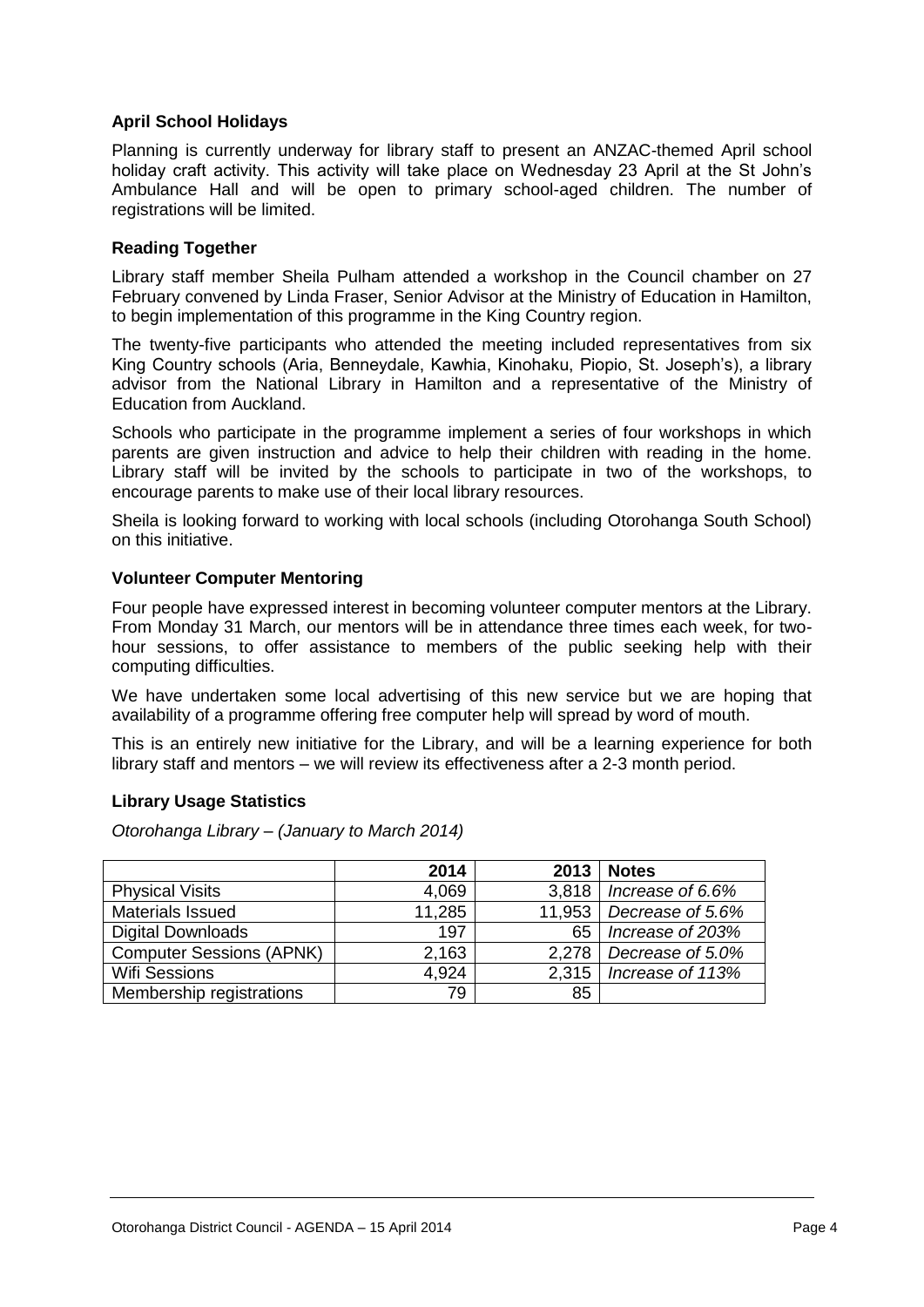#### *Kawhia Library – (October to December 2013)*

|                          | 2014 | 2013               | <b>Notes</b>      |
|--------------------------|------|--------------------|-------------------|
| Materials Issued         | 730  | 872                | Decrease of 16.3% |
| Computer sessions (APNK) | 96   | 146                | Decrease of 34.2% |
| Wifi sessions            | 942  | (Wifi not          |                   |
|                          |      | <i>installed</i> ) |                   |
| Membership registrations |      |                    |                   |

#### **Appendix: Library Revenue – Financial Year to date:**

Library

#### Other Income

| 375723670. Interloans         | $-309.00$   | $-378.00$   |
|-------------------------------|-------------|-------------|
| 375723671. Videos             | $-1,284.50$ | $-870.30$   |
| 375723672. Kawhia             | 0.00        | $-215.40$   |
| 375723673. New Rental Fiction | $-739.80$   | $-810.70$   |
| 375723676. Reserves           | $-183.30$   | $-195.00$   |
| 375723677. Sale of Books      | $-843.55$   | $-945.78$   |
| 375723678. Lost Books         | $-310.50$   | $-363.07$   |
| 375723679. Fines (Overdues)   | $-2,803.28$ | $-3,226.39$ |
| 375723680. Photocopies        | $-1,697.30$ | $-1,480.50$ |
| 375723681. Membership Cards   | $-660.73$   | $-732.28$   |
| 375723682. Internet           | $-12.18$    | 0.00        |
| 375723683. Magazines          | $-185.32$   | $-226.67$   |
| 375723684.<br>Fax             | $-74.50$    | $-62.00$    |
| 375723757. Donations          | $-48.00$    | $-208.00$   |
| <b>Other Income</b>           | -9,151.96   | -9,714.09   |
| Library                       | $-9,151.96$ | $-9,714.09$ |

**Sarah Osborne DISTRICT LIBRARIAN**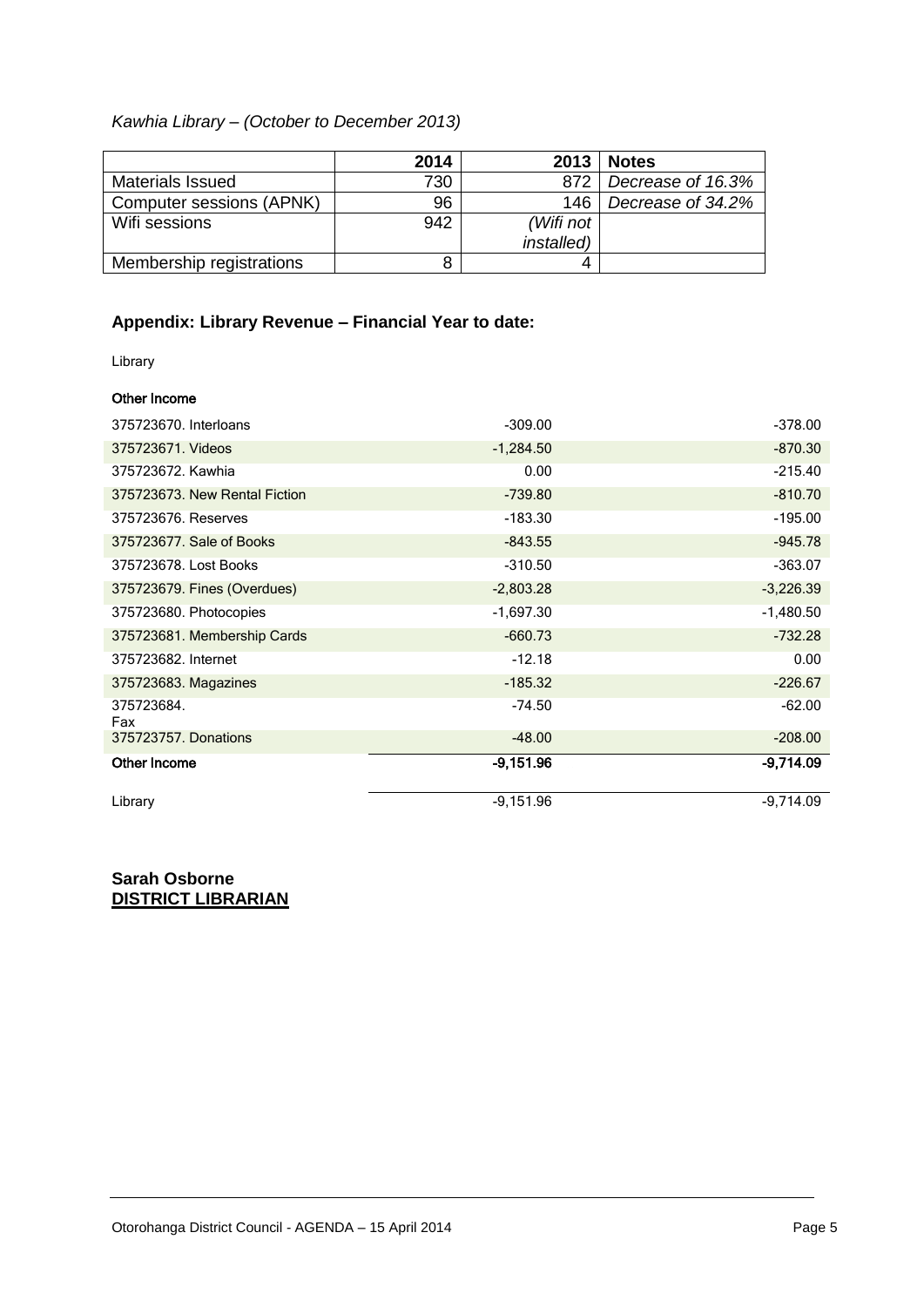**Item 62 ENVIRONMENTAL HEALTH OFFICER/LIQUOR LICENSING INSPECTOR'S REPORT FOR JANUARY – MARCH 2014 To: His Worship the Mayor and Councillors Otorohanga District Council From: Environmental Health Officer / Liquor Licensing Inspector Date: 15 April 2014**

#### **Relevant Community Outcomes**

- The Otorohanga District is a safe place to live
- Ensure services and facilities meet the needs of the Community
- Promote the local economy and opportunities for sustainable economic development
- Manage the natural and physical environment in a sustainable manner

#### **Executive Summary**

The Environmental Health Officer/Liquor Licensing Inspector's report for the three month period 1 January to 28 March 2014.

#### **Staff Recommendation**

It is recommended that:

That the Environmental Health Officer / Liquor Licensing Inspector's report for 1 January to 28 March 2014 be received.

#### **Report Discussion**

#### **Liquor**

The Sale and Supply of Alcohol Act 2012 is fully operational and Karen and I are busy coming to grips with the new procedures as well as the new regulatory requirements.

We are finding that we are answering a lot more enquiries than under the previous Act and that we have to spend longer on applications and the required reports. Each license, renewal and managers certificate requires the Commissioner to sign all decisions. This means that the applicants need to apply early, particularly for Special Licences, for us to process them in time.

#### **Liquor Licensing Statistics**

| $\bullet$ On Licences - New   |   |
|-------------------------------|---|
| Renewals                      |   |
| • Off Licences - New          |   |
| Renewals                      | 1 |
| • Club Licences - New         |   |
| Renewals                      | 1 |
| • Managers Certificates - New | 3 |
| Renewals                      | 4 |
| • Special licences            | 8 |
| • Temporary Licence           |   |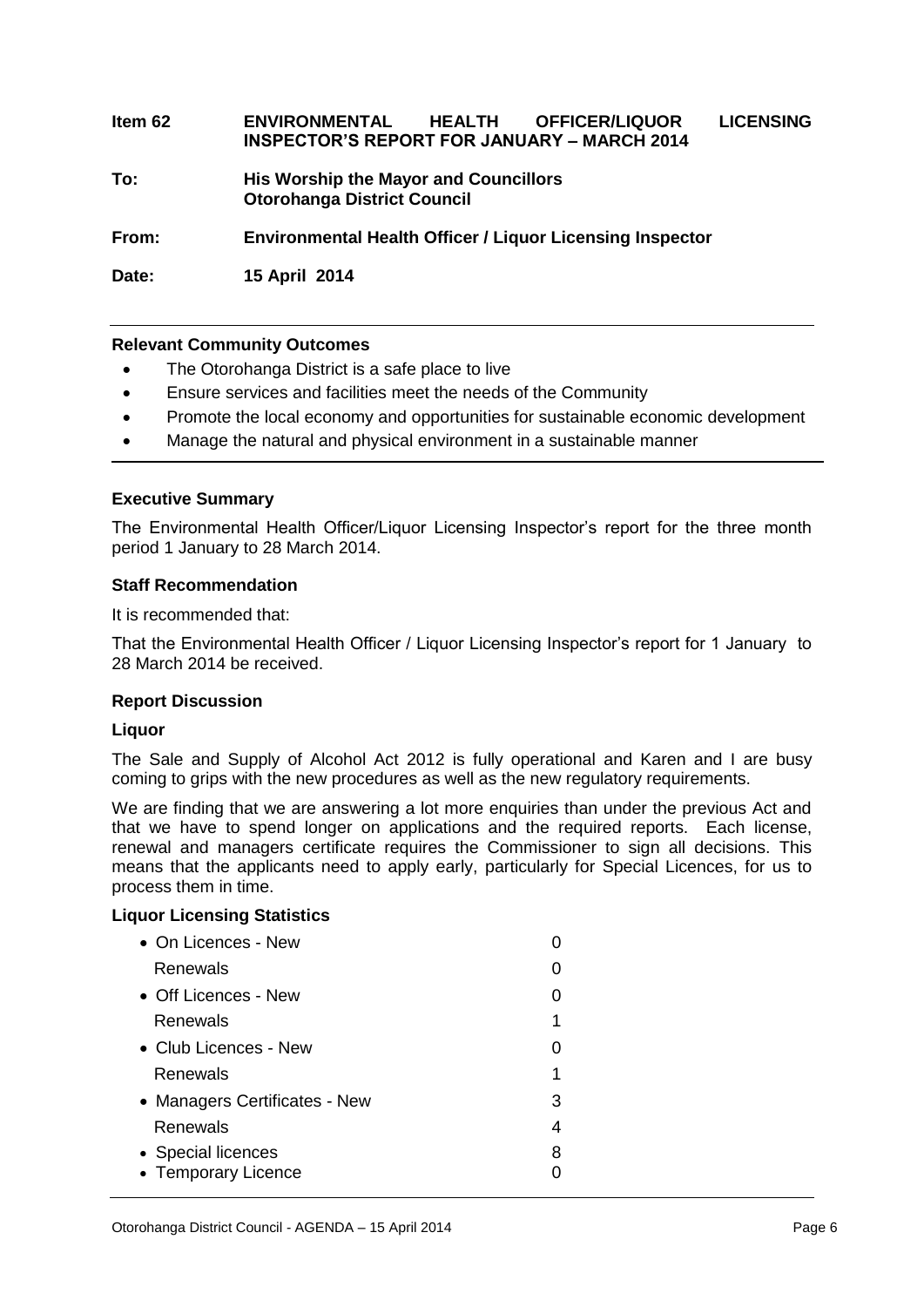#### **Health**

Trade waste from Countdown has created a potential health nuisance and a meeting has taken place between management of the Supermarket, the Building Control Officers and the Environmental Health Officer and as a result the Company has undertaken to redesign the whole system, and a letter under the Building Act has confirmed this.

Kawhia Kai Festival – I attended the Kai Festival again this year and inspected all of the food stalls. I found no serious defects and the general standard of food safety has improved.

#### **Bryan Faris ENVIRONMENTAL HEALTH OFFICER / LIQUOR LICENSING INSPECTOR**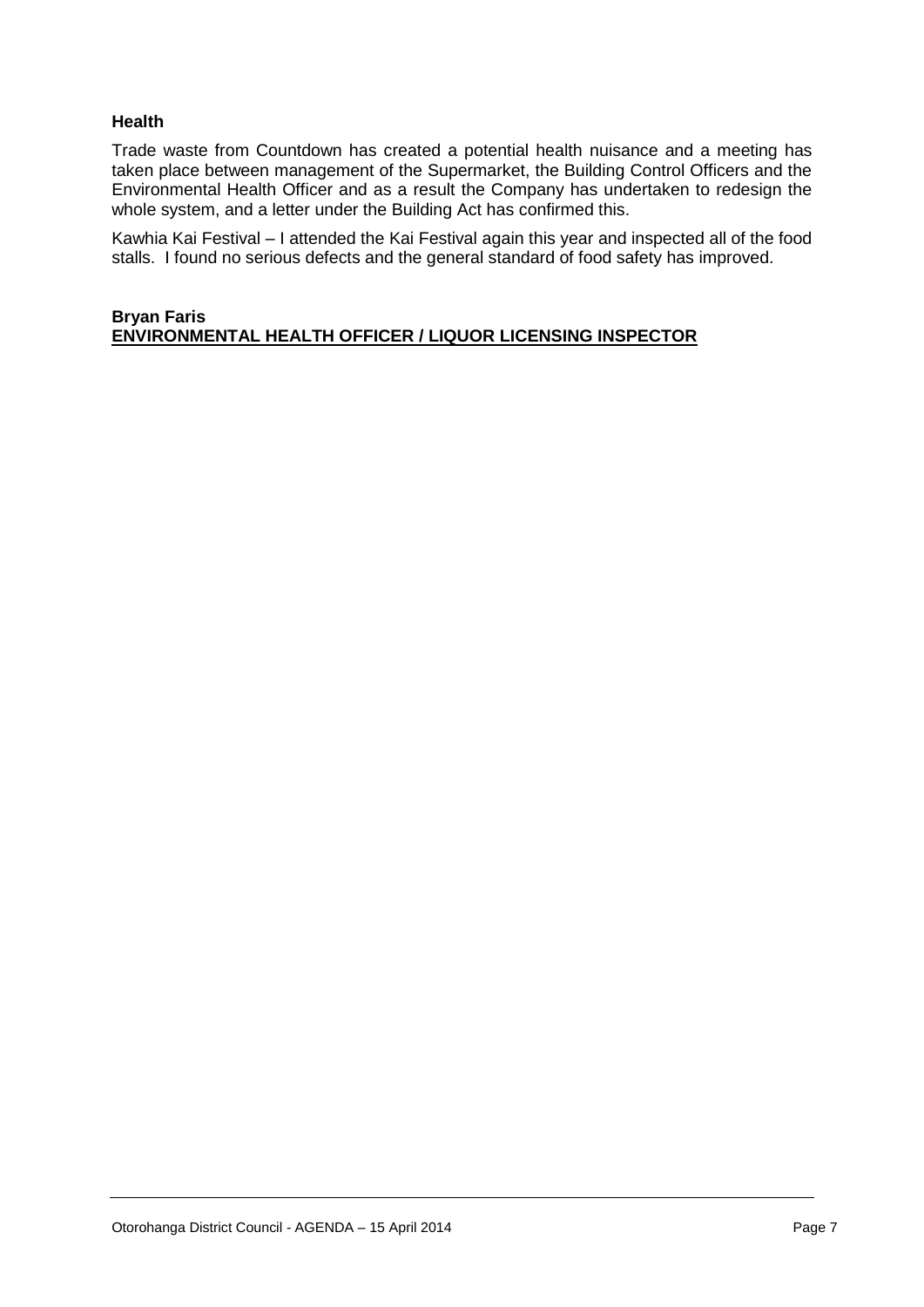#### **Item 63 PLANNING REPORT FOR JANUARY TO MARCH 2014**

**To: His Worship the Mayor & Councillors Otorohanga District Council**

**From: Environmental Services Manager**

**Date: 15 April 2014**

#### **Relevant Community Outcomes**

- Manage the natural and physical environment in a sustainable manner
- Protect the special character of our harbours and their catchments
- Recognise the importance of the Districts rural character

#### **Executive Summary**

Reporting on Resource Consents granted under Delegated Authority for the period 1 January to 31 March 2014.

#### **Staff Recommendation**

It is recommended that:

The Planning Report for January to March 2014 be received.

#### **Report Discussion**

During this quarter 20 consents (17 Landuse, 3 Subdivision) were granted under Delegated Authority as set out in the table below. These approvals compare with 11 (7 Land Use, 4 Subdivision) granted in the same period last year.

#### **Decisions by Ward**

|                      | <b>Land Use</b> | <b>Subdivision</b> |
|----------------------|-----------------|--------------------|
| Wharepuhunga         |                 |                    |
| Kio Kio Korakonui    |                 |                    |
| Waipa                |                 |                    |
| Tihiroa              |                 |                    |
| Otorohanga           |                 |                    |
| Kawhia Tihiroa       |                 |                    |
| <b>District Wide</b> |                 |                    |
| <b>Total</b>         |                 |                    |

#### **AR Loe ENVIRONMENTAL SERVICES MANAGER**

**Attachment** – Resource consent decisions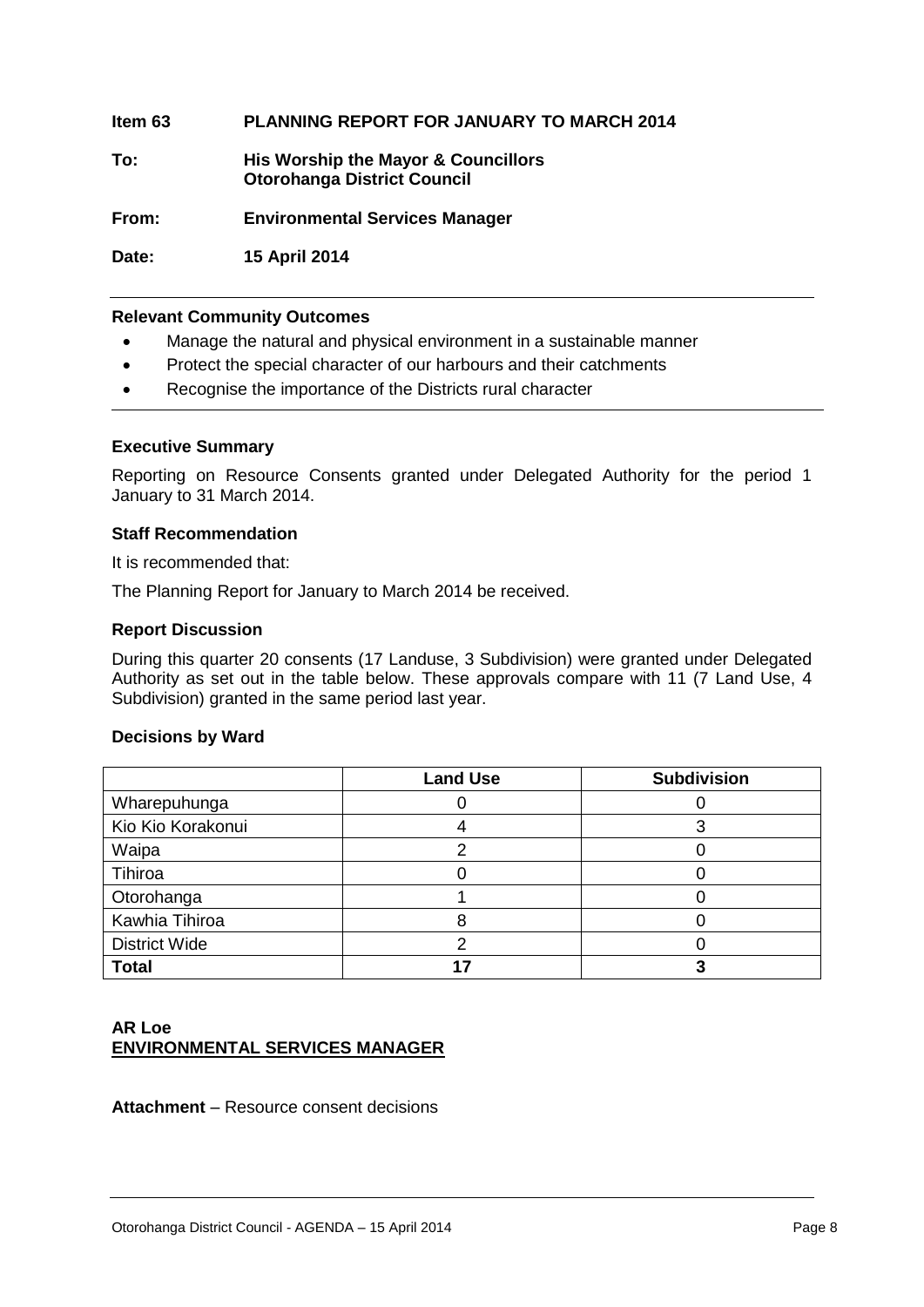Resource Consent Decisions - 1/01/14 to 31/03/14

No Applicant/Location/Proposal O/S Decision --------------------------------------------------------------------------- [130060](http://ncs-unix.otodc.govt.nz/cgi-bin/reg/rg6ep?130060) Maketu Marae Trustees LU PRS GDA 9/01/14 614 Kaora Street; Maketu Marae Upgrade Project [130056](http://ncs-unix.otodc.govt.nz/cgi-bin/reg/rg6ep?130056) PC Trubshaw LU ARL GDA 16/01/14 613 Ouruwhero Road; Relocate a Second hand Dwelling.<br>130058 Metrix LU PRS GDA 22/0 LU PRS GDA 22/01/14 District Wide; Certificate of Compliance Application to install Advanced Metering Infrastructure throughout the Otorohanga District [130059](http://ncs-unix.otodc.govt.nz/cgi-bin/reg/rg6ep?130059) Metrix LU PRS GDA 22/01/14 District Wide; Installation of Advanced Metering Infrastructure in ONFL Landscape Policy Areas [140002](http://ncs-unix.otodc.govt.nz/cgi-bin/reg/rg6ep?140002) C R Grocott LU ARL GDA 22/01/14 307 Cooper Drive; To create a right of way over an existing formed vehicle access. [140003](http://ncs-unix.otodc.govt.nz/cgi-bin/reg/rg6ep?140003) JI Walker LU PRS GDA 30/01/14 445 Waikeria Road Build an Implement Shed within the 15 metre wide other yard [140005](http://ncs-unix.otodc.govt.nz/cgi-bin/reg/rg6ep?140005) Megaw Farm Trust LU PRS GDA 30/01/14 855 Te Kawa Road Building additions within the 15 metre wide Other Yard. [130049](http://ncs-unix.otodc.govt.nz/cgi-bin/reg/rg6ep?130049) R Isler LU PRS GDA 7/02/14 Lawton Drive; Build a dwelling in the Aotea Extreme Hazard Risk Area [130051](http://ncs-unix.otodc.govt.nz/cgi-bin/reg/rg6ep?130051) Elite Services Ltd LU PRS GDA 13/02/14 293 Awatane Road; Earthworks for Establishment of a dairy farm [140004](http://ncs-unix.otodc.govt.nz/cgi-bin/reg/rg6ep?140004) Gregan Family Trust LU PRS GDA 13/02/14 715 Paewhenua Road Earthworks to build effluent pond, cowshed, improve farm race and upgrade entranceway. [140009](http://ncs-unix.otodc.govt.nz/cgi-bin/reg/rg6ep?140009) WT & DM New LU PRS GDA 24/02/14 3 Hillcrest Avenue; Erect a garage 1.5m from side boundary. [140010](http://ncs-unix.otodc.govt.nz/cgi-bin/reg/rg6ep?140010) P & J Crilly LU PRS GDA 24/02/14 237 Whawharua Road Additions to Dwelling Within the 15.0 metre Other Yard. [140006](http://ncs-unix.otodc.govt.nz/cgi-bin/reg/rg6ep?140006) GT & CE Bennett LU PRS GDA 27/02/14 492 Okupata Road; Build a Shed Within the 15 metre wide `Other Yard`. [140007](http://ncs-unix.otodc.govt.nz/cgi-bin/reg/rg6ep?140007) Sinclair Family Trust LU PRS GDA 27/02/14 530 Mangatutu Road; Earthworks for new Dairy Shed and Effluent Pond. [140013](http://ncs-unix.otodc.govt.nz/cgi-bin/reg/rg6ep?140013) GD Campbell LU PRS GDA 27/02/14 114 Lawry Road; Earthworks for New Cowshed, Effluent pond, Ground works and Races. [140014](http://ncs-unix.otodc.govt.nz/cgi-bin/reg/rg6ep?140014) G & L Mark LU PRS GDA 12/03/14 Mangauika Road; To site a new Dwelling and Shed within the 15.0 metre wide Other Yard. [140016](http://ncs-unix.otodc.govt.nz/cgi-bin/reg/rg6ep?140016) Department of Conservation LU PRS GDA 14/03/14 Mt Pirongia; Construct a Tramping Hut in a Landscape Policy Area. ---- Total for LU 17 [130054](http://ncs-unix.otodc.govt.nz/cgi-bin/reg/rg6ep?130054) BM & JL Chick SB GDA 15/01/14 280 Wharepuhunga Road; Boundary Adjustment [140001](http://ncs-unix.otodc.govt.nz/cgi-bin/reg/rg6ep?140001) L L Gower SB PRS GDA 28/01/14 27 Happy Valley Road; Boundary Relocation [140008](http://ncs-unix.otodc.govt.nz/cgi-bin/reg/rg6ep?140008) Willomere Limited SB PRS GDA 24/02/14 404 Te Kawa Road; Boundary Relocation. Total for SB 3 Grand Total 20 consents listed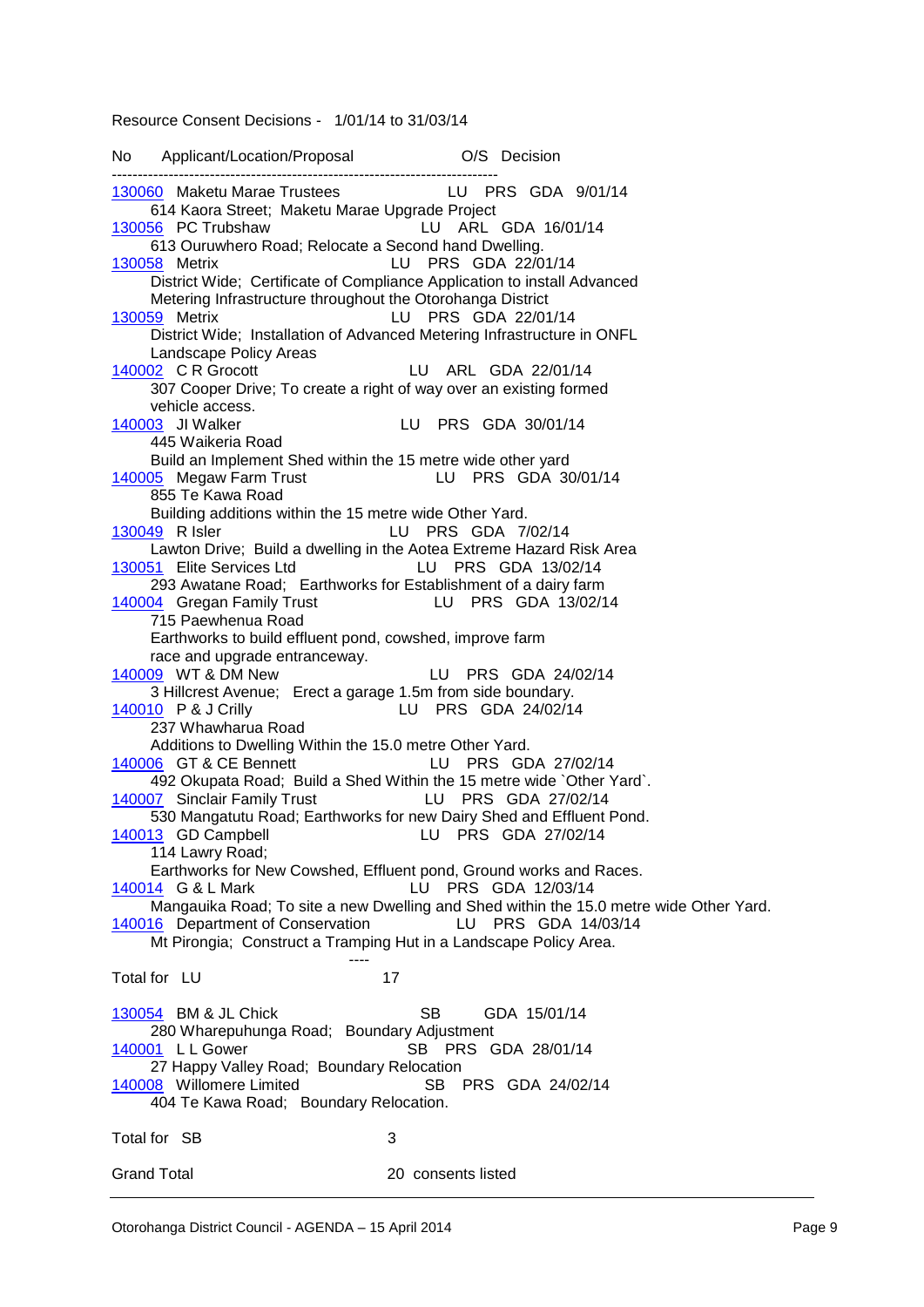#### **Item 64 HARVEST CENTRE CHARITABLE TRUST PRESENTATION – YOUTH CONNECTION PROGRAMME**

**To: His Worship the Mayor and Councillors Otorohanga District Council**

**From: Governance Supervisor**

**Date: 15 April 2014**

#### **Relevant Community Outcomes**

- Ensure services and facilities meet the needs of the Community
- Promote the local economy and opportunities for sustainable economic development
- Foster an involved and engaged Community

#### **Executive Summary**

A presentation will be made by the Harvest Centre Charitable Trust identifying what the Youth Connection Programme does and what benefits are achieved.

#### **Staff Recommendation**

It is recommended that:

The Harvest Centre Charitable Trust presentation on the Youth Connection Programme be received.

#### **Report Discussion**

A Presentation will be given by Peter Coventry on Otorohanga Youth Programmes. A report is separately attached.

#### **CA Tutty GOVERNANCE SUPERVISOR**

**Under Separate attachment** – Harvest Centre Charitable Trust Report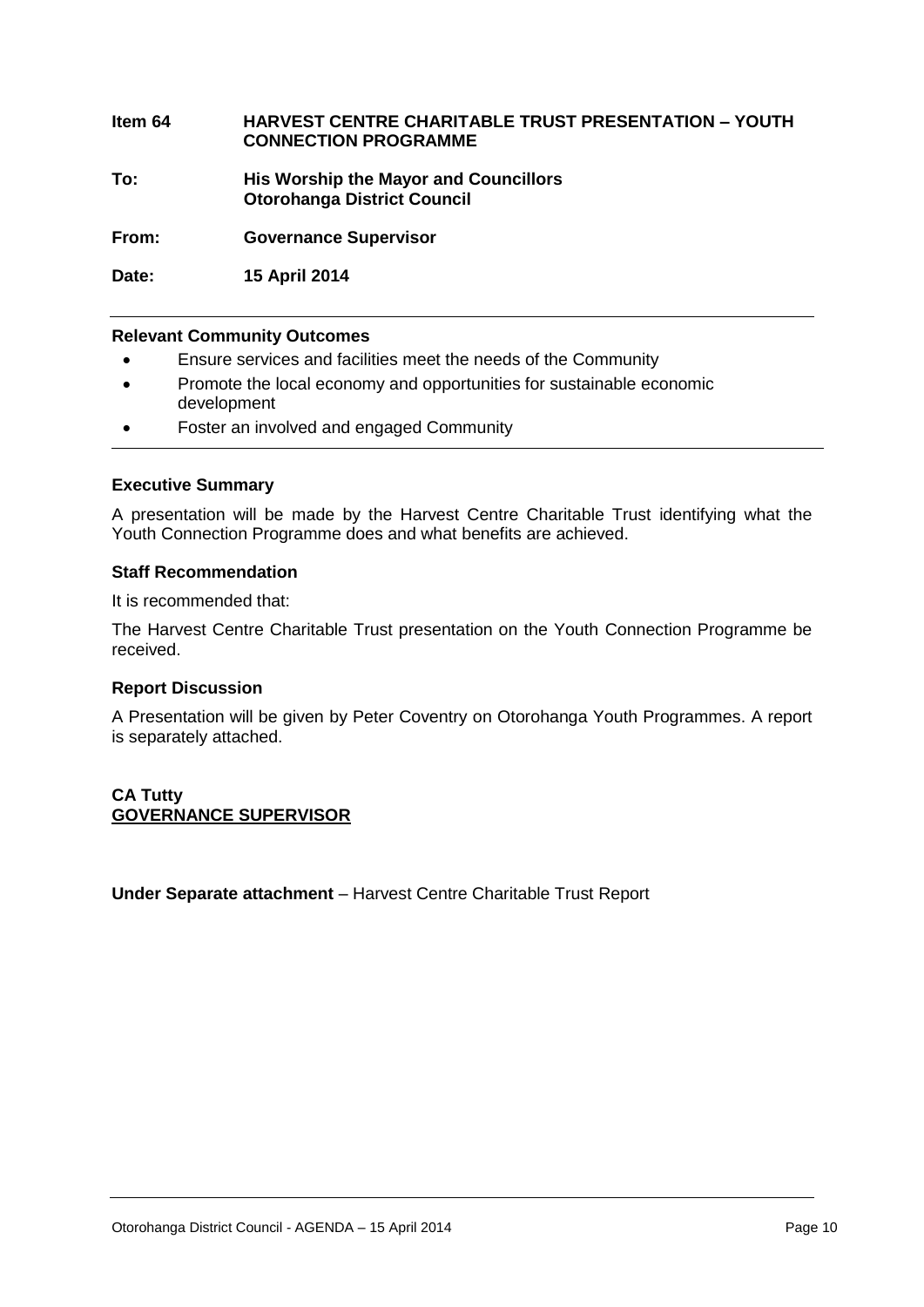**Item 65 ANIMAL CONTROL OFFICERS REPORT FOR JANUARY TO MARCH 2014 To: His Worship the Mayor & Councillors Otorohanga District Council From: Environmental Services Manager Date: 15 April 2014**

#### **Relevant Community Outcomes**

- The Otorohanga District is a safe place to live
- Ensure services and facilities meet the needs of the Community
- Recognise the importance of the Districts rural character

#### **Executive Summary**

A report from the Environmental Services Manager on Dog and Animal Control activities in the District for the period January to March 2014.

#### **Staff Recommendation**

It is recommended that:

The Animal Control Officer's report for January to March 2014 be received.

#### **Report Discussion**

|                |                                                         | January | February | <b>March</b>  |
|----------------|---------------------------------------------------------|---------|----------|---------------|
| 1.             | No. of Registration Notices issued                      | 5       |          | 8             |
| 2.             | No. of Property visits for Registration Checks - Rural  | 23      | 19       | 21            |
| 3.             | No. of Property visits for Registration Checks - Urban  | 5       | 8        |               |
| 4.             | No. of Property visits for SOS                          | 2       |          | 3             |
| 5.             | No. of Property visits for Two Dog Permit               |         |          |               |
| 6.             | No. of Complaints - Dogs Actioned                       | 26      | 21       | 17            |
| 7 <sub>1</sub> | No. of Complaints - Stock Actioned                      |         | 2        | 3             |
| 8.             | No. of Street Patrols Night - Otorohanga                | 5       | 6        | 6             |
| 9.             | No. of Street Patrols Day - Otorohanga/Kawhia           | 10      | 12       | 8             |
|                | 10. No. of Enquiries - Registration/Dog Control/General | 23      | 19       | 14            |
|                | 11. No. of Dogs Impounded                               | 8       | 8        | $\mathcal{P}$ |
|                | 12. No. of Stock Impounded                              |         |          | goat          |
|                | 13. No. of Written Warnings - Dog Infringement Notices  |         |          |               |
|                | 14. No. of Infringement Notices Issued                  |         |          |               |
|                | 15. No. of Verbal Warnings - Dog Control                | 16      | 9        | 12            |

#### **AR Loe ENVIRONMENTAL SERVICES MANAGER**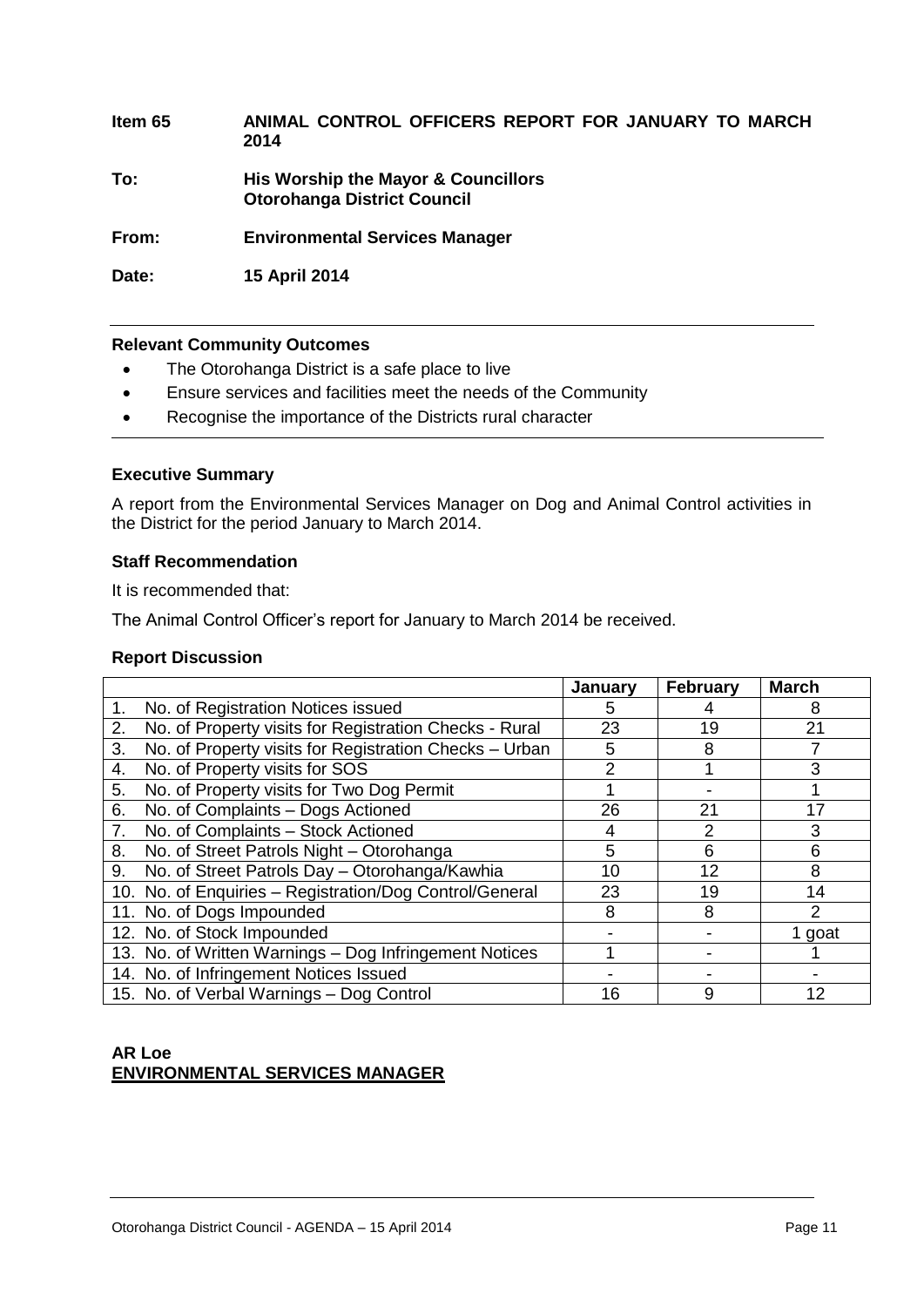**Item 66 DISTRICT BUILDING CONTROL OFFICERS REPORT FOR JANUARY TO MARCH 2014 To: His Worship the Mayor & Councillors Otorohanga District Council From: District Building Control Officer Date: 15 April 2014**

#### **Relevant Community Outcomes**

Ensure services and facilities meet the needs of the Community

#### **Executive Summary**

A quarterly report on Building Consents granted.

#### **Staff Recommendation**

It is recommended that:

The District Building Control Officer's report for the quarterly period 1 January to 31 March 2014 be received.

#### **Report Discussion**

#### **BUILDING CONSENT ISSUED**

#### **1 January to 31 March 2014 % Change**

| <b>Total Consents Issued</b>            | 47          |         |
|-----------------------------------------|-------------|---------|
| $+46%$<br><b>Includes New Dwellings</b> | 12          |         |
| $+140%$                                 |             |         |
| And Commercial / Industrial / Cowsheds  | 8           | $+100%$ |
| Value of Building Work                  | \$4,436,004 |         |
| $+11%$                                  |             |         |
| <b>CCCs Issued</b>                      | 53          |         |
| $+7%$                                   |             |         |
|                                         |             |         |

*Consents approved over the same period in 2013*

| <b>Total Consents Issued</b>           | 32          |
|----------------------------------------|-------------|
| <b>Includes New Dwellings</b>          | 5           |
| And Commercial / Industrial / Cowsheds | ⊿           |
| Value of Building Work                 | \$3,993,000 |
| <b>CCCs Issued</b>                     | 46          |

#### **Consents Issued by Area**

| Rural          | 40 |   |
|----------------|----|---|
| Otorohanga     |    | 5 |
| Kawhia / Aotea | 2  |   |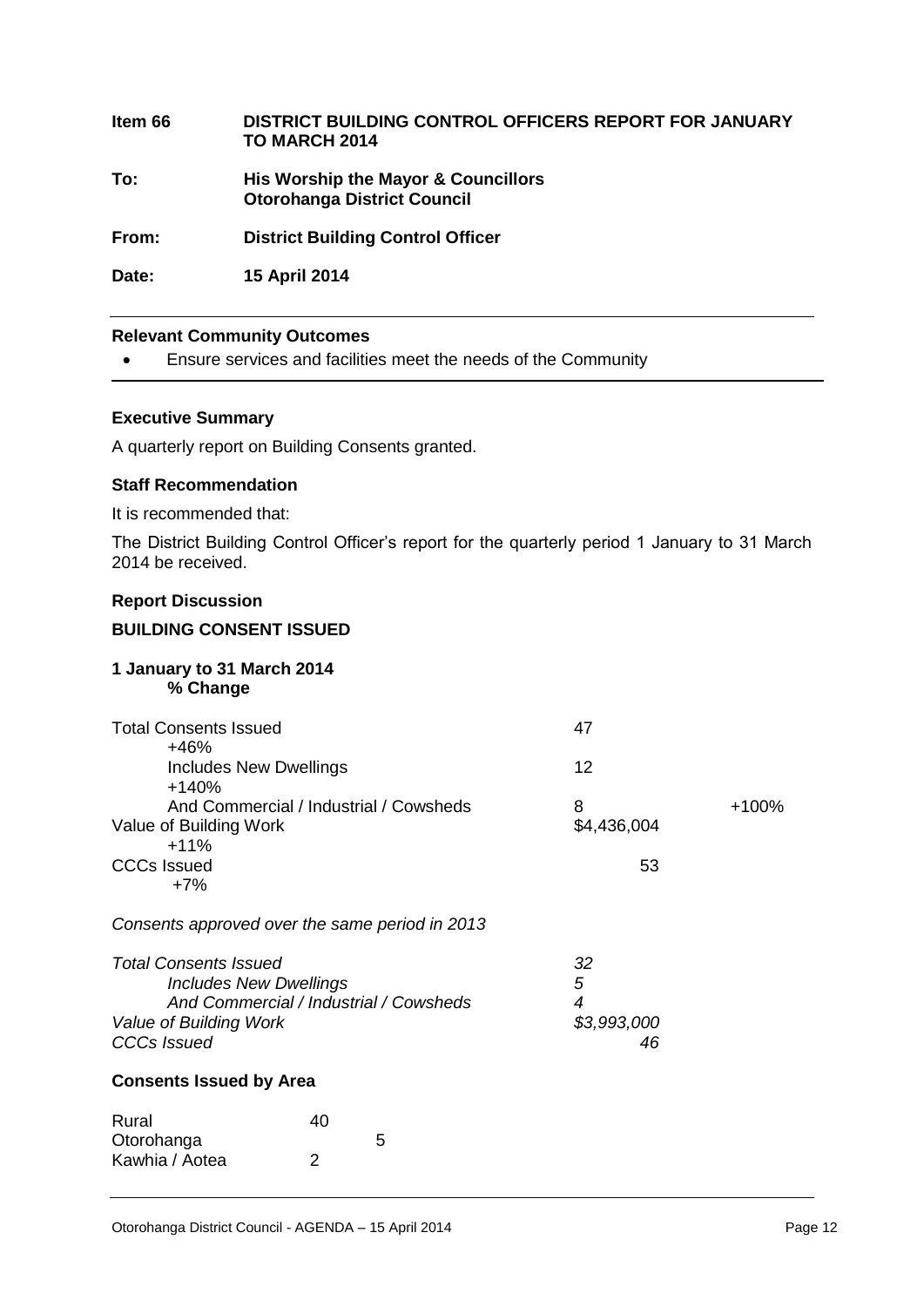#### **Report Discussion**

The building department continues to be busy processing building consents, carrying out inspections, and completing audits. Building consents are steadily increasing and all the Districts statistics are up on this time last year. This trend is expected to continue as there is a major building boom occurring across the construction industry.

The Ministry of Building Innovation and Employment publishes a quarterly report on all sector trends in the building and construction areas. The latest report is current to the end of 2013 and can be downloaded from the Ministry website. To summarize building consent activity on a National basis with the figures for annual change – dwelling consents up 28.4%; residential alterations and additions up 25%; non-residential new consents up 13.8% and non-residential alterations and additions up 7.9%.

The team has been busy managing changes to legislation, for licensed Building Practitioners, Licensed Designers and changes to the new Clause C Documents of the NZ Building Code which relate to the fire safety design of public and commercial buildings. These amendments have meant that the consent paperwork and procedure has again increased and is causing delays which then puts pressure on meeting statutory deadlines. The situation has not been helped with the departure of a building inspector. A replacement position has been advertised and it is hoped an appointment will be made soon.

The building department has just been audited by building control staff drawn from the Waikato Cluster Group. The purpose of this audit is to ensure that the Otorohanga Building Consent processes are robust and compliant with the Building Regulations before the regular biannual audit in August by IANZ.

#### **G Phillips DISTRICT BUILDING CONTROL OFFICER**

**Attachments -** Building Consent 3 Month Report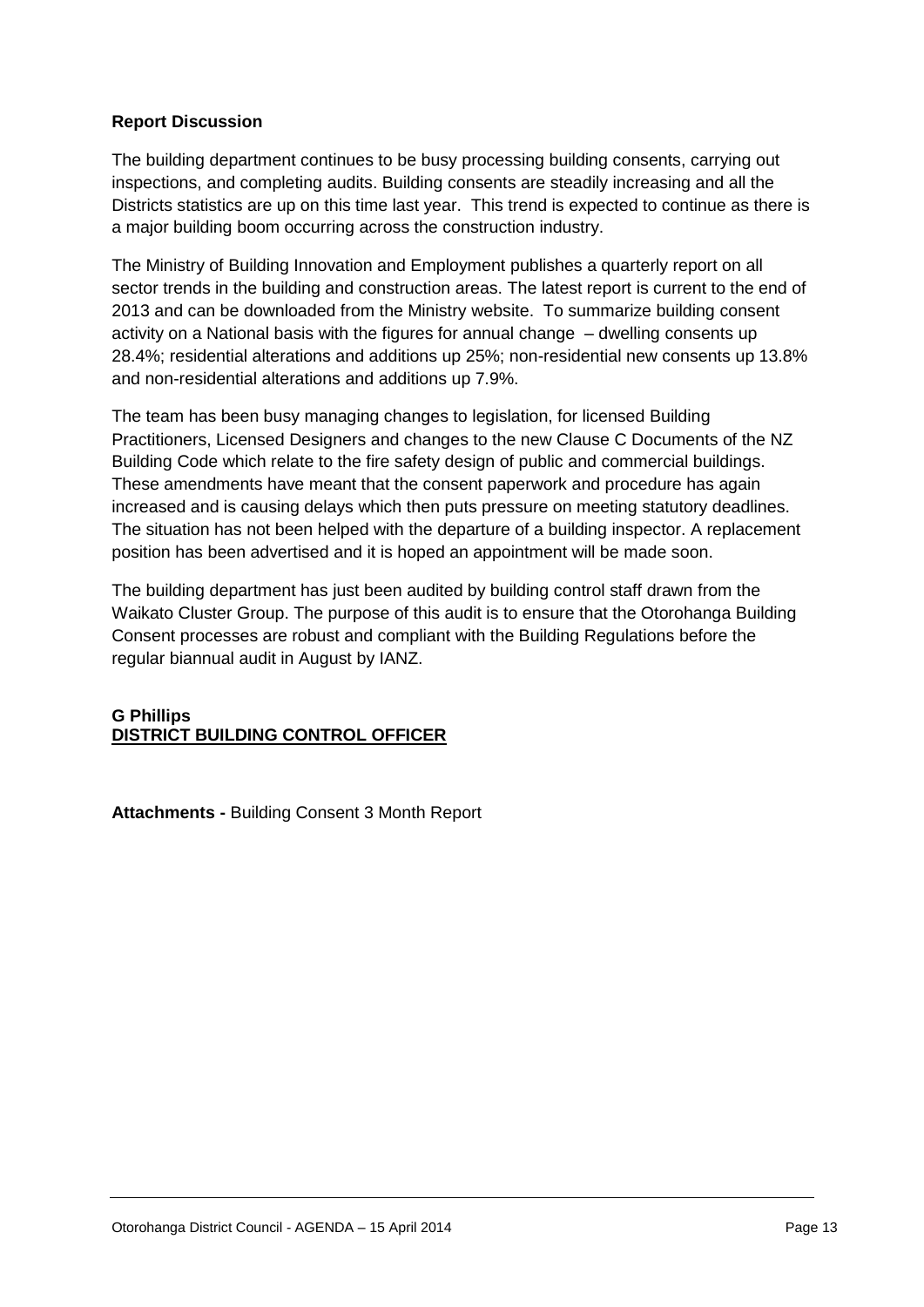| CCURCS<br>aict<br>i<br>Cisi                 | ę<br>å<br>5<br>ъ<br>stimate<br>ш | g<br>g<br>30.000<br>303.924<br>ន្លឺ<br>۰.<br>20  | g<br>8<br>-       | 8<br>8<br>⇔<br>÷<br>1の100 | ŝ<br>÷<br>۰.<br>窝 | g<br>300,000<br>500 | g<br>۰.<br>នន | g<br>g<br>۰.<br>۰.<br>Đ | §<br>ន<br>÷ | g<br>g<br>۰.<br>350            | g<br>۰.<br>g | g<br>т.<br>g<br>Ñ    | 40,000<br>40,000<br>25,000 |                        | g<br>Ş<br>÷.<br>$\overline{5}$<br>r. | g<br>200 | g<br>Ş<br>÷.<br>ь.             | g<br>т.<br>'ជូ'ន | 10,000<br>56<br>÷ | 8<br>菩萨   | g<br>۰.<br>െ | န္တ<br>g<br>ह<br>₩               | ₽<br>176.   | c<br>ō<br><b>RES</b> | ŝ<br>ā                | 80,000<br>24,530<br>70,000 |                 | 29,000<br>និ<br>S,<br>m | $\Omega$<br>18,000 | g<br>a | $\circ$<br>5,00     | 5.00<br>ğ<br>÷                  | ₹<br>g<br>436.<br>ъ.<br>d |
|---------------------------------------------|----------------------------------|--------------------------------------------------|-------------------|---------------------------|-------------------|---------------------|---------------|-------------------------|-------------|--------------------------------|--------------|----------------------|----------------------------|------------------------|--------------------------------------|----------|--------------------------------|------------------|-------------------|-----------|--------------|----------------------------------|-------------|----------------------|-----------------------|----------------------------|-----------------|-------------------------|--------------------|--------|---------------------|---------------------------------|---------------------------|
| đ,<br>A8G.<br>-5<br>وشر<br>TOROT<br>$\circ$ | त<br>ö<br>g                      | 25/02/1<br>1102/1<br>ξ,<br>201017<br>5<br>Ŵ<br>٠ | 21/01/1<br>25/03/ | 03/02/<br>14101           | <b>CADE</b>       | 04/02/1<br>201017   | 1770          | Ξ<br>2010<br>SIND       | 4/01/1<br>ŵ | 2/01/1<br>1001<br>$\sim$<br>٨i | 102          | 13/02/<br>5/02/<br>Ñ | 2002'                      | 4/02/<br><b>Select</b> | 04/02/<br>ले<br>S<br>S               | 28/02/   | 7/02/<br>1/0.3t<br>5<br>$\sim$ | 5/02/<br>ö       | 28/02/<br>202     | 1/12<br>Ñ | 3/02/<br>Ň   | angir<br>šos<br>$\sim$<br>$\sim$ | ŏ<br>Ŝ<br>Ñ | 9,03/<br>мř          | 26/03/<br>a<br>S<br>÷ | 2/0.3<br>$\mathbf{v}$      | 6/03/<br>$\sim$ | 25/03/<br>26/03/        | ÈGIS<br>Ñ.         | ŝ<br>ਕ | œ,<br>ë<br>$\sigma$ | rear.<br>1,03<br>- 62<br>$\sim$ |                           |

| Proposal                                                                                                                                                                                                                                                                                                                                                                                                                                                                                                                                                                                                                                                                                                                                                          |
|-------------------------------------------------------------------------------------------------------------------------------------------------------------------------------------------------------------------------------------------------------------------------------------------------------------------------------------------------------------------------------------------------------------------------------------------------------------------------------------------------------------------------------------------------------------------------------------------------------------------------------------------------------------------------------------------------------------------------------------------------------------------|
| Build a new 12m x 7m 3 Bay implement Shed<br>Construction of a New Home on a Concrete Slab, Timber Frame<br>Change cladding type from metalcraft bevelback weathsrboard<br>Strenthening of Celling Structure to Lounge<br>New Three Bedroom Dwelling with Seperate Skyline Garage<br>Alter existing Premises to Retail Groccry Vege with attached<br>New Lean too farm building & re-root existing farm building<br>Earthquake Strengthening, adding accessible facility new<br>Extend current office space to include a staffroom and<br>Single story 3 Bedroom dwelling with attached garage<br>To lift existing back by 1.0 motre and add a basement<br>Alterations & Addition to existing Home<br>New Covshed Herringtone                                     |
| Replacement of oxisting 3 Bunk Hut on Mt Pirongia with a new<br>Residential Dwelling, 4 x bedrooms, 2 x living oress, 2<br>Residential Dwelling - 3Bedrooms plus study, 2 x battroom<br>Convert Existing Garage to Habitable Bedroom, Addition of<br>Construction of proposed dwelling with attached garage<br>Demotish Existing dwelling and relocating a secondhand 3<br>2 x K:80 solar panels retrofitted to existing 180L 10W<br>2 x K:30 Solar Panels retrofitied to existing 180L low<br>Addition of New Family Room to Existing Home<br>Build an Implement Shed for Slorage of equipment<br>New 3 Bay Pole Shed, implement Shed, all SED<br>New Hay Shed<br>Construction of Boat/Car shed - 3 Bays<br>Adding wood fire and moving window.<br>Farm Building |
| New Home on Concrete Foundations with James Hardie Linea<br>To erect a new garage with workshop area.<br>New residential home on concrete foundations.<br>To elect a 2 Bay Hay Barn<br>Erect Double Garage<br>Lean to Pole Shed<br>Implement Shed                                                                                                                                                                                                                                                                                                                                                                                                                                                                                                                 |
| To build a 4 Bedroom Family Home. Separate Toilet, internal<br>New home on concrete foundations with brick exterior.<br>New three bedroom residence with double garage and shed.<br>install a temp marquee for a school reunion 15x30m, will be<br>Installation of new voodfire<br>Living area addition to existing home.<br>New gable farm building for storage.<br>New Pilland Pit roof for Cowshed<br>nstallation of cattle Underpass<br>New onsile sewage system.<br>Install sciid fuol heater.<br>Erection of 4 bay pole shed                                                                                                                                                                                                                                |

 $\begin{tabular}{ll} $\bigcap_{i=1}^{n} \bigcap_{i=1}^{n} \bigcap_{i=1}^{n} \bigcap_{i=1}^{n} \bigcap_{i=1}^{n} \bigcap_{i=1}^{n} \bigcap_{i=1}^{n} \bigcap_{i=1}^{n} \bigcap_{i=1}^{n} \bigcap_{i=1}^{n} \bigcap_{i=1}^{n} \bigcap_{i=1}^{n} \bigcap_{i=1}^{n} \bigcap_{i=1}^{n} \bigcap_{i=1}^{n} \bigcap_{i=1}^{n} \bigcap_{i=1}^{n} \bigcap_{i=1}^{n} \bigcap_{i=1}^{n} \bigcap$ 

| Location Address | S11 State Highway 3 Otorohanga Road<br>4410 State Highway 31 Kowhia Road<br>29 & 37 Puketarata Road<br>775 Te Raumauku Road<br>713 Pirongia West Road<br>513 Pirongia West Road<br>213 Old Te Kuiti Road<br>906 Old Te Kuiti Road<br>613 Duruwhero Road<br>24-26 Turongo Street<br>530 Mangatutu Road<br>222 Puketawai Road<br>Pirongia West Road<br>254F Pekanul Road<br>10 Lawrence Street<br>932 Actearca Road<br><b>C55 Te Kawa Road</b><br>591 Te Kawa Road<br>60 Kalmango Road<br>629 Te Kawa Road<br>272 Te Kawa Road<br>402 Awatane Road<br>34 Kakamutu Road<br>293 Awatane Road<br>293 Awatane Road<br>445 Waikeria Road<br><b>409 Tapuae Road</b><br>118 Hurrimu Road<br>272 Ormsby Road<br><b>SHIICrest Avenue</b><br>1278 Otevra Road<br>118 Hurrimu Road<br>916 Raglan Road<br>480 Lawton Drive<br>Mangauika Road<br>44 Te Kura Road<br>138 Bayley Road | 262 Ngapeke Road<br>400 Ngutunui Road<br>402 Awatane Road<br>26 Glendon Place |
|------------------|----------------------------------------------------------------------------------------------------------------------------------------------------------------------------------------------------------------------------------------------------------------------------------------------------------------------------------------------------------------------------------------------------------------------------------------------------------------------------------------------------------------------------------------------------------------------------------------------------------------------------------------------------------------------------------------------------------------------------------------------------------------------------------------------------------------------------------------------------------------------|-------------------------------------------------------------------------------|
|                  | 480 Lawton Drive<br>69 Ormsby Road<br>67 Ormsby Road<br><b>9 Hinewal Street</b><br>le Tahi Road<br>IB Burr Road                                                                                                                                                                                                                                                                                                                                                                                                                                                                                                                                                                                                                                                                                                                                                      |                                                                               |

Monagano,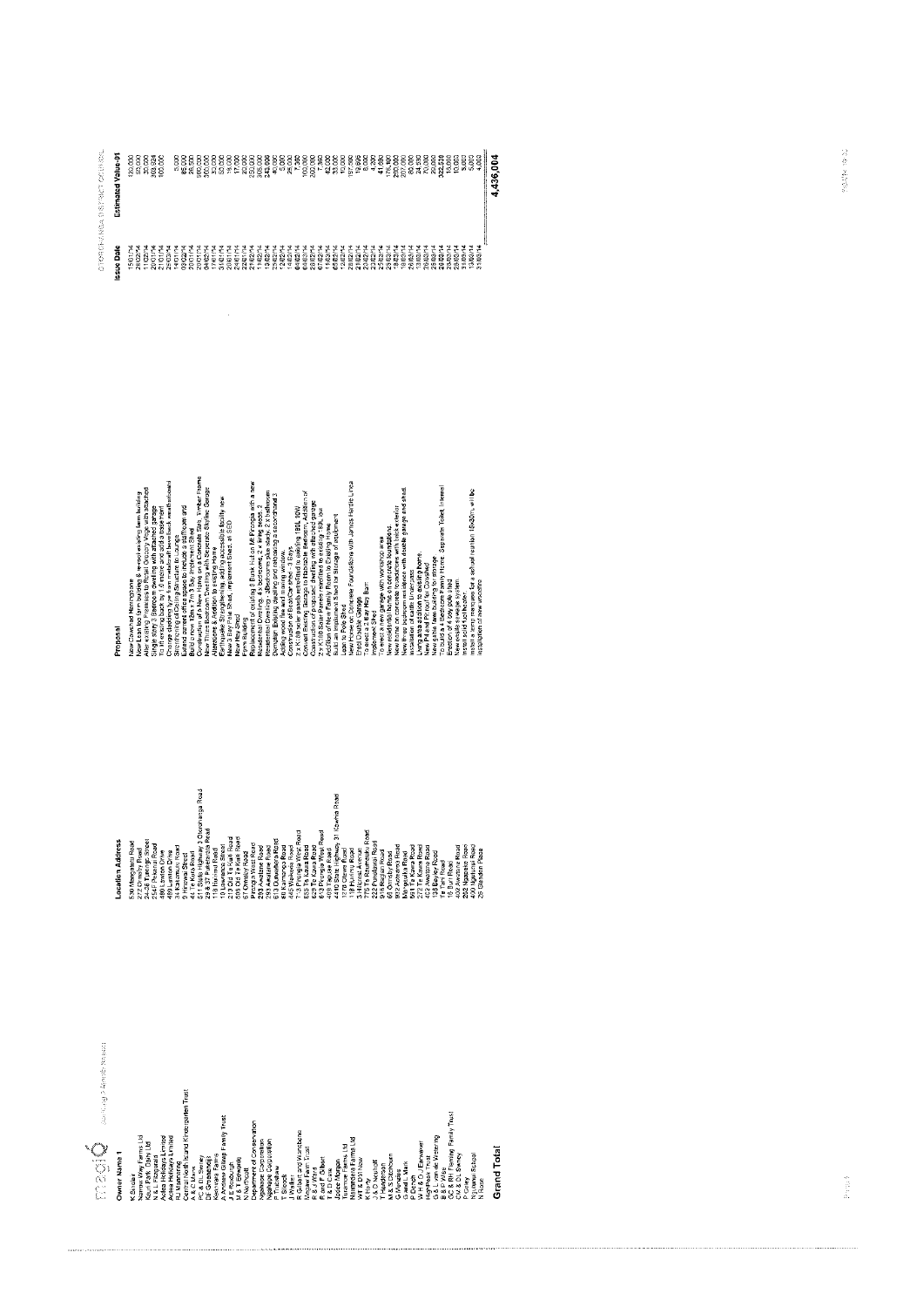**Item 67 APPEALS AGAINST PROVISIONAL LOCAL ALCOHOL POLICY** 

**To: His Worship the Mayor and Councillors Otorohanga District Council**

**From: Environmental Services Manager**

**Date: 15 April 2014**

#### **Relevant Community Outcomes**

- The Otorohanga District is a safe place to live
- Ensure services and facilities meet the needs of the Community
- Promote the local economy and opportunities for sustainable economic development
- Foster an involved and engaged Community

#### **Executive Summary**

A summary of appeals lodged with the Alcohol Regulatory and Licencing Authority on the Otorohanga District Provisional Local Alcohol Policy (LAP).

#### **Staff Recommendation**

It is recommended that:

The report be received.

#### **Report Discussion**

On 18 February Council approved the notification of the Provisional Local Alcohol Policy. Following public notification any person who made a submission on the Draft Local Alcohol Policy was able to lodge an appeal with the Alcohol Regulatory and Licencing Authority. Any appeal had to be made by 28th March 2014.

Three appeals were lodged with the Authority in Wellington. The appellants are Progressive Enterprises Ltd who own and operate the Countdown supermarket chain and Super Liquor Holdings Ltd, The Mill Retail Holdings and Independent Liquor (NZ) Ltd.

Super Liquor Holdings is New Zealand's largest alcohol franchise with over 100 stores located around the country. They also operate a number of restaurant and café style franchises. None of these businesses currently operate in Otorohanga District.

The Mill Liquorsave has 35 stores throughout New Zealand (29 Nth Island, 6 Sth Island). They do not have an outlet in Otorohanga District.

Independent Liquor (NZ) Ltd, is a manufacturer and distributor of alcoholic beverages. Their core business is in ready to drink (RTD) brands which is supported by high profile advertising promotions.

Any appeal against an element of the Provisional LAP must demonstrate why a particular section or part of the policy is unreasonable in the light of the object of this Act *(Sale and Supply of Alcohol Act 2012).*

Should the Licensing Authority considers that the appeal has merit and the element of the provisional LAP appealed against was unreasonable in the light of the object of this Act, the licensing authority will ask the territorial authority to reconsider the element of the provisional LAP.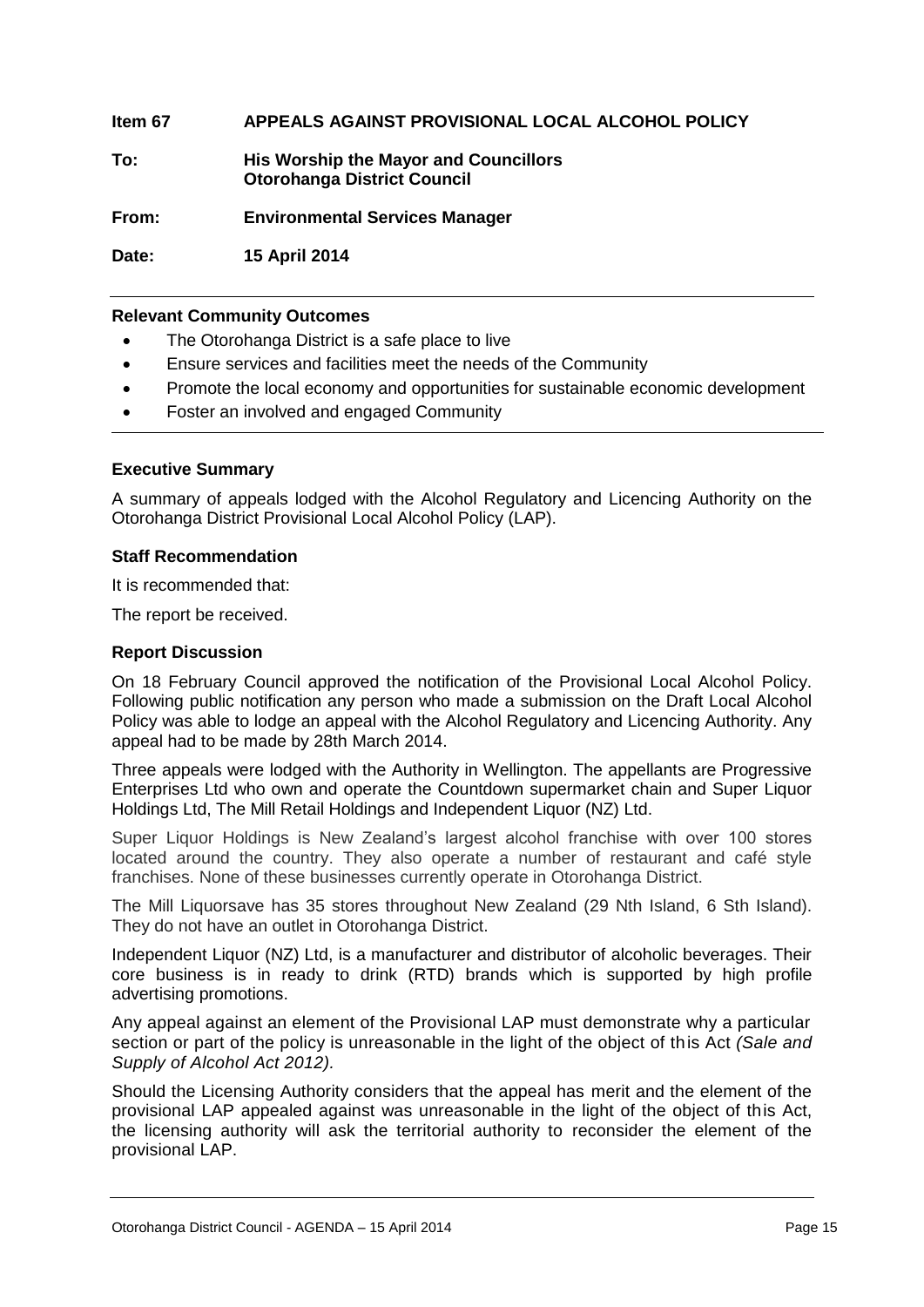At this stage appeals against LAPs have been put on hold by Chairman Judge Hole of the Alcohol Regulatory and Licencing Authority (see attached Minute). Crucial to the outcome of all of these appeals will be the determination of the meaning of 'unreasonable in the light of the object of this Act.' Once this matter has been decided the course of action for the remaining Council appeals will be clearer.

#### **AR Loe ENVIRONMENTAL SERVICES MANAGER**

#### **Under Separate Attachment**

- Minute of Chairman Judge hole
- Appeal by Progressive Enterprise
- Appeal by Super Liquor holdings
- Appeal by Mill Retail Holdings and Independent Liquor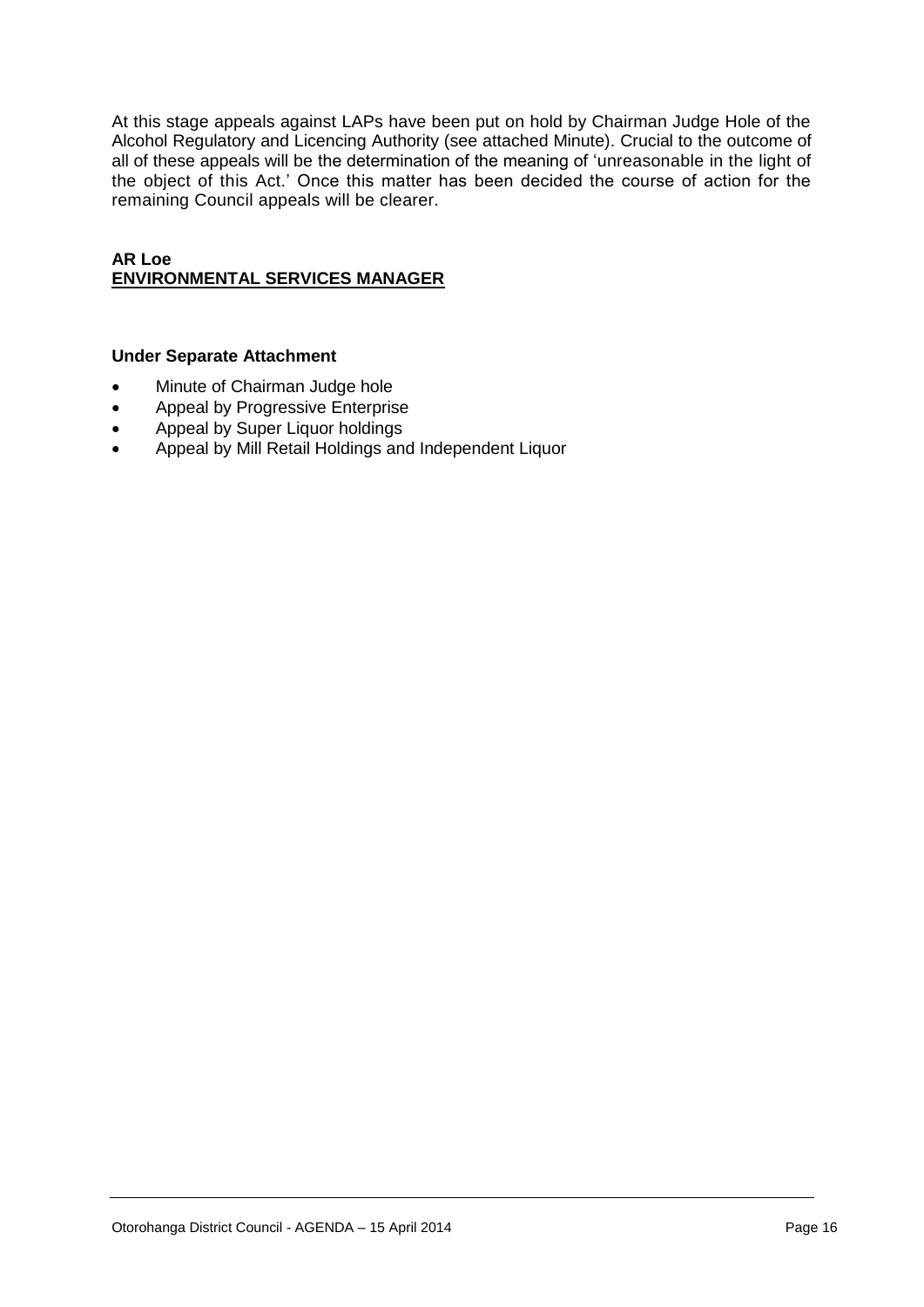#### **Item 68 MINUTES OF WAIKATO CDEM JOINT COMMITTEE MEETING**

**To: His Worship the Mayor & Councillors Otorohanga District Council**

**From: Environmental Services Manager**

**Date: 15 April 2014**

#### **Relevant Community Outcomes**

- The Otorohanga District is a safe place to live
- Ensure services and facilities meet the needs of the Community

#### **Staff Recommendation**

It is recommended that:

The minutes of the Waikato Civil Defence and Emergency Management Group Joint Committee meeting 3 March 2014 be received.

Minutes of the meeting of the Waikato Civil Defence Emergency Management Group Joint Committee, held in the Waikato CDEM Group Emergency Management Office 150 Victoria Street at 1.00 pm on Monday 3 March 2014.

#### **MEMBERS PRESENT: Waikato Regional Council**

|                       | Cr H Vercoe                                               |
|-----------------------|-----------------------------------------------------------|
|                       | <b>Hamilton City Council Representative</b>               |
|                       | Cr L Tooman                                               |
|                       | <b>Matamata Piako District Council Representative</b>     |
|                       | Cr B Hunter                                               |
|                       | <b>Otorohanga District Council Representative</b>         |
|                       | Mayor M Baxter                                            |
|                       | <b>South Waikato District Council Representative</b>      |
|                       | $CrT$ Lee $/$                                             |
|                       | <b>Taupo District Council Representative</b>              |
|                       | Cr A Park                                                 |
|                       | <b>Waikato District Council Representative</b>            |
|                       | Cr J Church                                               |
|                       | <b>Waipa District Council Representative</b>              |
|                       | Cr J Bannon                                               |
|                       | <b>Waitomo District Council Representative</b>            |
|                       | Cr A Goddard                                              |
| <b>IN ATTENDANCE:</b> | <b>Ministry of Civil Defence and Emergency Management</b> |
|                       | S Vowles                                                  |
|                       |                                                           |
| <b>STAFF</b>          | <b>CEG Chair</b>                                          |
|                       | L Cavers                                                  |
|                       |                                                           |
|                       | <b>Waikato Regional Council</b>                           |
|                       | Group Controller/Manager (L Hazelwood), GEMO Programme    |

manager (G Ryan), Committee Administrator (D Atkinson)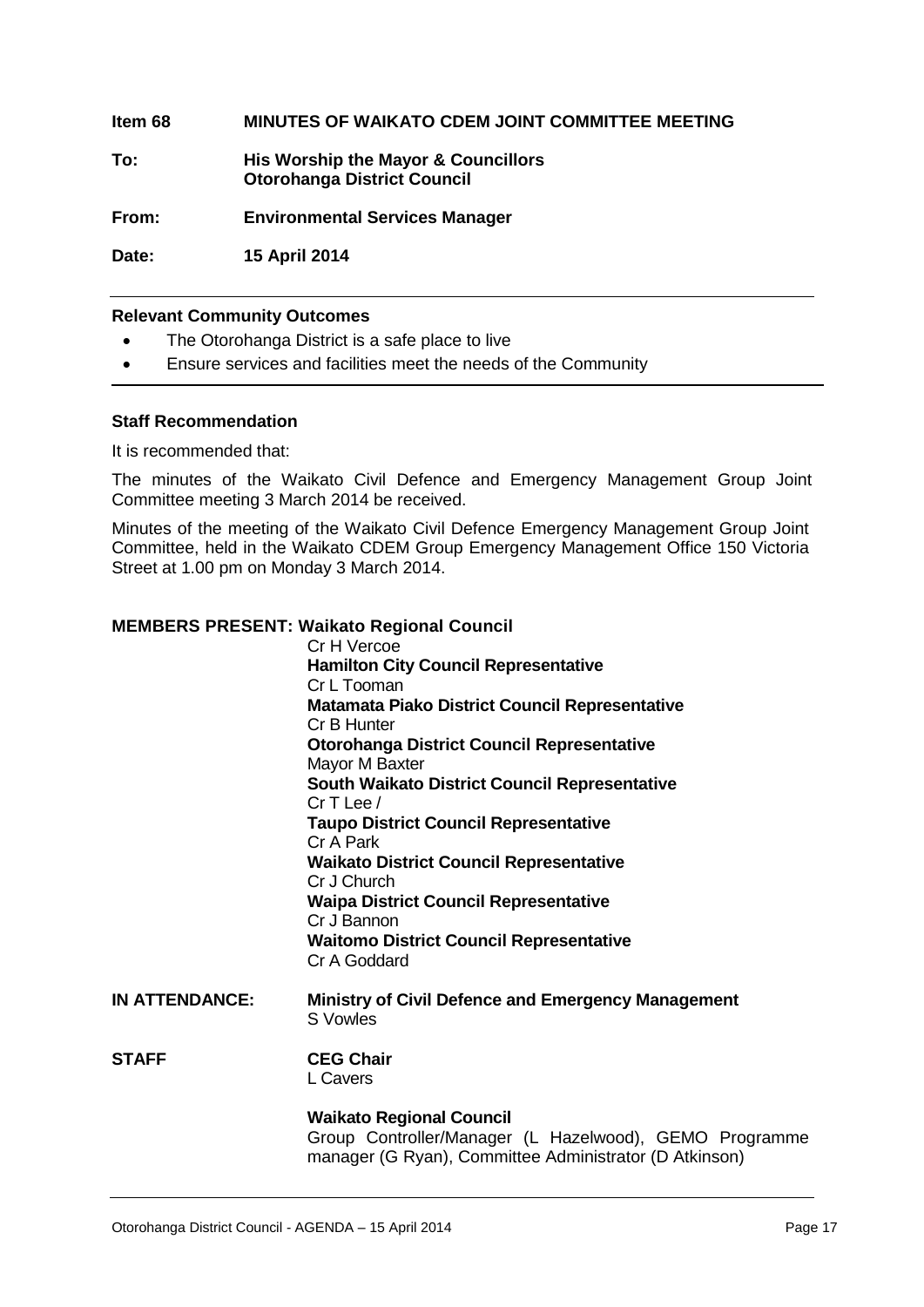#### **APOLOGIES** Mayor JP Tregidga (Hauraki District Council), Cr P French and Mayor G Leach (Thames/Coromandel Council),

Accepted

In welcoming Joint Committee members to the meeting at the place where Group "business as usual" is undertaken, Group Controller/Manager (L Hazlewood) noted the facility is fitted out in a manner that enables it to instantaneously be turned into the Group Emergency Coordination Centre when a significant event occurs.

**Confirmation of Agenda** (Agenda Item 1)

#### **Disclosures of Interest**

There were no disclosures of Interest

#### **CD13/1 Minutes of Previous Meeting**  File: 03 04 18 (Agenda Item 3) Docs #2896156)

Cr Church moved/Cr Park seconded.

#### **THAT the Minutes of the Waikato Civil Defence Emergency Management Group Joint Committee meeting of 18 November 2013 be received and approved as a true and correct record.**

**The motion was put and carried (CD13/1)**

#### **CD13/2 Controllers Report**

File: 03 04 18, (Agenda Item 4) (Docs #2976527)

The purpose of the report presented by Group Controller/Manager (L Hazlewood) was to provide an Overview of the Group Controllers priority work areas. The report provided commentary on the following matters:

- Waikato Regional Council fit-for-purpose review
- Strategic direction of the Waikato CDEM Group
- Community Response Planning
- Expandable GECC
- EOC Training update
- Key Appointments within the Waikato CDEM Group

During questions, answers and discussion subsequent to the presentation the Committee noted:

- A former Chair of this Committee (Basil Morrison) has received a Silver Ministerial Award for contributions to Civil Defence. It was agreed the Chair would forward a letter of congratulations on behalf of the Committee.
- The request of this Committee for approval of the new role of Group Welfare Manager has been accepted by the Waikato Regional Council and will now go to public consultation in the proposed annual plan p

The purpose of this item presented by GEMO Programme Manager (G Ryan) was to provide an update on the work the Group Emergency Management r cess.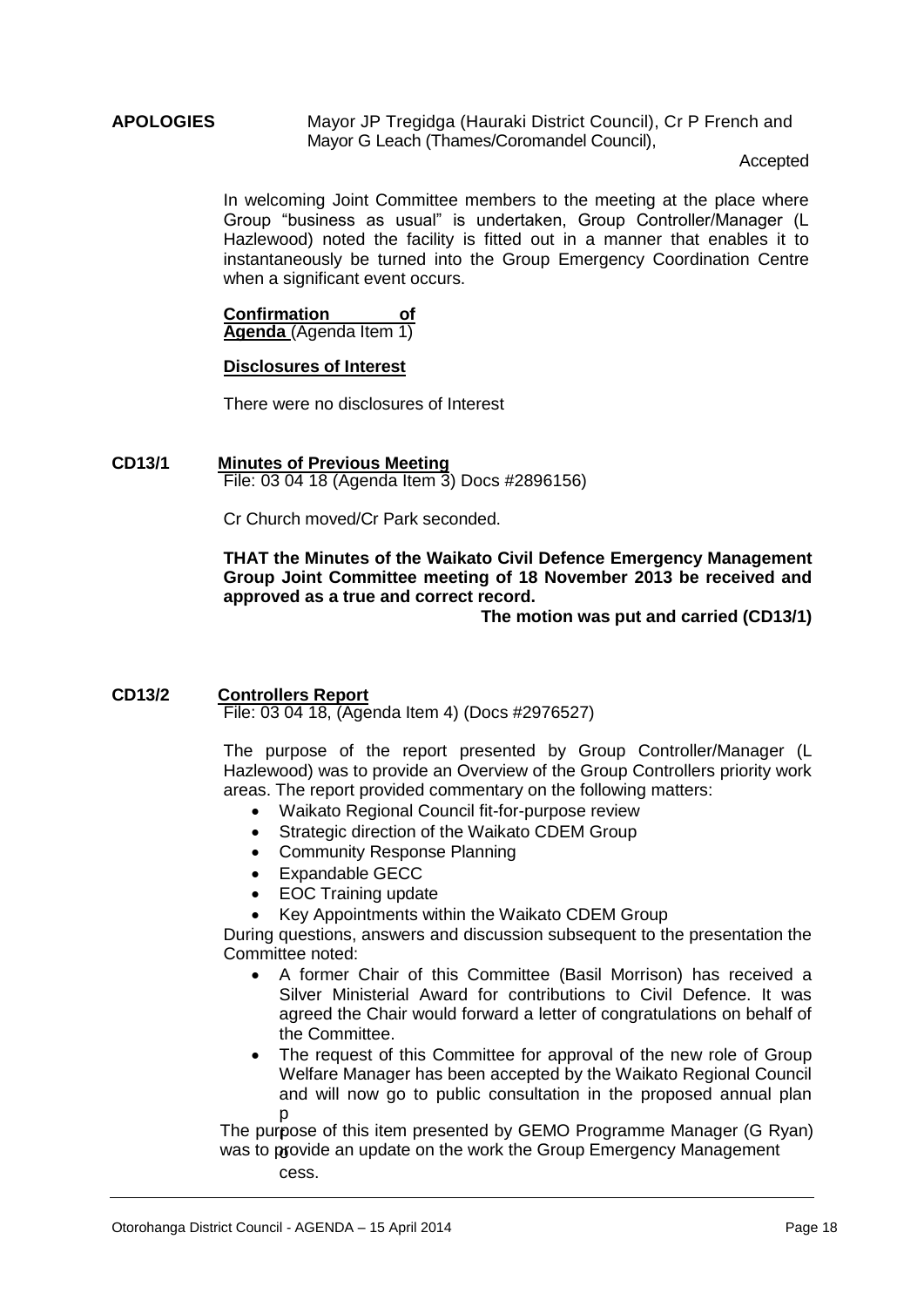Cr Tooman moved/Mayor Baxter seconded

THAT the report "Group Controller's Report" (Doc #2976527 dated 21 February 2014) **be received for information.**

#### **The motion was put and carried (CD13/2)**

#### **CD13/3 GEMO Report**

Office (GEMO) is currently undertaking. The report contained commentary on the following matters:

- **GEMO** activities
- GEMO financial update
- GEMO project update
- GRMO recruitment
- 2014/2015 GEMO work programme update

During questions, answers and discussion subsequent to the presentation the Committee noted:

- The recruitment of the GEMO Operation Coordinator has been completed and an appointment (J Snowball) confirmed.
- The Chair initiated a discussion regarding the recent appointment of an existing local controller to a second emergency operating area within the Group, while retaining the original appointment. Possible implications were discussed however no firm conclusions were reached.

Cr Hunter moved/Cr Bannon seconded

**THAT the report "GEMO Report"** (Doc #2979343 dated 21 February 2014) **be received for information**

#### **The motion was put and carried (CD13/3)**

#### **CD13/4 Summarised minutes of CEG meeting held 14 February 2014**

Chair moved/Cr Bannon seconded.

#### **THAT the summarised minutes of the CEG meeting of 14 February 2014 be received and decisions noted.**

**The motion was put and carried (CD13/4)**

#### **CD13/5 Ministry of CDEM Update**

File: 03 04 18, (Agenda Item 6) Docs #2977234

S Vowles (MCDEM), presented the report which outlined progress with the MCDEM work programme for the period ending 31 January 2014. Subsequent to the presentation the following matters were discussed or noted:

 Waikato CDEM Group is to be the pilot project in a new round of National Capability Assessments for CDEM Groups. Capability Assessments were last undertaken in 2009 and Waikato CDEM Group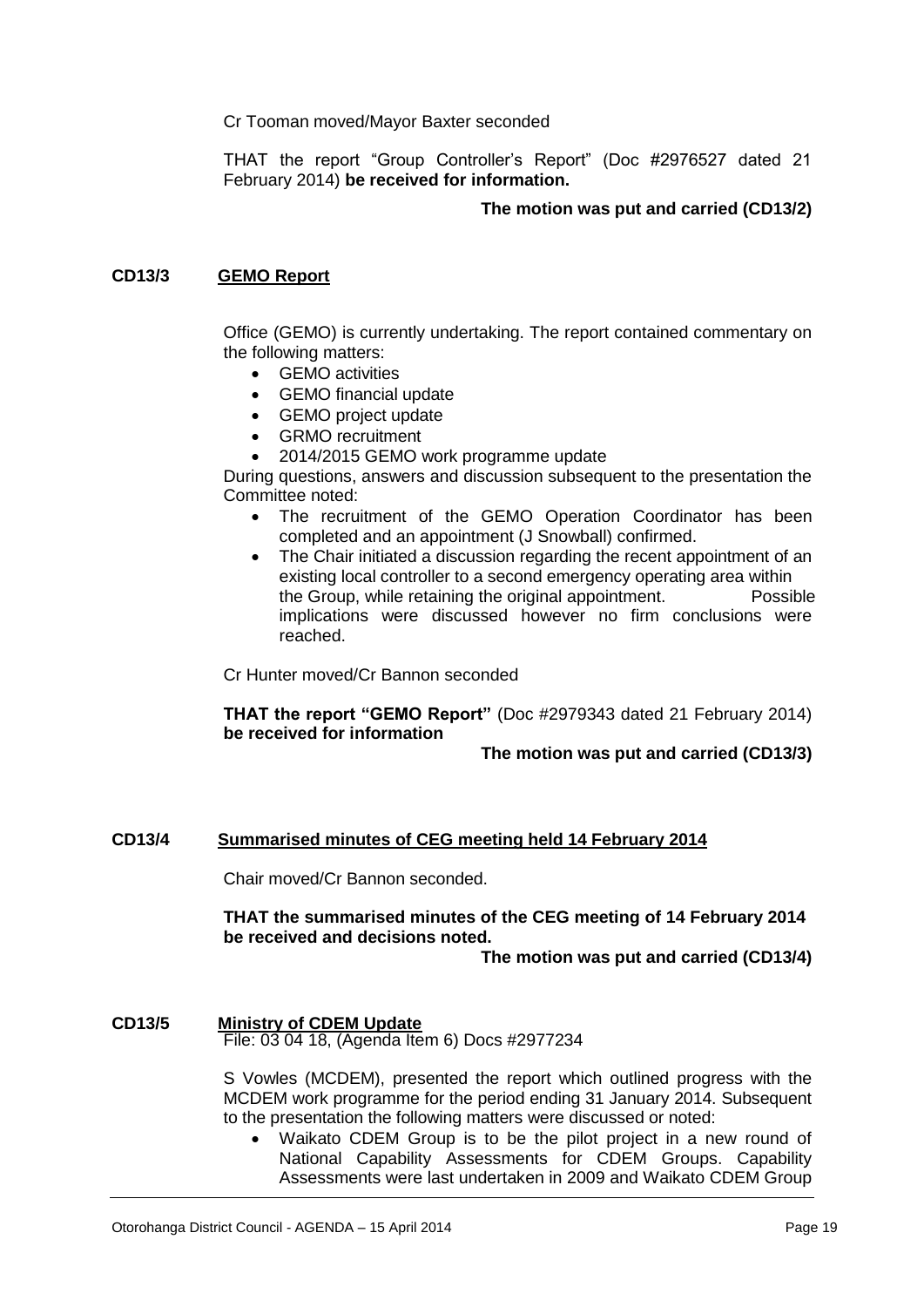recorded the lowest score in the country of 44.7. The Minister has set a target capability assessment score of 58 for the Waikato CDEM Group in the pilot project.

• In response to a question the Group Controller/Manager advised that in terms of present operating capability EMIS does not meet all event management needs and until the system can do so it will need supplementing by other systems. However, the use of multiple systems to provide full situational awareness is nothing unusual in many EOCs.

Cr Lee moved/Cr Hunter seconded

#### **THAT the update report from the Ministry of Civil Defence (Doc 2977234 dated 13 February 2014) be received.**

#### **The motion was put and carried (CD13/)**

**Items for next meeting** File: 03 04 18 (Agenda Item)

There were no items identified by members. Meeting closed at 2.33 pm

**AR Loe ENVIRONMENTAL SERVICES MANAGER**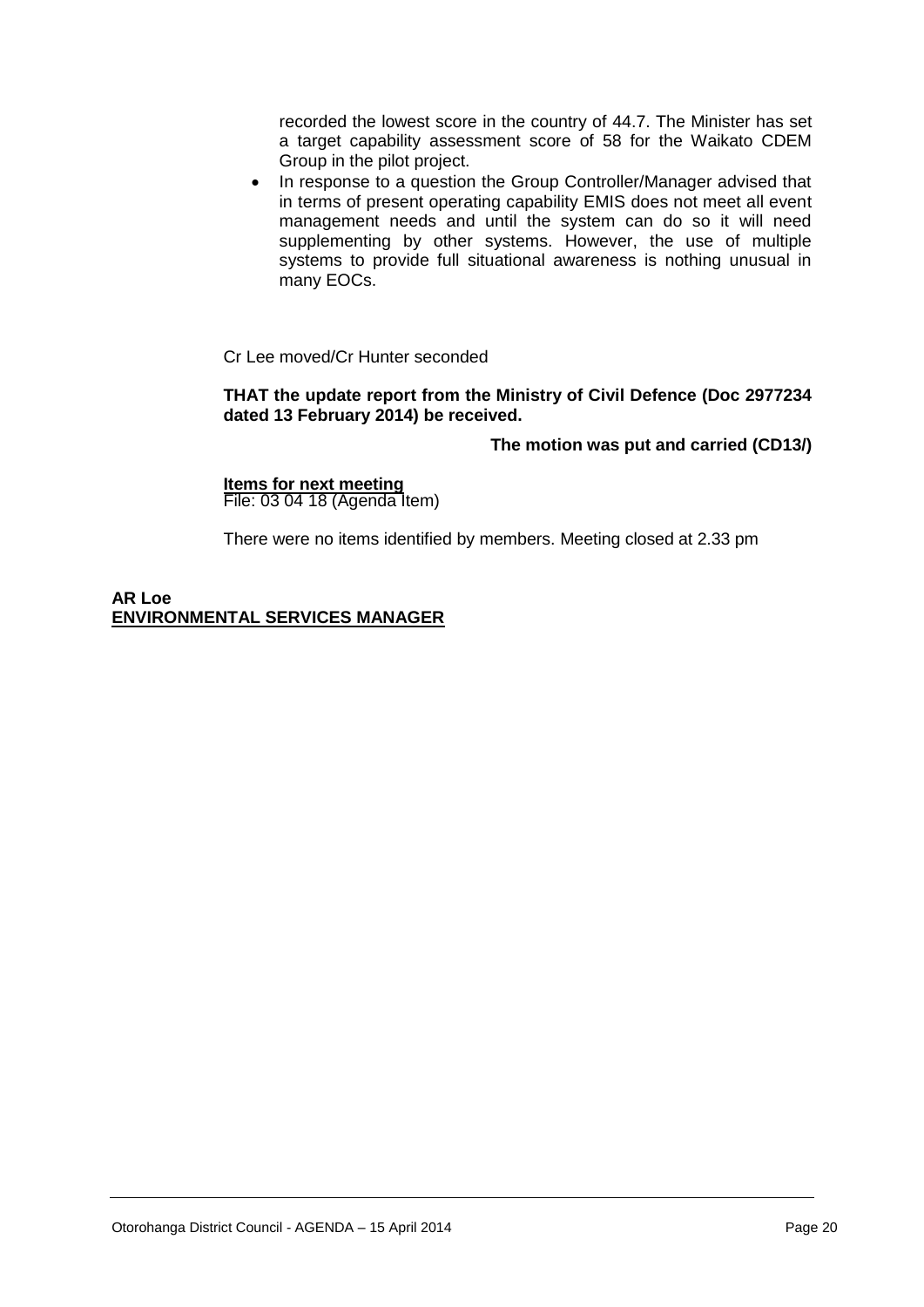**Item 69 MINUTES OF NGA WAI O WAIPA CO-GOVERNANCE FORUM & BI-ANNUAL MEETING To: His Worship the Mayor & Councillors Otorohanga District Council From: Environmental Services Manager Date: 15 April 2014**

#### **Relevant Community Outcomes**

- Provide for the unique history and culture of the District
- Promote the local economy and opportunities for sustainable economic development
- Manage the natural and physical environment in a sustainable manner
- Foster an involved and engaged Community

#### **Staff Recommendation**

It is recommended that: The Minutes of Nga Wai o Waipa Co-Governance forum & Bi-annual meeting held in Te Awamutu on 7 March 2014 be received.

#### **Minutes of the meeting of the Nga Wai o Waipa Co-Governance Forum held in Waipa District Council Chamber 101 Bank Street Te Awamutu at 10 am on Friday 7 March 2014.**

#### **PRESENT:**

| <b>Maniapoto Māori Trust Board</b>                                                                                           | Trustee Ray Wi, Trustee Eddie Neha, Trustee Weo Maag                                                                                              |
|------------------------------------------------------------------------------------------------------------------------------|---------------------------------------------------------------------------------------------------------------------------------------------------|
| <b>Otorohanga District Council</b>                                                                                           | Mayor Max Baxter                                                                                                                                  |
| <b>Waikato District Council</b>                                                                                              | Mayor Allan Sanson                                                                                                                                |
| <b>Waikato Regional Council</b>                                                                                              | <b>Councillor Paula Southgate</b>                                                                                                                 |
| <b>Waipa District Council</b>                                                                                                | Mayor Jim Mylchreest                                                                                                                              |
| <b>Waitomo District Council</b>                                                                                              | Mayor Brian Hanna                                                                                                                                 |
| <b>IN ATTENDANCE:</b><br><b>Waikato District Council</b><br><b>Waikato Regional Council</b><br><b>Waipa District Council</b> | <b>Councillor Dynes Fulton, Councillor Moera Solomon</b><br>Councillor Timoti Bramley, Councillor Tipa Mahuta<br><b>Councillor Grahame Webber</b> |
| STAFF:                                                                                                                       | Policy Analyst Ben Ormsby, Policy Analyst Jo Kukutai                                                                                              |
| <b>Maniapoto Māori Trust Board</b>                                                                                           | <b>Chief Executive Gavin Ion</b>                                                                                                                  |
| <b>Waikato District Council</b>                                                                                              | Deputy Chief Executive Clare Crickett                                                                                                             |
| <b>Waikato Regional Council</b>                                                                                              | Iwi Liaison and Emergency Management Officer                                                                                                      |
| <b>Waipa District Council</b>                                                                                                | <b>Chuck Davis</b>                                                                                                                                |
| <b>Waitomo District Council</b>                                                                                              | <b>Chief Executive Chris Ryan</b>                                                                                                                 |

Prior to the commencement of business Mayor Mylchreest welcomed all present to the meeting and the Waipa District Council venue.

#### **Opening Karakia**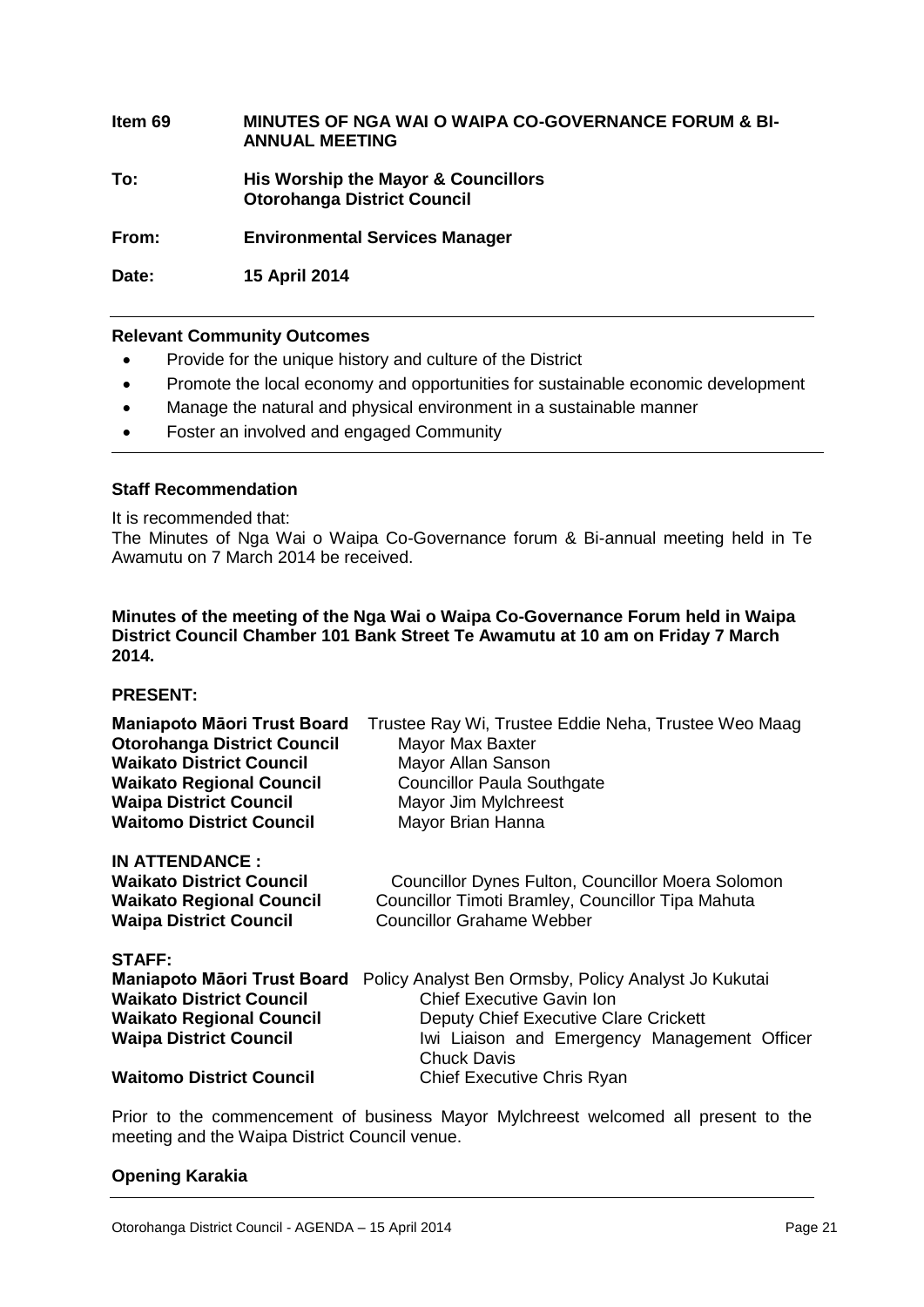The meeting was opened with a Karakia.

Clare Crickett (Deputy CEO Waikato Regional Council) then took the Chair until the confirmation of Co Chairs and Deputy Co Chairs had been completed.

#### **Apologies**

Apologies were received and accepted for Trustees Tiwha Bell and John Kati.

#### **Confirmation of Agenda**

W Maag moved/Mayor Hanna seconded

#### **THAT the agenda of the Nga Wai o Waipa Co-Governance Forum of Monday, 7 March 2014 be confirmed as the business for the meeting. The motion was put and carried.**

#### **Disclosures of Interest**

There were no formal disclosures of interest. However W Maag noted he is a member of the Waikato River Authority. W Maag and Mayor Hanna further noted they are both members of the Healthy Rivers Plan for Change/Wai Ora He Rautaki Whakapaipai, Collaborative Stakeholders Group.

#### **Establishment of Nga Wai o Waipa Co-Governance Forum**

The purpose of this report is to request the Co-Governance Forum to:

- Formally constitute itself as a Co-Governance Forum.
- Appoint its permanent members
- Endorse and confirm the appointment of Co-Chairs and Deputy Co-Chairs and
- Adopt Terms of Reference and Standing Orders.

Nominations were called for the positions of Co Chair (two required) and Deputy Co Chair (two required)

W Maag moved/Mayor Baxter seconded

#### **THAT the Nga Wai o Waipa Co-Governance Forum confirms Trustee Tiwha Bell and Cr Paula Southgate as the Co Chairs and Trustee Eddie Neha and Mayor Brian Hanna as the Deputy Co Chairs.**

**The motion was put and carried**

Mayor Baxter moved/ Mayor Mylchreest seconded

- **1. That the report 'Establishment of the Nga Wai o Waipa Co-Governance Forum) be received.**
- **2. That the Nga Wai o Waipa Co- Governance Forum formally constitutes itself to give effect to the governance provisions under the Joint Management Agreement (JMA) between the Maniapoto Māori Trust Board, the Otorohanga District Council, the Waikato District Council, the Waikato Regional Council, the Waipa District Council, and the Waitomo District Council dated 3 April 2013 which was established pursuant to the Nga Wai o Maniapoto (Waipa River) Act 2012.**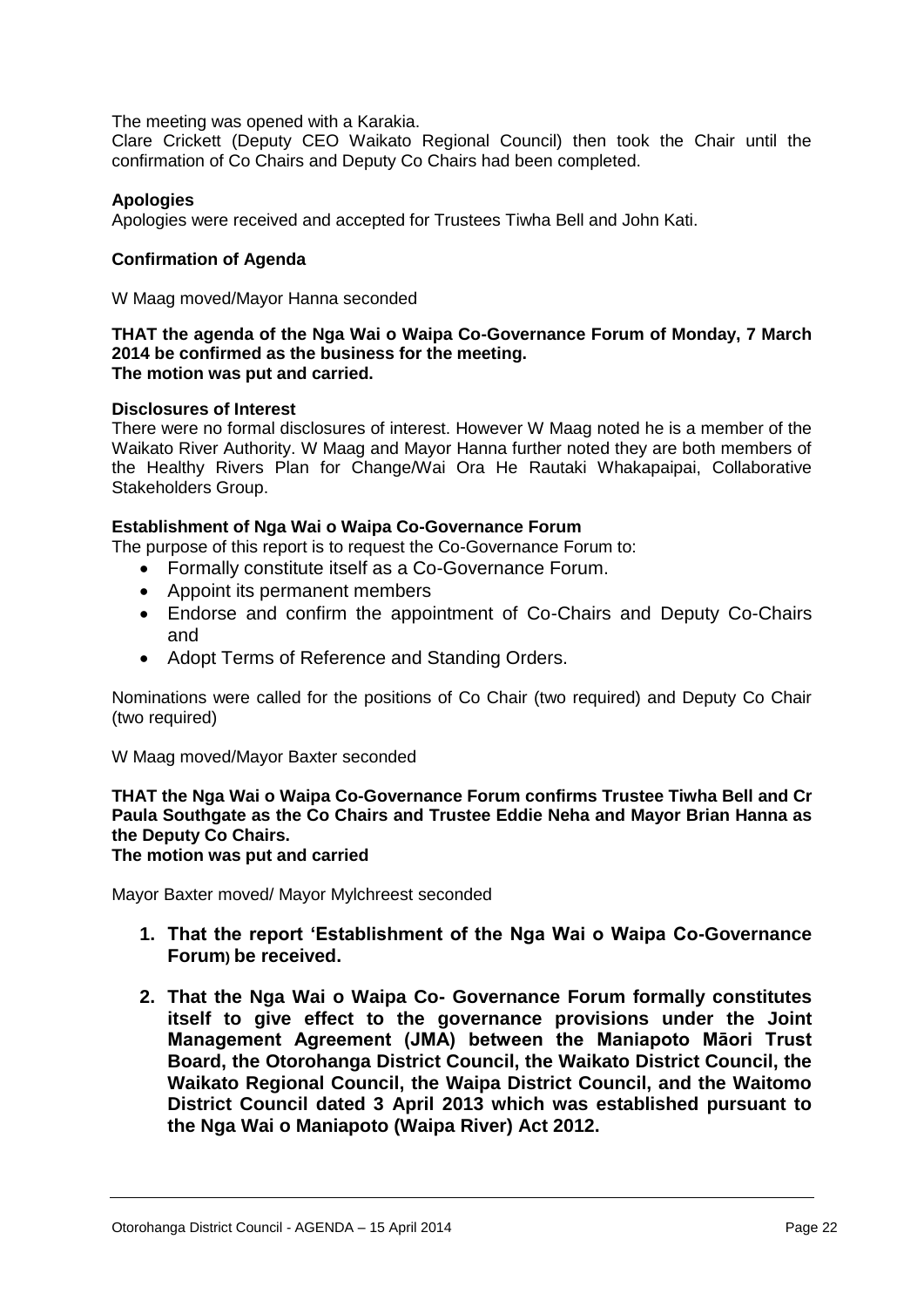**3. That the Nga Wai o Waipa Co-Governance Forum confirms the following memberships from the Maniapoto Māori Trust Board, the Otorohanga District Council, the Waikato District Council, the Waikato Regional Council, the Waipa District Council and the Waitomo District Council:**

#### **Maniapoto Māori Trust Board**

Trustee Tiwha Bell, Trustee John Kati, Trustee Ray Wi, Trustee Eddie Neha, Trustee Weo Maag

**Otorohanga District Council**  Mayor Max Baxter **Waikato District Council**  Mayor Allan Sanson, Alternate: Councillor Dynes Fulton **Waikato Regional Council**  Councillor Paula Southgate, Alternate Councillor Timoti Bramley **Waipa District Council**  Mayor Jim Mylchreest, Alternate: Councillor Grahame Webber **Waitomo District Council**  Mayor Brian Hanna, Alternate: Councillor Guy Whitaker

#### **4. That the Nga Wai o Waipa Co-Governance Forum adopts the Terms of Reference, including Standing Orders The motion was put and carried Joint Management Agreement – Implementation Plan**

The purpose of this item presented jointly by Celia Witehira (Kaiwhakarite) and Ben Ormsby (Senior Policy Analyst) was to provide the Forum with the Joint Management Agreement (JMA) Implementation Plan for the next twelve months. During the presentation and subsequent questions and answers the meeting noted or discussed:

- The Joint Management Agreement is a formal contract between Maniapoto and Local Government. This meeting provides opportunity to build on that relationship and there is no constraint on matters that may come before the forum.
- The issue was raised regarding the possibility of Waikato Regional Council receiving unaligned recommendations from authorities/entities having input into the Healthy Rivers/Wai Ora Plan Change. As an illustration it was noted that there were members at the current meeting that were also members of the Collaborative Stakeholders Group where they would be representing very different interests.
- Members noted that the Forum is an entity between Maniapoto and the five member Councils. The Collaborative Stakeholders Group would consider recommendations provided by technical staff. Staff were requested to provide "touchstones" between the two groups and inform the Healthy Rivers Team of the matters discussed.
- The view was expressed that all members of the Forum wish to progress the cleanup of the Waipa River and the Forum should be meeting twice annually in efforts to achieve this aim. Members expressed unanimity with this view and while no formal resolution was
- passed staff undertook to arrange a further meeting in the latter half of 2014.

Mayor Hanna moved/Mayor Mylchreest seconded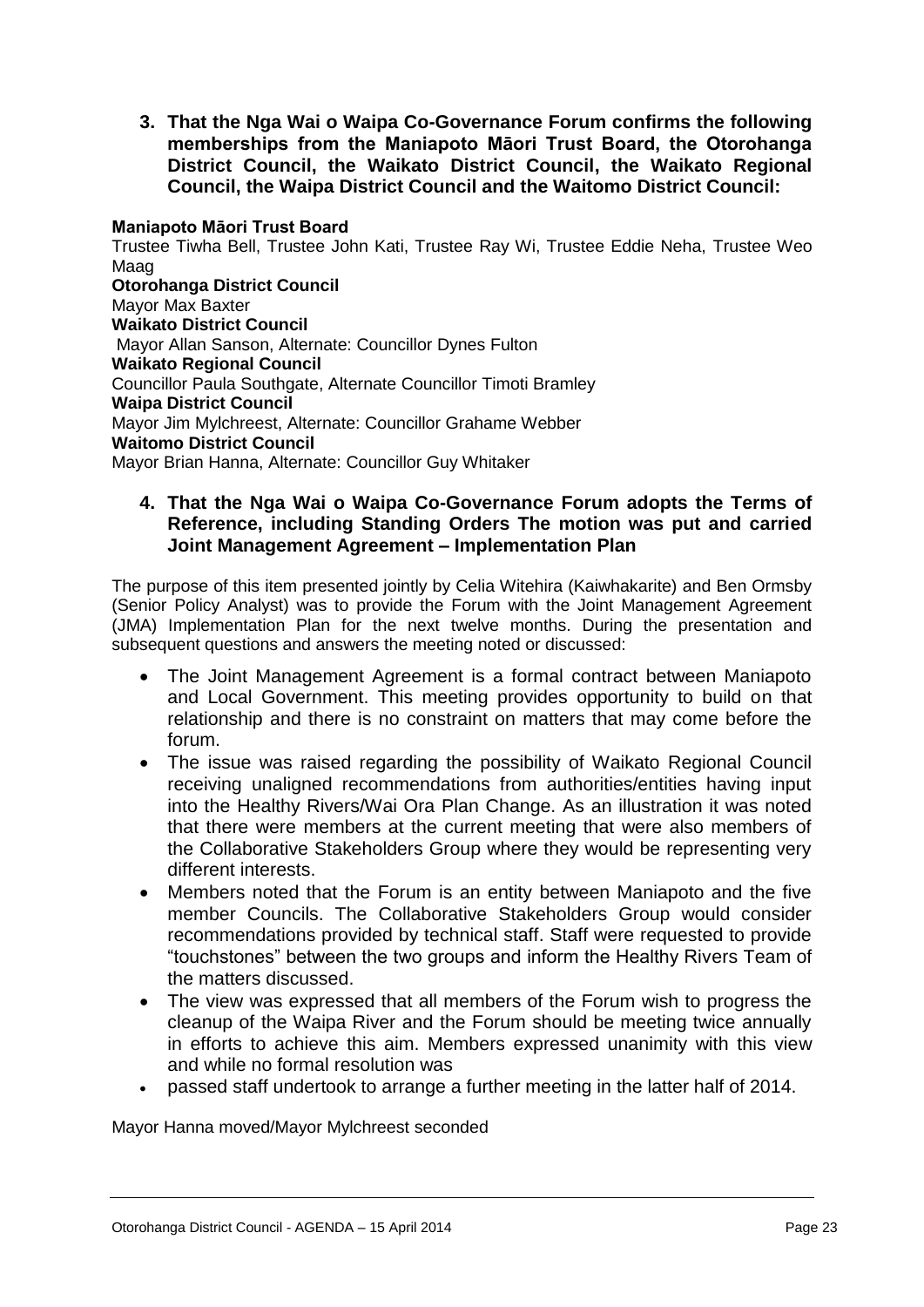#### **THAT the Report Joint Management Agreement Implementation Plan 2014/15 be received for information.**

**The motion was put and carried.**

#### **Waikato River Authority (WRA)**

The purpose of this item was for the Forum to receive a presentation from Bob Penter (CEO Waikato River Authority). The intent of the presentation was to provide a background of WRA and outline both current activities, and future intentions. B Penter commenced the presentation by noting in a Global context, rivers of the United States have an economic value of US \$22 billion annually. Also nearly 80% of the world's population lives in areas where river waters are highly threatened. In a local context water provides great opportunities for us all. "To maximise these opportunities we need a better way to manage water in New Zealand – less confrontational, more collaborative, and more effective." (A Fresh Start for Freshwater, Land and Water Forum 2010) During the presentation and subsequent questions, answers and discussion the Forum noted or discussed:

- In December 2007 the Crown and Waikato-Tainui reached agreement on the outstanding Waikato River claim.
- Guardians Establishment Committee formed and developed the Vision and Strategy 2007/2009.
- Enabling legislation passed for Waikato River Authority in 2010.
- Nga Wai o Maniapoto (Waipa River) Act 2012.
- The WRA Vision is for a future where a healthy Waikato River sustains life and prosperous communities who, in turn, are all responsible for restoring and protecting the health and wellbeing of the Waikato River, and all it embraces for generations to come.
- The authority currently has \$172M invested and \$16M invested in clean-up projects.
- Water clarity is important for recreation. It is excellent leaving Lake Taupo and then declines substantially from thirteen metres in Taupo, to 1 to 2 metres in Hamilton, to unable to see your feet at Mercer.
- Similarly contact recreation is good in the upper catchment and poor in the lower catchment. Bacteria levels increase significantly towards the river mouth and via the Waipa River tributary. E. Coli comes from the dung of farm animals and animals living in the bush, such as pigs and goats and from birds such as ducks and swans. Municipal sources are
- a small percentage. Rural run-off is the main source of N in the lower catchment. Twenty five percent of N is thought to be naturally occurring, the rest from pasture and mostly thought to be a combination of cow urine and fertiliser.
- The Authority has two levers it can pull to influence positive change in the catchment towards achieving the vision
- Funding restoration initiatives in partnership with other organisations and landowners connected to the river, and
- High statutory status of the vision and strategy document in relation to the Regional Policy Statement, regional and district plans
- The Authority has a contestable, preference for practical projects, and does not fund projects normally funded by others.
- \$16M of funding has been awarded over three rounds to 100 large and small projects.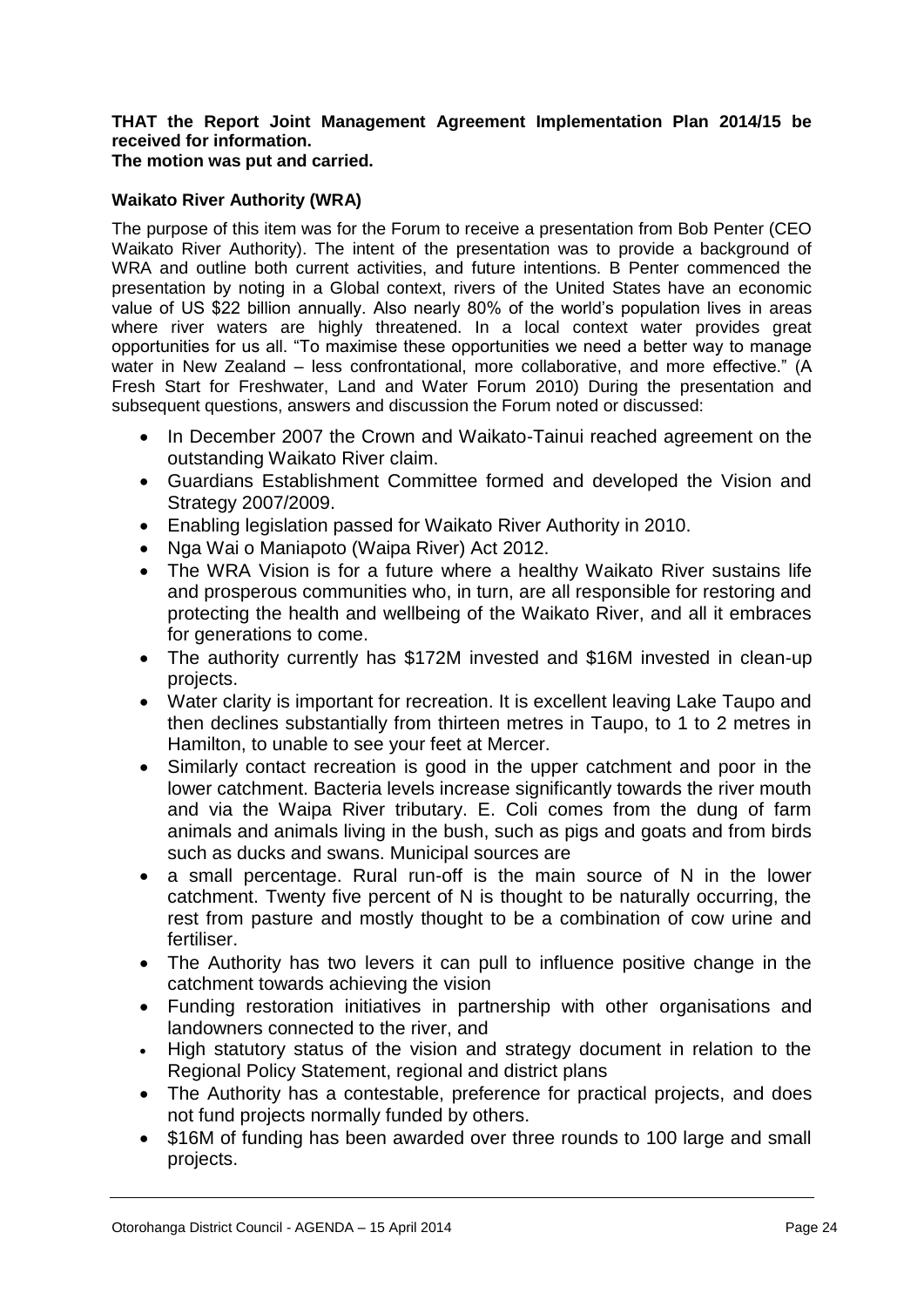- There have been 16 Waipa River related projects funded over 3 years to a value of \$2M.
- Future Funding Strategy
- Strategy is reviewed annually. WRA has determined that this year it will be providing more direction to applicants.
- There will be greater emphasis on water quality and use of wetlands, projects that are collaborative and form part of wider strategic plans, Projects in the Lower Waikato and Waipa catchments.
- Collaboration is vital the WRA cannot clean up the river on its own.

#### **Challenges**

- Latency of river system
- Pool of applicants is limited
- Measuring effectiveness of funded projects.

#### Looking Ahead

- Move away from ad hoc funding
- Create groups of key organisations for integrated approach
- Giving effect to the Vision and Strategy via regional and district plans.

Summary

- An enormous challenge
- Look forward to working with the Nga Wai o Waipa Co-Governance Forum going forward
- Committed to realising the vision for a restored and healthy Waikato River catchment.

At the conclusion of the presentation members commended B Penter on the co-ordinated approach being taken by the Waikato River Authority in undertaking its work.

W Maag moved/Mayor Hanna seconded

#### **THAT the presentation from Bob Penter Chief Executive, Waikato River Authority be received.**

#### **The motion was put and carried**

#### **Waipa Catchment Plan**

The purpose of this item was for Waipa Zone Manager (Ross Abercrombie) to present the Waipa Catchment Plan Project.

During the presentation the Forum noted:

- The overall aim is to develop a Waipa Catchment Plan and commence its implementation.
- Key objectives Corner stones are to:
- Better understand the catchment in particular issues/opportunities related to land and water resources.
- Provide guidance on how the protection and restoration of the health and well being of the Waipa River could be undertaken.
- To do this in partnership with Waipa River iwi and other stakeholders/agencies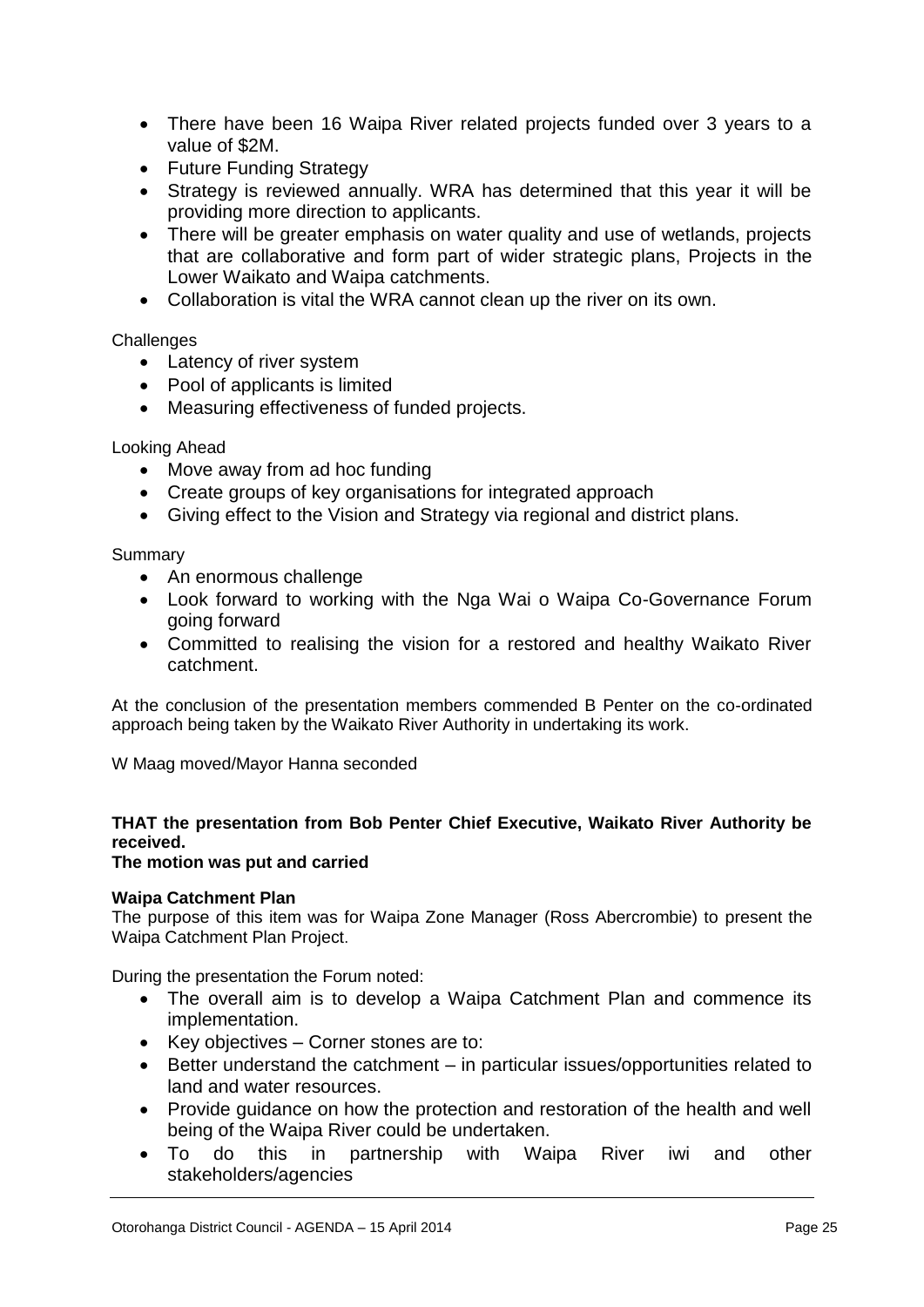Progress to date

- Information reports in progress
- Mātauranga Māori Maniapoto special project
- Farm planning to test models and approaches
- Overarching catchment plan commenced Waipa Catchment Plan **Conclusion**
- The Waipa Catchment Plan Project changes the way WRC works with others to develop and implement catchment plans
- The Waipa Catchment Plan and future implementation will be based on robust, defendable information and become outcome focussed.
- A long term view is required to meet the aspirations of the Vision and Strategy.
- WRC is now seeking partnership opportunities in order to ensure the Waipa **Catchment**

Plan is well integrated/aligned and supported by partner agencies. During questions, answers subsequent to the presentation the Forum noted or discussed:

- Implementation of the plan will be the key. How will an application be made through the plan to the WRA?
- Are there any teeth that can be provided by the forum?
- Collaborative bids to provide up scaling will be a key.
- Community "buy in" is needed and the occasional project may not be able to meet all criteria.

Mayor Baxter moved/Mayor Hanna seconded

#### **THAT the presentation from Ross Abercrombie, Waipa Zone Manager be received. The motion was put and carried**

#### **Closing Comments by Co-Chairs**

Co-Chair Paula Southgate thanked everyone for their contributions, noting the meeting had been most productive and there is a long way to go. Co-Chair Eddie Neha expressed thanks to Chuck Davis for his efforts in assisting organisation of the meeting. He also expressed appreciation to all contributors and members for helping to replenish the taniwha that have assisted Maniapoto for many thousands of years

#### **Closing Karakia**

The meeting was closed with a karakia. Meeting closed

#### **A Loe ENVIRONMENTAL SERVICES MANAGER**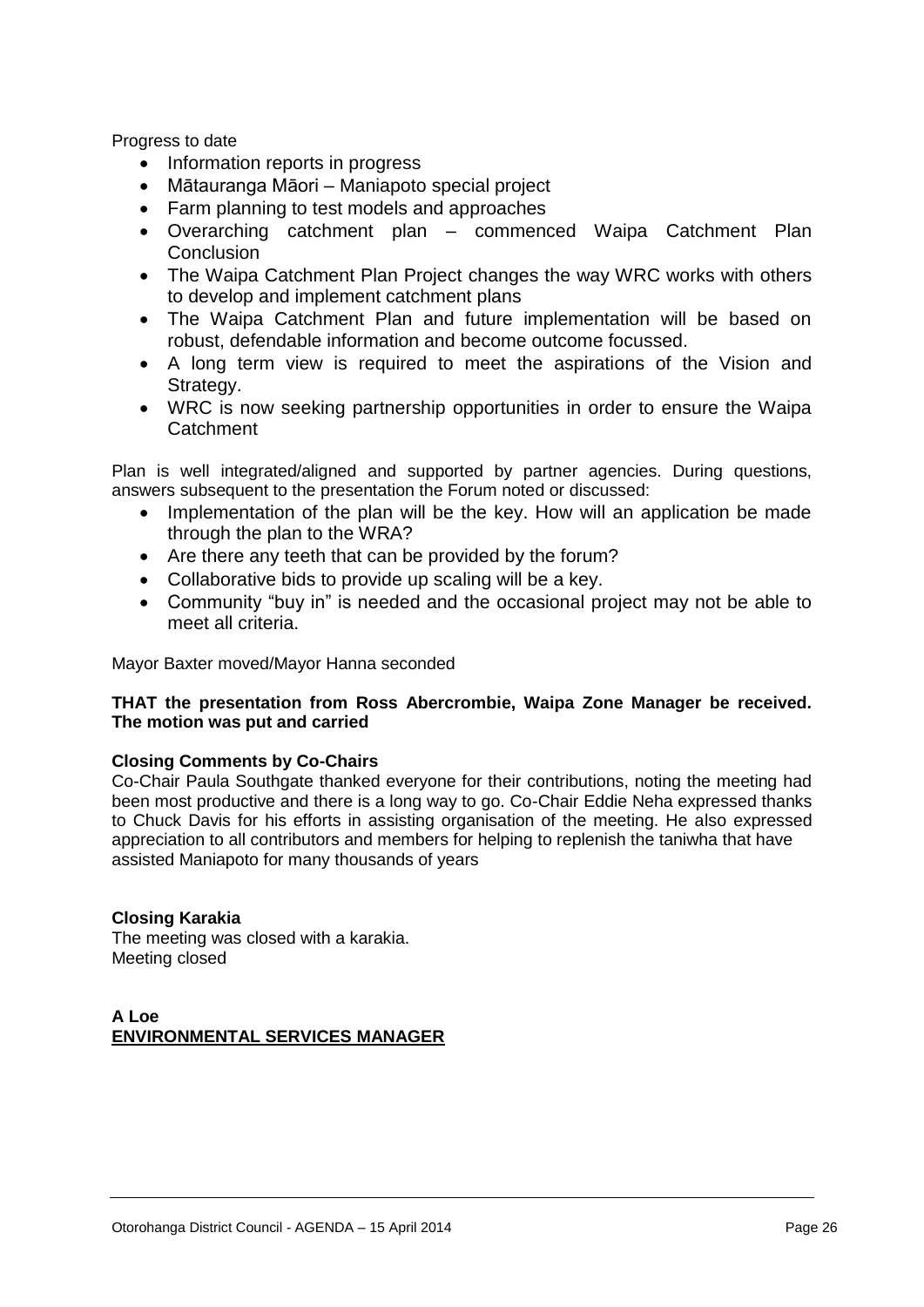#### **Item 70 ROAD LEGALISATION PART ELLIS ROAD SO 445229**

**To: His Worship the Mayor and Councillors Otorohanga District Council**

**From: Engineering Manager**

**Date: 15 April 2014**

#### **Relevant Community Outcomes**

Manage the natural and physical environment in a sustainable manner

#### **Executive Summary**

Council has documents requiring consent to legalising part of Ellis Road, being a length of 200m after the Kio Kio Hall. This section of road has never been constructed on the correct alignment and this survey corrects the situation.

Property owners involved are:

- RC Hutton Estate & DM Hutton
- PW Johnstone Ltd
- MJ Schumacher & TW Bustard
- CL Jackson

The consent relates to land to be acquired for road and road to be stopped and vested in adjoining properties.

#### **Staff Recommendation**

It is recommended that:

- 1. The Otorohanga District Council hereby consents to the Minister of Land Information declaring:
	- a. Pursuant to Sec 114 of the Public Works Act 1981 the land described in the **First Schedule** below being declared road and vested in the Otorohanga District Council.
	- b. Pursuant to Sec 116 and 117 of the Public Works Act 1981 the land described in the **Second Schedule** below being stopped and vested in the adjoining properties by way of amalgamation with the titles listed and being subject to existing mortgages recorded on the titles.

#### *South Auckland Land District – Otorohanga District*

| <b>First Schedule - Land to be Declared Road</b> |                     |                |                  |
|--------------------------------------------------|---------------------|----------------|------------------|
| Area                                             | <b>Description</b>  | Title          | Owners           |
| 1162 $m^2$                                       | Section 1 SO 445229 | CFR SA430/300  | PW Johnstone Ltd |
| 304m <sup>2</sup>                                | Section 2 SO 445229 | CFR SA24C/1265 | RC & DM Hutton   |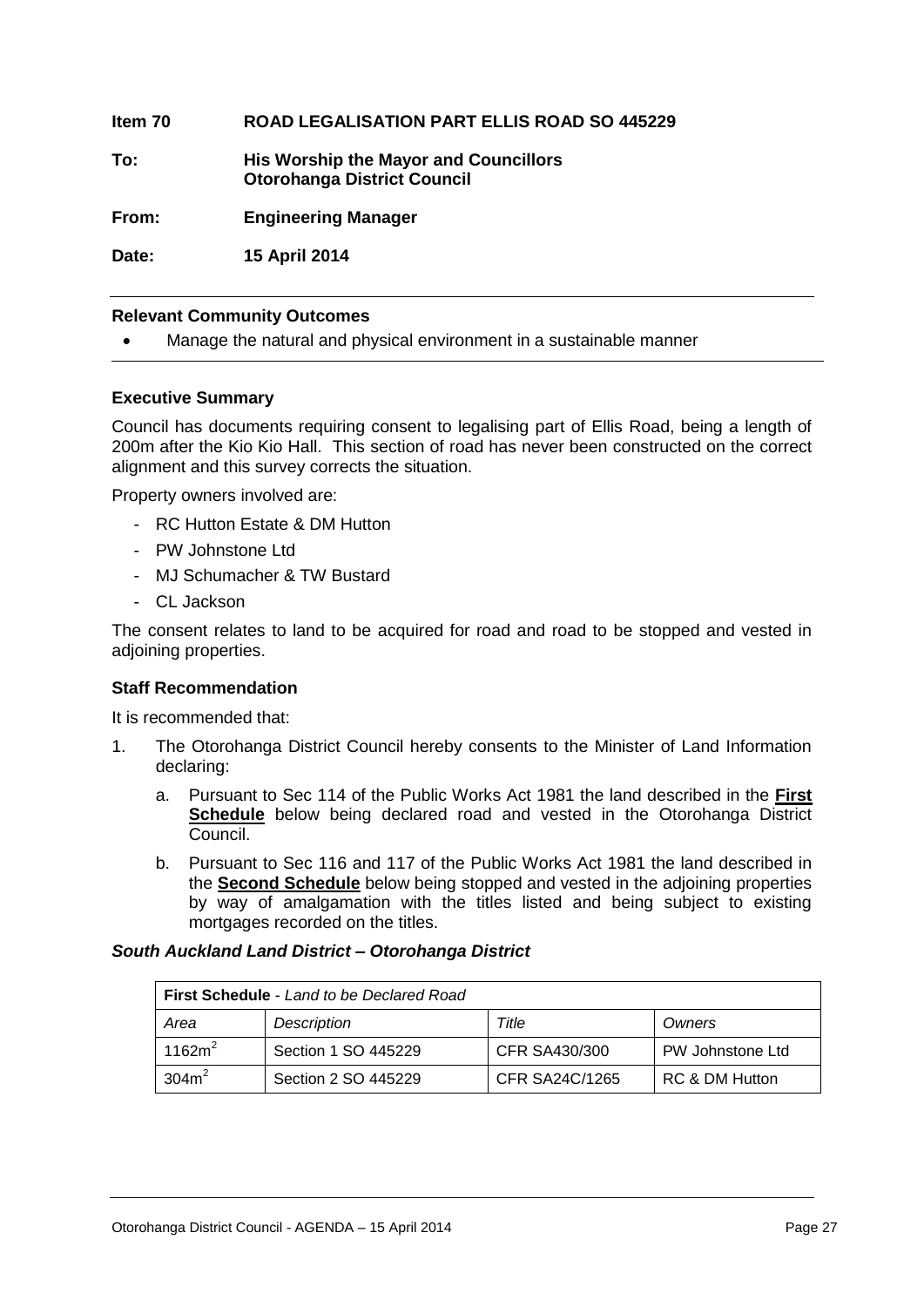| Properties        | <b>Second Schedule</b> – Road to be Stopped and Vested by Amalgamation in Adjoining |            |                                      |
|-------------------|-------------------------------------------------------------------------------------|------------|--------------------------------------|
| 236m <sup>2</sup> | Section 5 SO 445229                                                                 | CFR 297494 | CL Jackson                           |
| $781m^2$          | Section 6 SO 445229                                                                 | CFR 247493 | MJ Schumacher &<br><b>TW Bustard</b> |

2. The Mayor and Chief Executive of Otorohanga District Council be authorised to sign and seal any documentation necessary to legalise plan SO 445229.

#### **Report Discussion**

These legal actions are to correct a long standing situations where Ellis Road has been constructed on private property in the vicinity of the corners immediately past the Kio Kio Hall.

Consultations have been undertaken with the current owners whose property the road passes over and compensation agreements obtained. Agreements have been reached with two owners on the other side of the road regards vesting of old legal road no longer required.

The details are as follows:

#### **RC Hutton Estate & DM Hutton**

Consultation with the owners has been protracted but has now been concluded with the executors of the Estate of RC Hutton and his daughter DM Hutton. The area of land to be acquired for road is  $304m^2$  from the lifestyle block of 3.04ha. The agreed compensation to be paid is \$1,000.00.

#### **PW Johnstone Ltd**

Consultation with the owners has been concluded and the compensation is based on the value of land to be acquired for road plus refund of rates paid on the land occupied by the road since the purchase of the property by PW Johnstone Ltd in 1980.

The area of land to be acquired is  $1162m^2$ . The value per hectare was based on \$32,400, giving a land value of \$3,766.44 + GST. The calculation for the rates paid on this land is based on the current rates and gives a figure of \$7.00/yr for 31 years, giving \$217.00 + GST.

The agreed compensation is therefore \$3,982.36 + GST. There has been new fencing undertaken along this section of road on the Johnstone side and this has been undertaken and funded by PW Johnstone Ltd.

#### **M J Schumacher & T W Bustard**

Prior to the legal survey being undertaken there were discussions with the previous owners of this property, W B & S King, and agreement was reached regards the Kings paying Council for an area of  $781 \text{ m}^2$  of old legal road to be transferred to their property. The property was then transferred to M J Schumacher and T W Bustard before the legal actions could be completed.

The area of land, 781  $m^2$ , is a wet low lying area with a drain through the middle and has always been occupied by the property as the road was never constructed along the correct legal alignment.

Recent negotiations have been held with Schumacher and Bustard and they have agreed to contribute to Councils costs of survey and legal actions related to the changes to the road boundaries of Ellis road in this location ,up to a maximum of \$1000.00

#### **CL Jackson**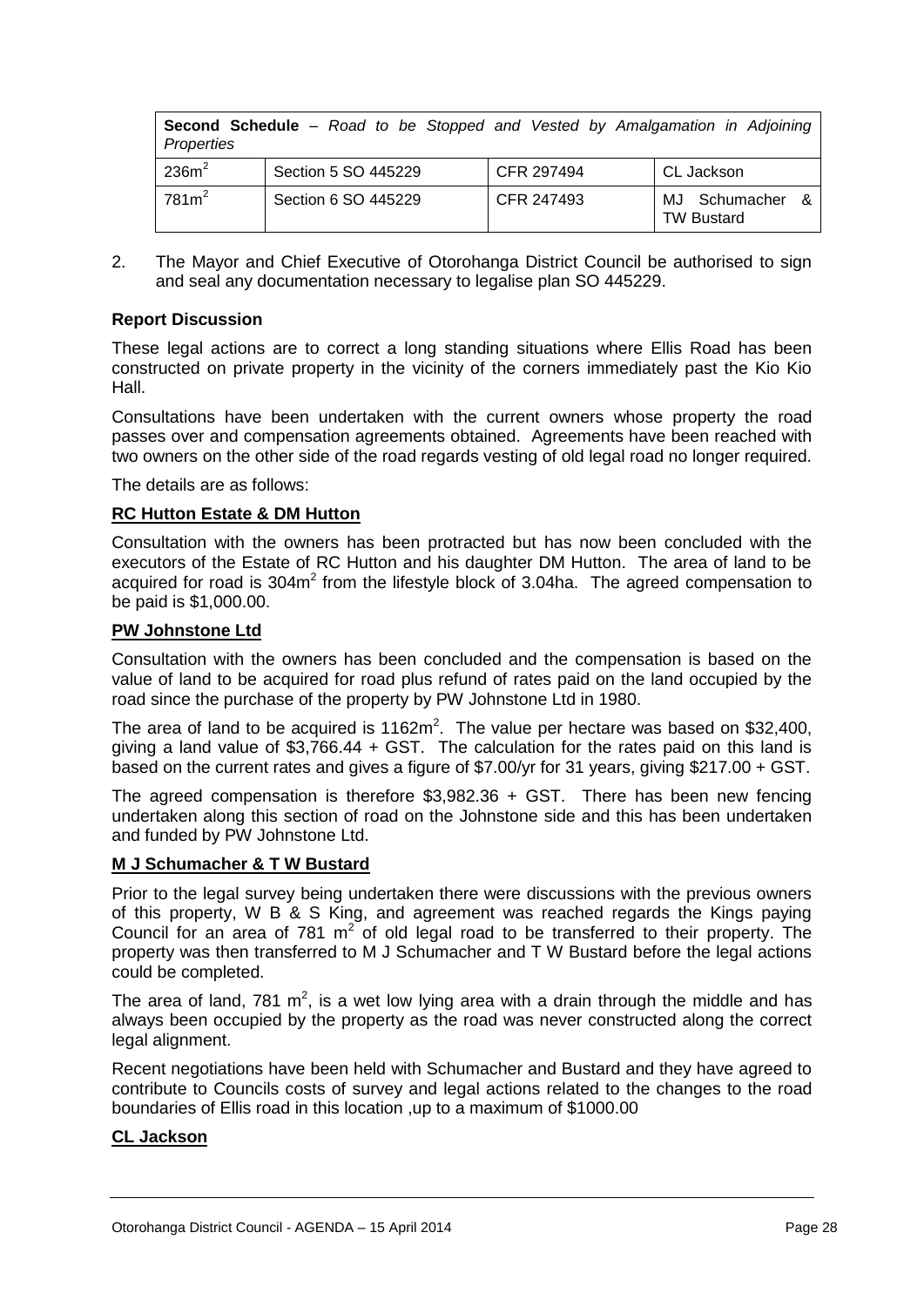There is an area of old closed road that is available to be transferred to the Jackson property. The area of 236 $m^2$  is low lying with a drain through it and has always been occupied by the Jackson property.

The owner has agreed to contribute to the legal and survey costs with a limit of \$500.00 to be paid.

#### **General**

As is standard practice, Council is meeting all survey and legal costs associated with the road legalisation along this section of Ellis Road. In this case two of the property owners are contributing to these costs to a limited extent in exchange for old road to be transferred to their ownership.

#### **Dave Clibbery ENGINEERING MANAGER**

#### **Attachments**

SO 445229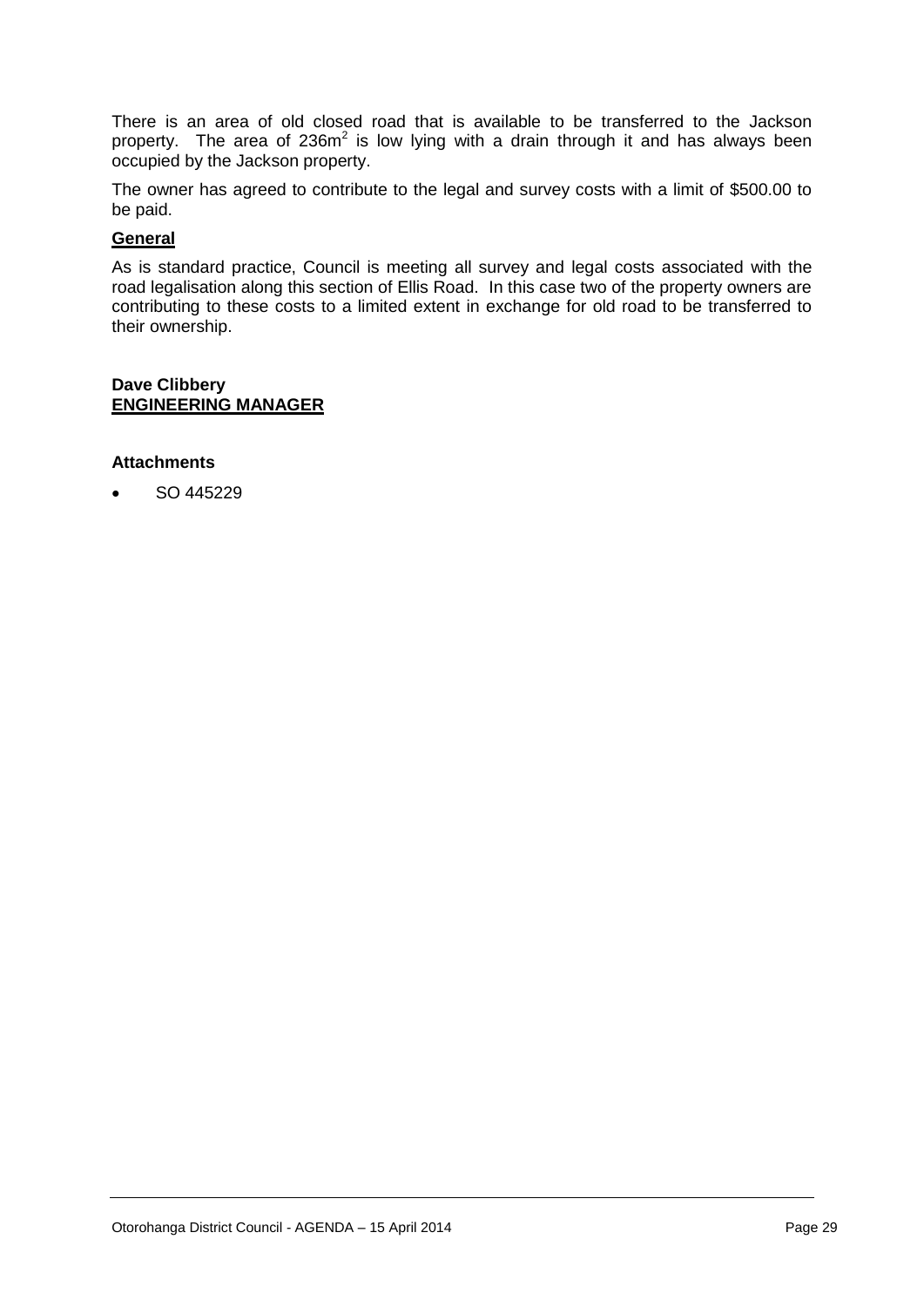



## **Title Plan - SO 445229**

| Survey Number<br>SO 445229<br>Surveyor Reference<br>Ellis Road Legalisation.nzt<br>Surveyor<br>Peter Thomas Cotter<br>Survey Firm<br>Otorohanga District Council<br>Surveyor Declaration 1 Peter Thomas Cotter, being a licensed cadastral surveyor, certify that:<br>(a) this dataset provided by me and its related survey are accurate, correct and in accordance with the<br>Cadastral Survey Act 2002 and the Rules for Cadastral Survey 2010, and<br>(b)the survey was undertaken by me or under my personal direction.<br>Declared on 15 Dec 2011 02:52 PM |                                             |                                 |             |                     |             |
|-------------------------------------------------------------------------------------------------------------------------------------------------------------------------------------------------------------------------------------------------------------------------------------------------------------------------------------------------------------------------------------------------------------------------------------------------------------------------------------------------------------------------------------------------------------------|---------------------------------------------|---------------------------------|-------------|---------------------|-------------|
| <b>Survey Details</b>                                                                                                                                                                                                                                                                                                                                                                                                                                                                                                                                             |                                             |                                 |             |                     |             |
|                                                                                                                                                                                                                                                                                                                                                                                                                                                                                                                                                                   | Dataset Description Section 1 - 6 SO 445229 |                                 |             |                     |             |
| <b>Status</b>                                                                                                                                                                                                                                                                                                                                                                                                                                                                                                                                                     | Approved as to Survey                       |                                 |             |                     |             |
| <b>Land District</b>                                                                                                                                                                                                                                                                                                                                                                                                                                                                                                                                              | South Auckland                              | <b>Survey Class</b>             | Class B     |                     |             |
| <b>Submitted Date</b>                                                                                                                                                                                                                                                                                                                                                                                                                                                                                                                                             | 15/12/2011                                  | Survey Approval Date 22/12/2011 |             |                     |             |
|                                                                                                                                                                                                                                                                                                                                                                                                                                                                                                                                                                   |                                             | Deposit Date                    |             |                     |             |
| <b>Territorial Authorities</b>                                                                                                                                                                                                                                                                                                                                                                                                                                                                                                                                    |                                             |                                 |             |                     |             |
| Otorohanga District                                                                                                                                                                                                                                                                                                                                                                                                                                                                                                                                               |                                             |                                 |             |                     |             |
| Comprised in                                                                                                                                                                                                                                                                                                                                                                                                                                                                                                                                                      |                                             |                                 |             |                     |             |
| CT SA24C/1265                                                                                                                                                                                                                                                                                                                                                                                                                                                                                                                                                     |                                             |                                 |             |                     |             |
| CT SA430/300                                                                                                                                                                                                                                                                                                                                                                                                                                                                                                                                                      |                                             |                                 |             |                     |             |
| <b>Created Parcels</b>                                                                                                                                                                                                                                                                                                                                                                                                                                                                                                                                            |                                             |                                 |             |                     |             |
| Parcels                                                                                                                                                                                                                                                                                                                                                                                                                                                                                                                                                           |                                             | Parcel Intent                   | Area        | <b>CT</b> Reference |             |
| Section 1 Survey Office Plan 445229                                                                                                                                                                                                                                                                                                                                                                                                                                                                                                                               |                                             | Legalisation                    | $0.1162$ Ha |                     |             |
| Section 2 Survey Office Plan 445229                                                                                                                                                                                                                                                                                                                                                                                                                                                                                                                               |                                             | Legalisation                    | $0.0304$ Ha |                     |             |
| Section 3 Survey Office Plan 445229                                                                                                                                                                                                                                                                                                                                                                                                                                                                                                                               |                                             | Fee Simple Title                | 158.6829 Ha |                     |             |
| Section 4 Survey Office Plan 445229                                                                                                                                                                                                                                                                                                                                                                                                                                                                                                                               |                                             | Fee Simple Title                | 0.0412 Ffa  |                     |             |
| Section 5 Survey Office Plan 445229                                                                                                                                                                                                                                                                                                                                                                                                                                                                                                                               |                                             | Legatisation                    | $0.0236$ Ha |                     |             |
| Section 6 Survey Office Plan 445229                                                                                                                                                                                                                                                                                                                                                                                                                                                                                                                               |                                             | Legalisation                    | 0.0781 Ha   |                     |             |
|                                                                                                                                                                                                                                                                                                                                                                                                                                                                                                                                                                   |                                             | Road                            |             |                     |             |
| Area A Survey Office Plan 445229                                                                                                                                                                                                                                                                                                                                                                                                                                                                                                                                  |                                             | Easement                        |             |                     |             |
| Total Ares                                                                                                                                                                                                                                                                                                                                                                                                                                                                                                                                                        |                                             |                                 | 161.9724 Ha |                     |             |
|                                                                                                                                                                                                                                                                                                                                                                                                                                                                                                                                                                   |                                             |                                 |             |                     |             |
| SD 445229 - Title Plan                                                                                                                                                                                                                                                                                                                                                                                                                                                                                                                                            |                                             | Generated on 22/12/2011 12:34am |             |                     | Page 1 of 7 |

 $\bar{\phi}$ 

 $\frac{1}{27}$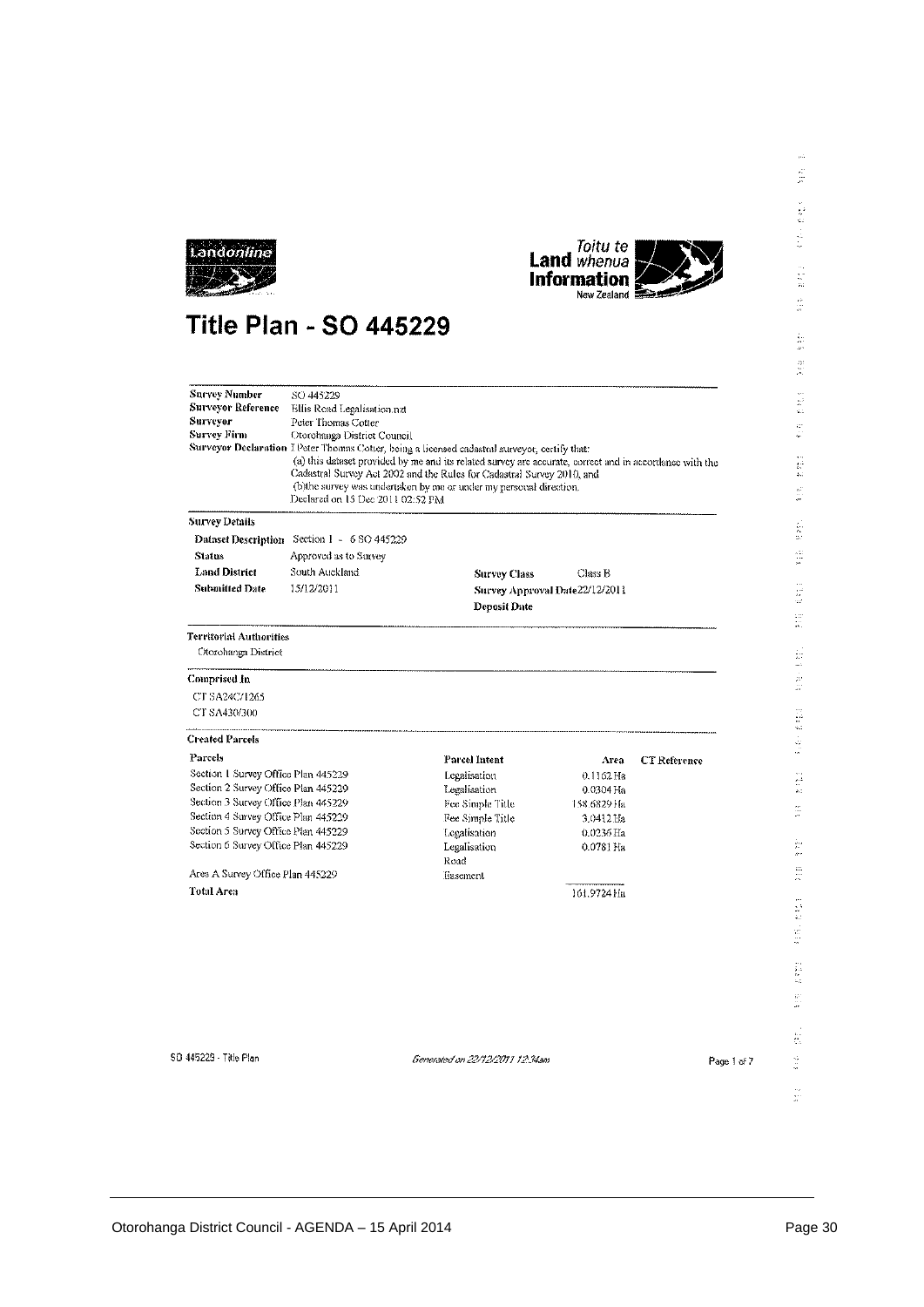.<br>Schedule / Memorandum Schedule / Memorandum

Pt. Puketarata No 16 Block

Pt. Lot 1 DP 7950

16

Sec 1

Sec 2

#### **SCHEDULE OF AREAS**

| <b>Land Registration District</b> | Plan Number     |
|-----------------------------------|-----------------|
| South Auckland                    | SO 445229       |
|                                   |                 |
| Land to be Acquired for Road      |                 |
| <b>Floscription</b>               | ो।lle Reference |

C.T. SA430/300

C.T. SA24C/1265

|                   | Road to be Stopped |                 |          |
|-------------------|--------------------|-----------------|----------|
| <b>References</b> |                    |                 |          |
| Shown             | Adioining          | Title Reference | Area     |
| Sec 5             | Lot 2 DP 373685    | C.T. 297494     | 0.0236ha |
| Sec 6             | Lot 1 DP 373685    | C.T. 297493     | 0.0781ha |
|                   |                    |                 |          |

 $\frac{1}{2}$  $\frac{d^2}{dt^2}$  $\frac{1}{2\pi}$  $\frac{1}{2}$ **REAK BREE EXE**  $\frac{d\phi}{dt}$  $\frac{1}{2}$  $\frac{1}{\sqrt{2}}$  $\bar{z} \bar{z}$  $\widetilde{\omega}$  $\frac{1}{2\pi}$ g.<br>Si  $\begin{bmatrix} 1 \\ 1 \\ 2 \end{bmatrix}$ i.<br>S  $\frac{1}{48}$  $\frac{1}{\omega}$ in<br>Ar je<br>D  $\begin{bmatrix} 1 \\ 2 \\ 3 \\ 4 \end{bmatrix}$  $\frac{1}{2}$  $\begin{bmatrix} 1 \\ 2 \\ 3 \\ 4 \end{bmatrix}$  $\frac{\partial}{\partial t}$  $\frac{2\pi}{2\pi}$  $\frac{\sqrt{3}}{4\pi}$  $\frac{1}{\hbar^2}$ 

 $\chi_{\rm ex}$ 

È

科尔哈特

0.1162ha

0.0304ha

Generated on 22/12/2011 12:34am

Page 2 of 7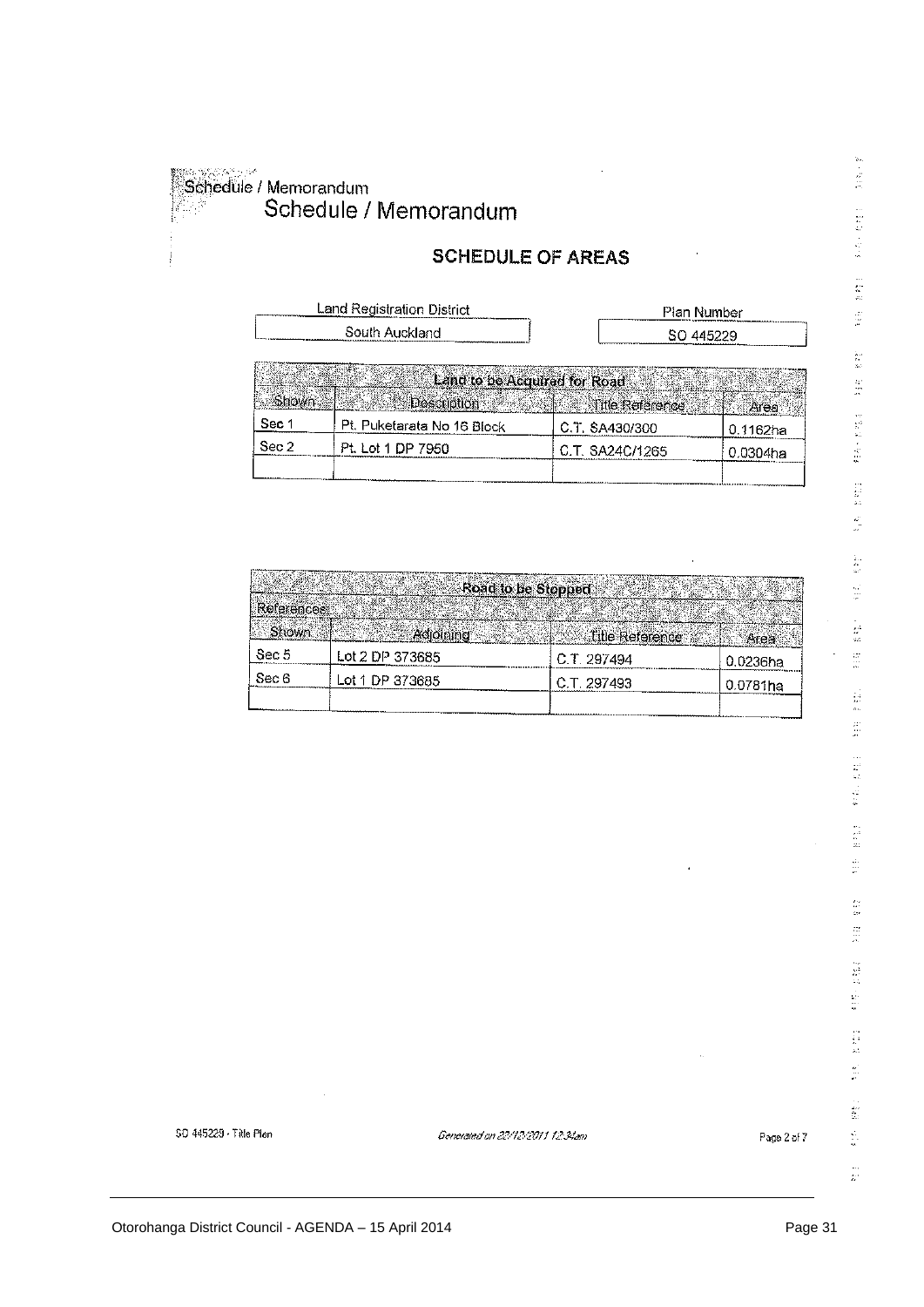#### Schedule / Memorandum

#### Schedule / Memorandum

| <b>Land Registration District</b> | Plan Number |
|-----------------------------------|-------------|
| South Auckland                    | SO 445229   |

 $\frac{1}{2}$ 

**Territorial Authority (the Council)** 

| Otorohanga District Council |  |
|-----------------------------|--|
|                             |  |

| <b>Schedule of Proposed Easements</b> |       |                          |                          |  |
|---------------------------------------|-------|--------------------------|--------------------------|--|
| Purpose                               | Shown | <b>Servient Tenement</b> | <b>Dominant Tenement</b> |  |
| Right to transmit                     | А     | Sec 6 SO 445229          | Lot 2 D.P. 373685        |  |
| electricity and                       |       |                          |                          |  |
| Telecommunications                    |       |                          |                          |  |
|                                       |       |                          |                          |  |
|                                       |       |                          |                          |  |
|                                       |       |                          |                          |  |
|                                       |       |                          |                          |  |

Generated on 22/12/2011 12:34am

Page 3 of 7

se.

l,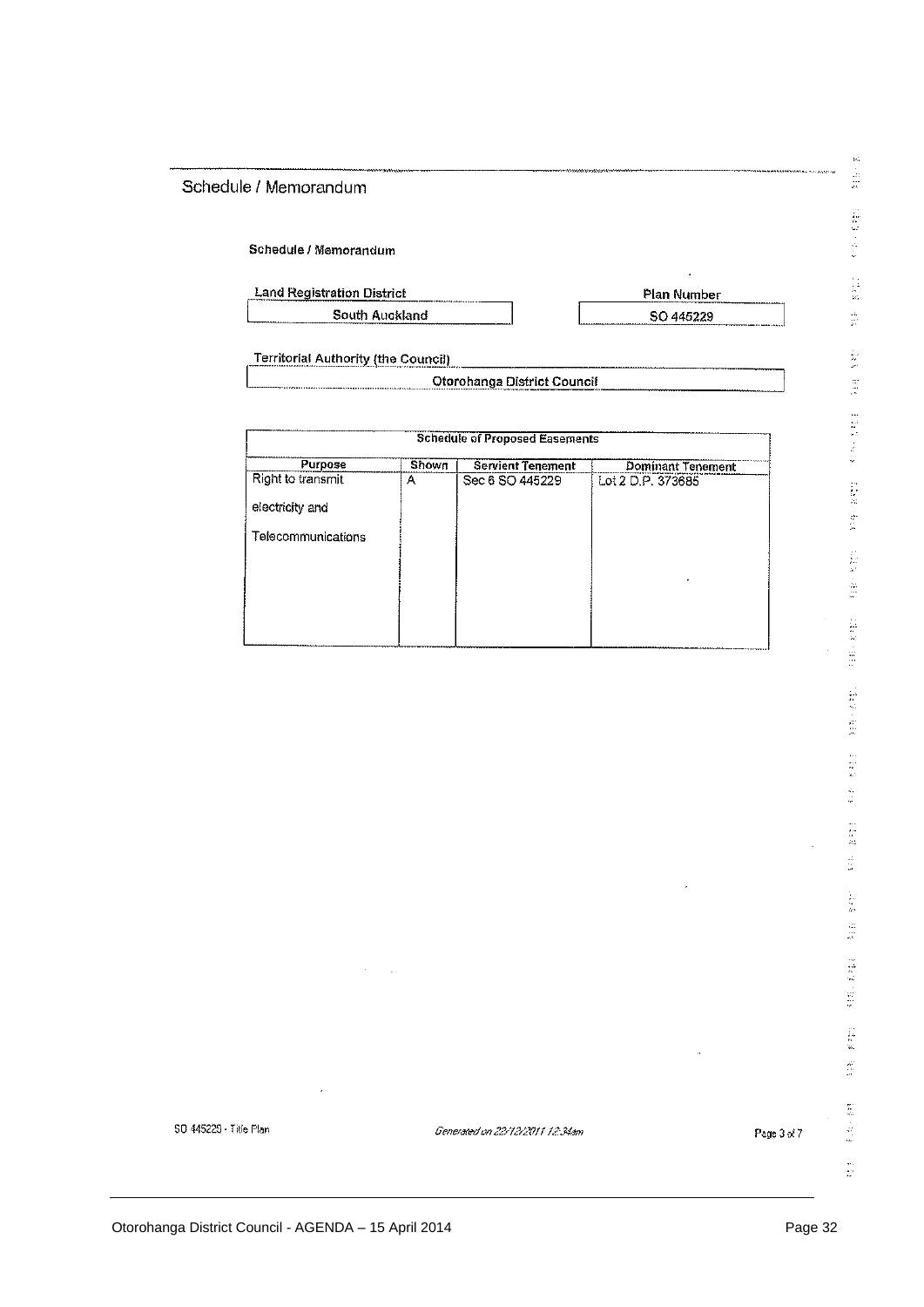

经定期 NEW BIRT RINK BREE 1449 年14 **SIE END** e<br>Fi 组织工程机  $5187 + 83117$ VIII VII **FIRE KILL TANK REAL** ser.  $\frac{d\phi}{dt}$ ÷.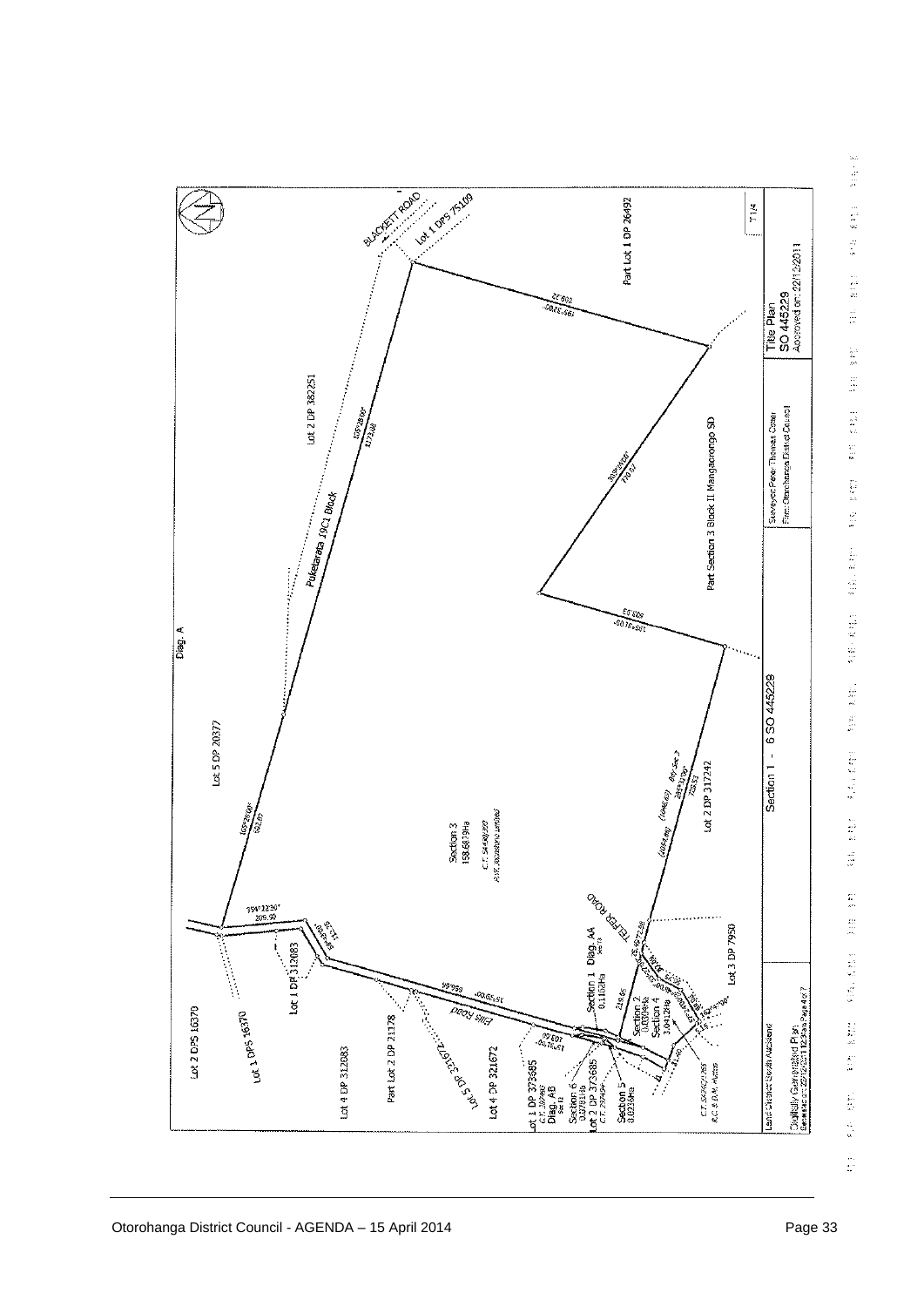

l.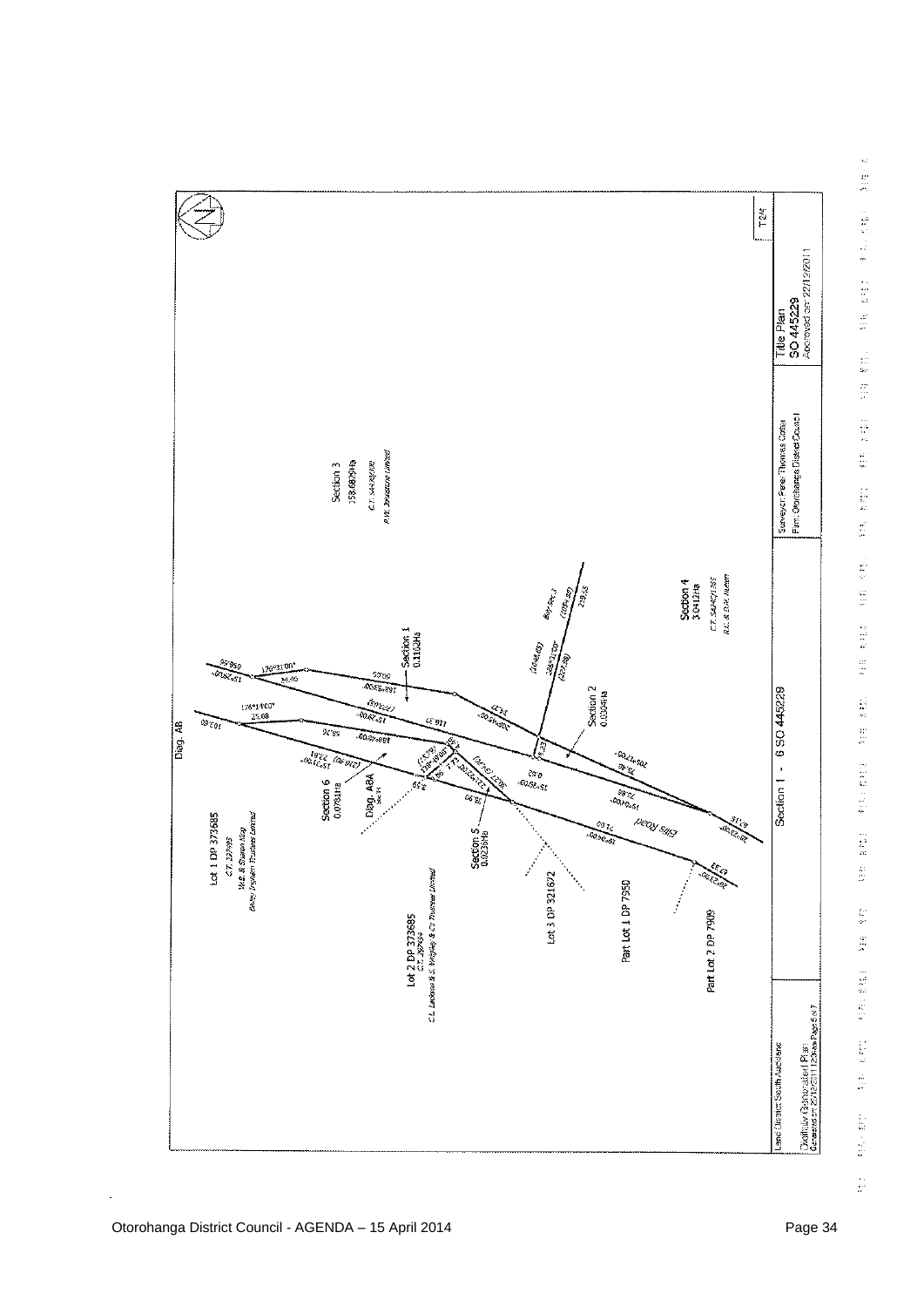

 $\frac{1}{2} \sum_{i=1}^{n} \frac{1}{2} \sum_{j=1}^{n} \frac{1}{2} \sum_{j=1}^{n} \frac{1}{2} \sum_{j=1}^{n} \frac{1}{2} \sum_{j=1}^{n} \frac{1}{2} \sum_{j=1}^{n} \frac{1}{2} \sum_{j=1}^{n} \frac{1}{2} \sum_{j=1}^{n} \frac{1}{2} \sum_{j=1}^{n} \frac{1}{2} \sum_{j=1}^{n} \frac{1}{2} \sum_{j=1}^{n} \frac{1}{2} \sum_{j=1}^{n} \frac{1}{2} \sum_{j=1}^{n$  $\frac{\partial}{\partial t}$ **SAME AND STREET** the state of the state of the state 经指令保险 (1) 東京 (1) The state of the state of the state of the state of the state of the state of the state of the state of the state of the state of the state of the state of the state of the state of the state of the state of the state of t 1. 6 197  $\frac{1}{2}$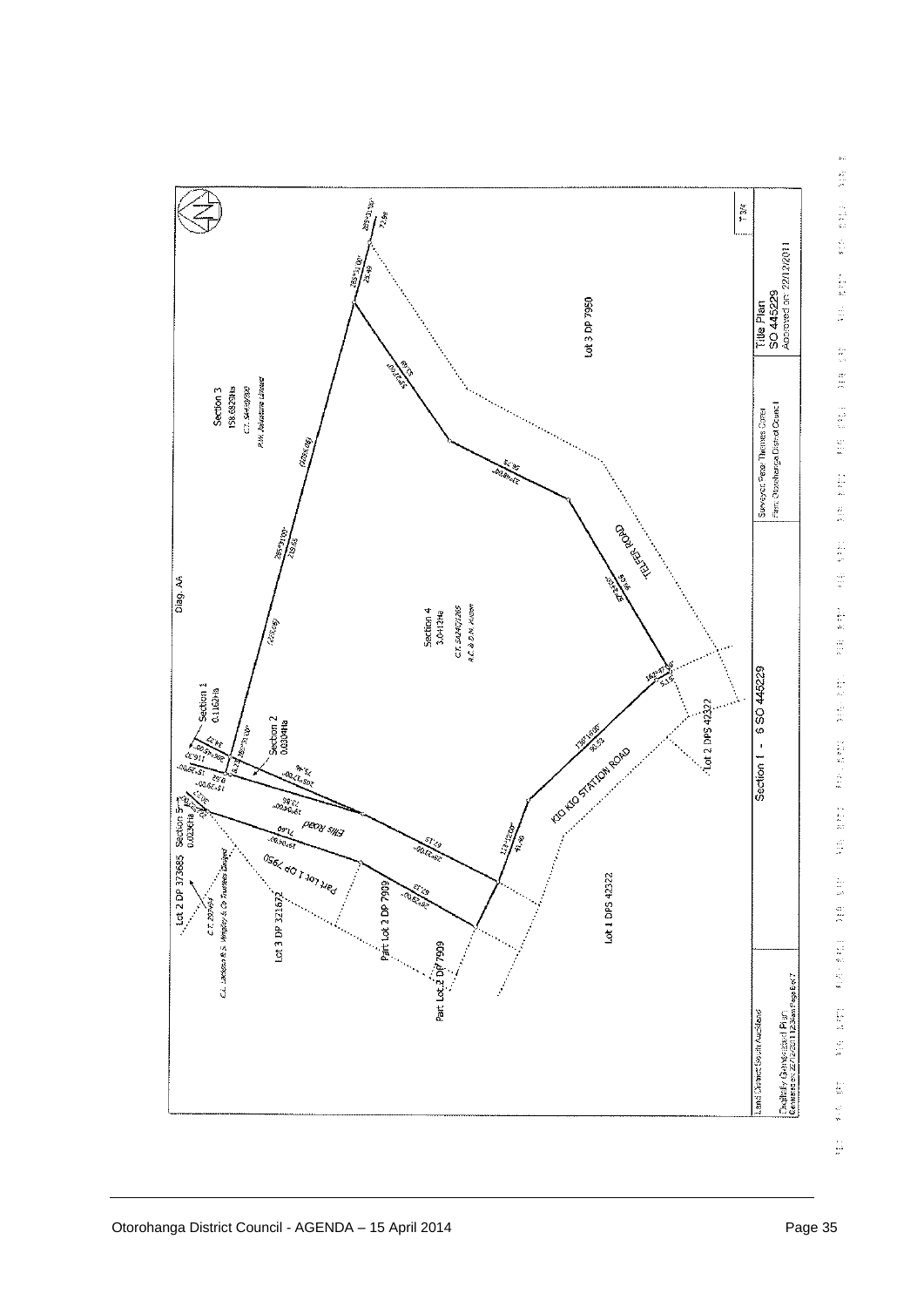



l.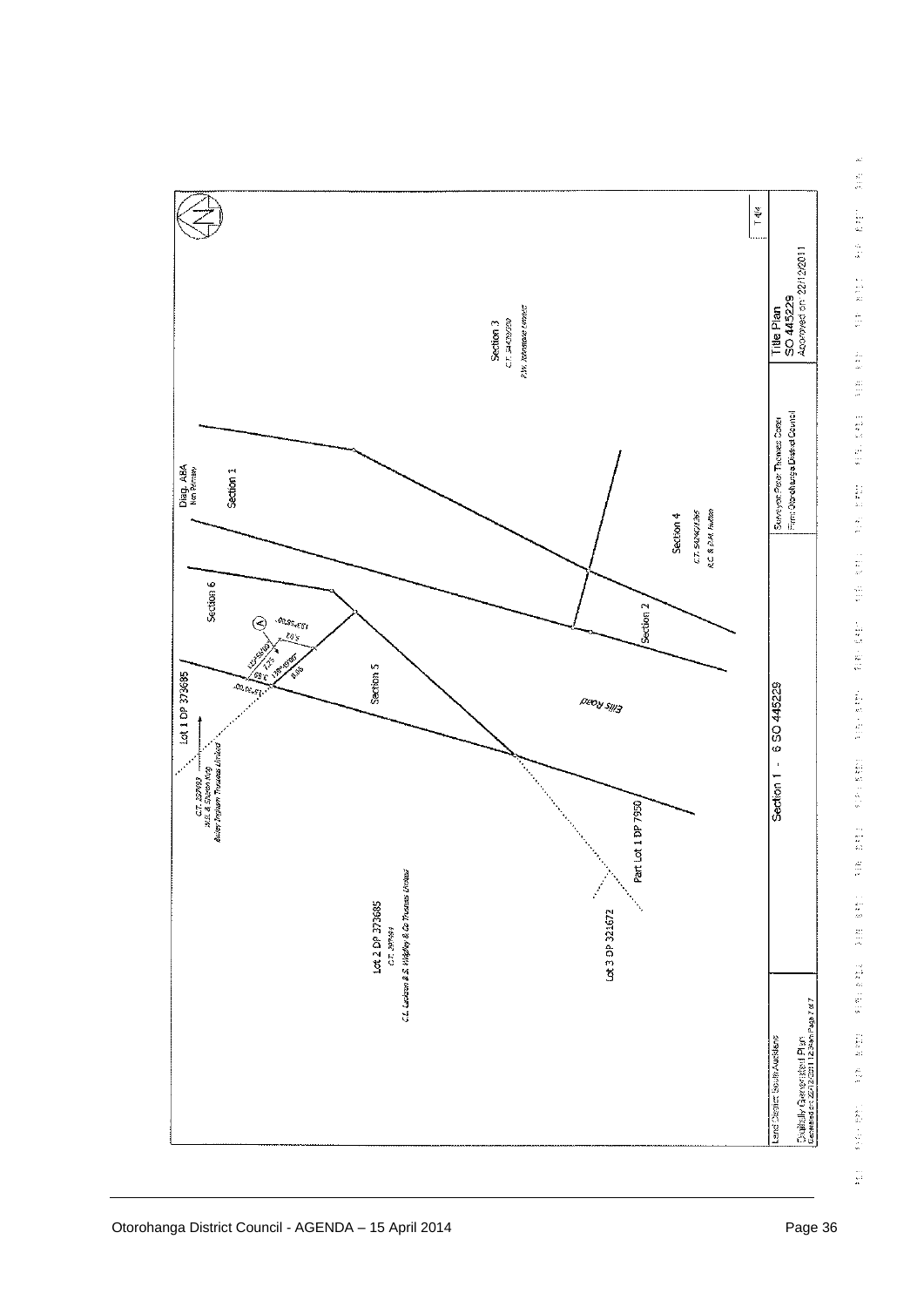**Item 71 STAGE 2 OF WAIKATO SPATIAL PLAN**

**To: His Worship the Mayor and Councillors Otorohanga District Council**

**From: Chief Executive**

**Date: 15 April 2014**

#### **Relevant Community Outcomes**

- The Otorohanga District is a safe place to live
- Ensure services and facilities meet the needs of the Community
- Manage the natural and physical environment in a sustainable manner
- Foster an involved and engaged Community
- Protect the special character of our harbours and their catchments

#### **Executive Summary**

The Waikato Mayoral Forum seeks approval from Council to progress to stage two of the Waikato Spatial Plan project, and to establish a Joint Committee structure to guide the development and adoption of the spatial plan.

#### **Staff Recommendation**

It is recommended that:

- 1. The report is received.
- 2. Council confirms its support the development of a draft Waikato Spatial Plan.
- 3. Council endorses the establishment of a Joint Committee to guide the development, adoption and implementation of the Waikato Spatial Plan, noting that the terms of reference of the Joint Committee will be presented to a future Council meeting for consideration.

#### **Report Discussion**

The background to this report is provided in the attachment produced on behalf of the Waikato Mayoral Forum.

**DC Clibbery CHIEF EXECUTIVE**

**Under Separate Cover -** Waikato Mayoral Forum: Stage 2 of the Waikato Spatial Plan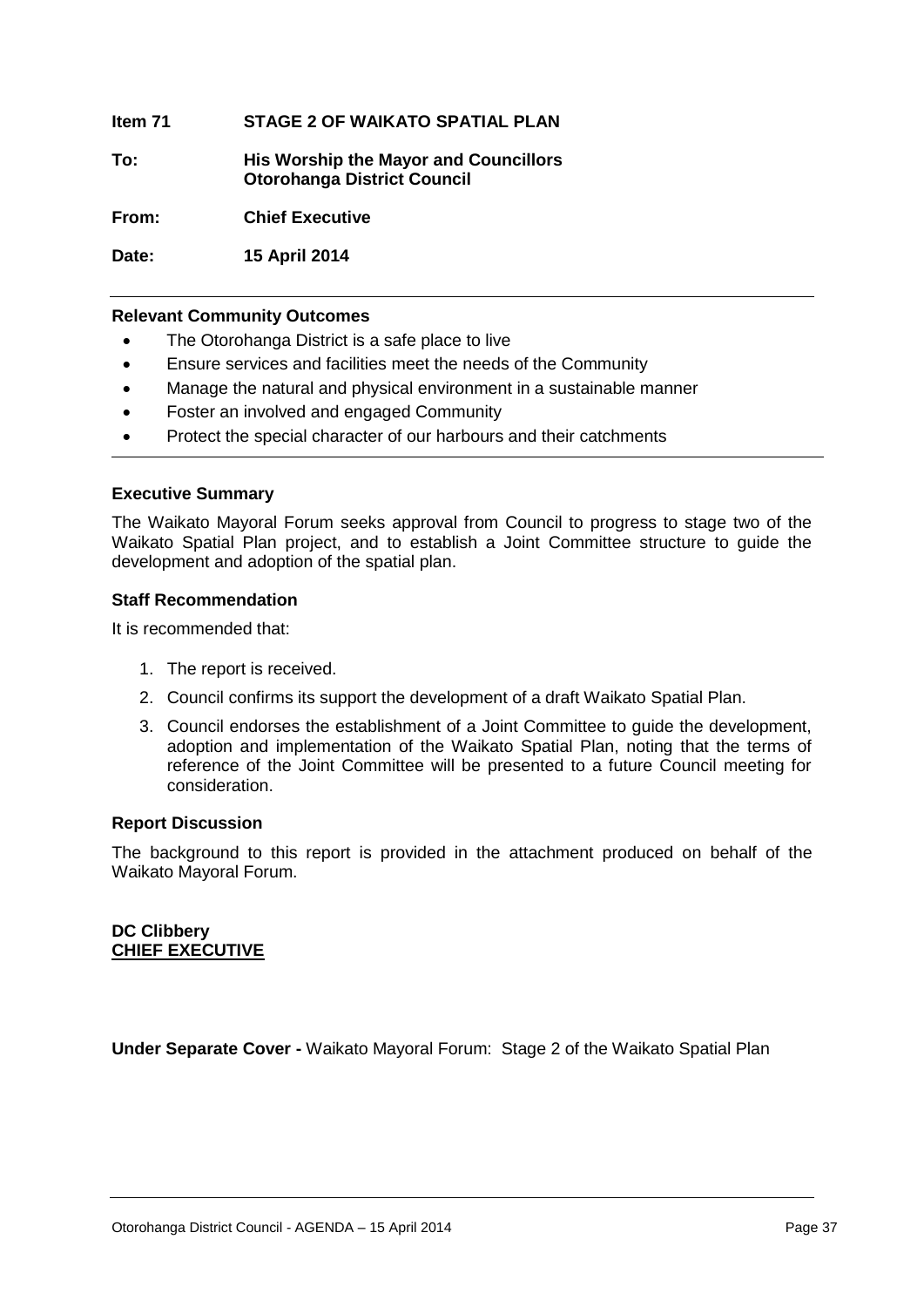#### **Item 72 BEATTIE HOME COMMUNITY TRUST RATES REMISSION**

**To: His Worship the Mayor & Councillors Otorohanga District Council**

**From: Finance and Administration Manager**

**Date: 15 April 2014**

#### **Relevant Community Outcomes**

- Ensure services and facilities meet the needs of the Community
- Promote the local economy and opportunities for sustainable economic development
- Foster an involved and engaged Community

#### **Executive Summary**

Consideration to be given to raise the percentage of Rates remitted for Beattie Community Trust under Councils Rates Remission Policy

#### **Staff Recommendation**

It is recommended that:

The Annual Rates Remission for Beattie Community Trust Inc be raised from 75% to 100% effective for the 2013/14 year.

#### **Report Discussion**

Currently, 75% of the Annual Rates levied for Beattie Community Trust Inc are being remitted under the following policy which has been adopted as part of the Long Term Plan process. Council has the discretion to remit all or part of the Annual Rates of any property that falls within the criteria of the policy.

#### *Remission of Rates*

This policy is prepared pursuant to Section 109 of the Local Government Act 2002.

Section 85 of the Local Government (Rating) Act 2002 states a Council can remit all or part of the rates if a Remission policy has been adopted and notice to the ratepayers is given.

The policy includes :

- $\sqrt{2}$  The obiectives sought to be achieved by remission of rates; and
- **Conditions and criteria to be met in order for rates to be remitted.**
- The policy may be amended or revoked by using the Special Consultative Procedure.
- **For the purposes of Rates Remissions Rates includes penalties payable on unpaid** rates.
- **Remissions for Community, Sporting and Other Organisations**

#### *Objective*

This policy is intended to facilitate the ongoing provision of non-commercial community services and recreational opportunities for the residents of Otorohanga District. The purpose of granting rates remission to an organisation is to: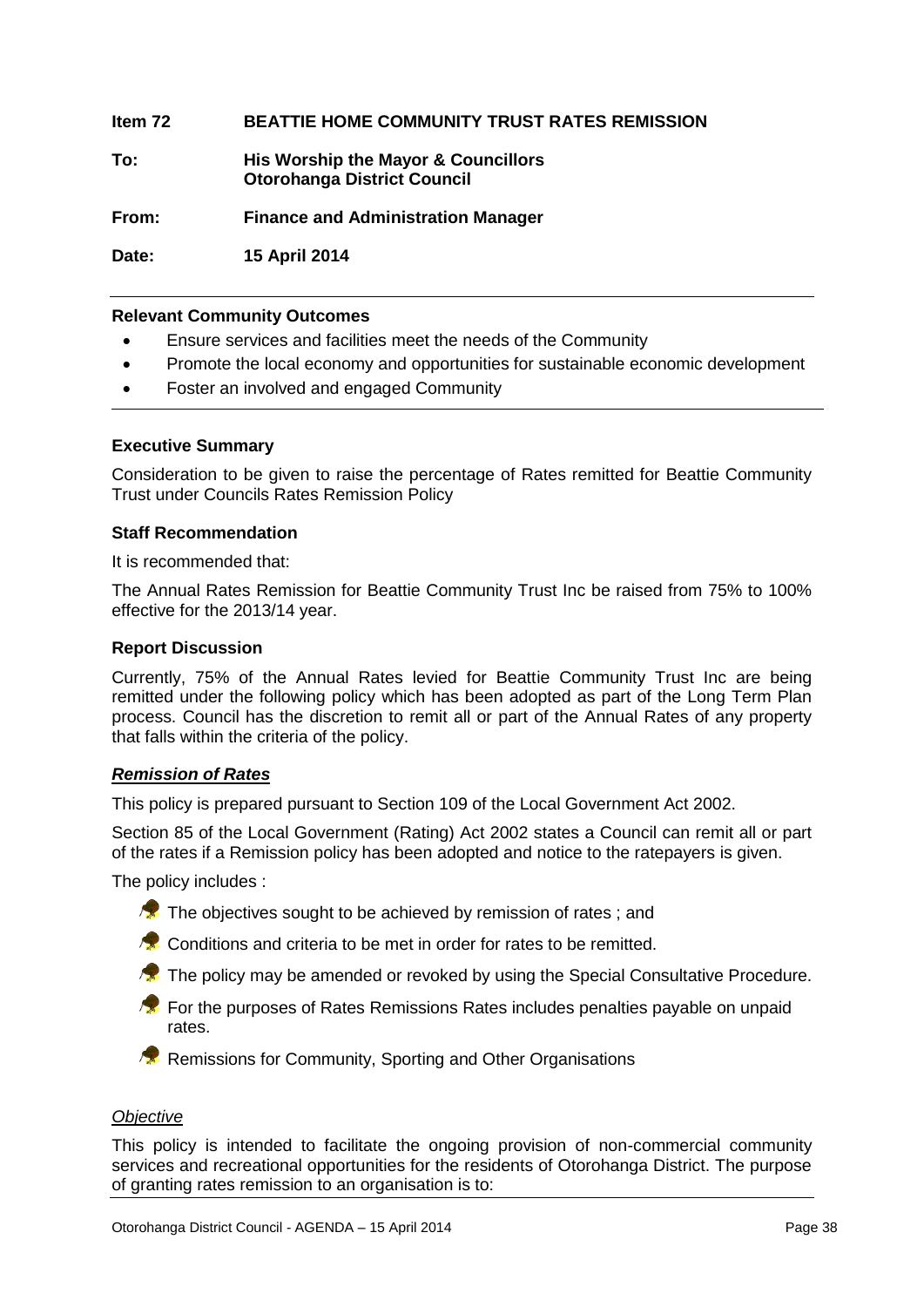- Assist the continued existence of non-profit organisations.
- Make membership of the organisation more accessible to the general public.

#### *Conditions and Criteria*

This part of the policy will apply to land owned by Council and/or owned and occupied by a registered charitable organisation, which is used exclusively or principally for sporting, recreation, or community purposes.

The policy does not apply to any body (including a society, associated organisation, whether incorporated or not) that is carried on for the purpose of profit or gain.

The policy does not apply to groups or organisations who engage in recreational, sporting or community services, as a secondary purposes only.

Organisations making applications should include the following documents in support of their application.





**Full financial statements** 

**Information on planned activities and Programmes** 

**Details of membership** 

All remissions made under this policy will be confirmed by Otorohanga District Council in open meeting.

Annual remissions of 50% will be applied to those societies and associations who qualify for the 50% non rateable category under Schedule 1, Part 2 of the Local Government (Rating) Act 2002.

All other community and sporting organisations fitting the criteria stated in this policy will receive due consideration for the remission of all or part of their rates.

For Reference, Schedule 1, Part 2 of the Local Government (Rating Act) defines Land 50% Non-Rateable as follows;

- 1) Land owned or used by a society incorporated under the Agricultural and Pastoral Societies Act 1908 as a showground or place of meeting.
- 2) Land owned or used by a society or association of persons (whether incorporated or not) for games or sports, except galloping races, harness races, or greyhound races.
- 3) Land owned or used by a society or association of persons (whether incorporated or not) for the purpose of any branch of the arts.

Notes:

For the purpose of this Part, unless the context otherwise requires,-

**land** does not include land used for the private pecuniary profit of any members of the society or association.

Land, in clause 2, excludes land in respect of which a club licence under the Sale of Liquor Act 1989 is for the time being in force.

As part of the Long Term Plan process, staff will prepare a schedule of existing rates remissions and potential rates remissions for Council to consider.

#### **G.D Bunn FINANCE AND ADMINISTRATION MANAGER**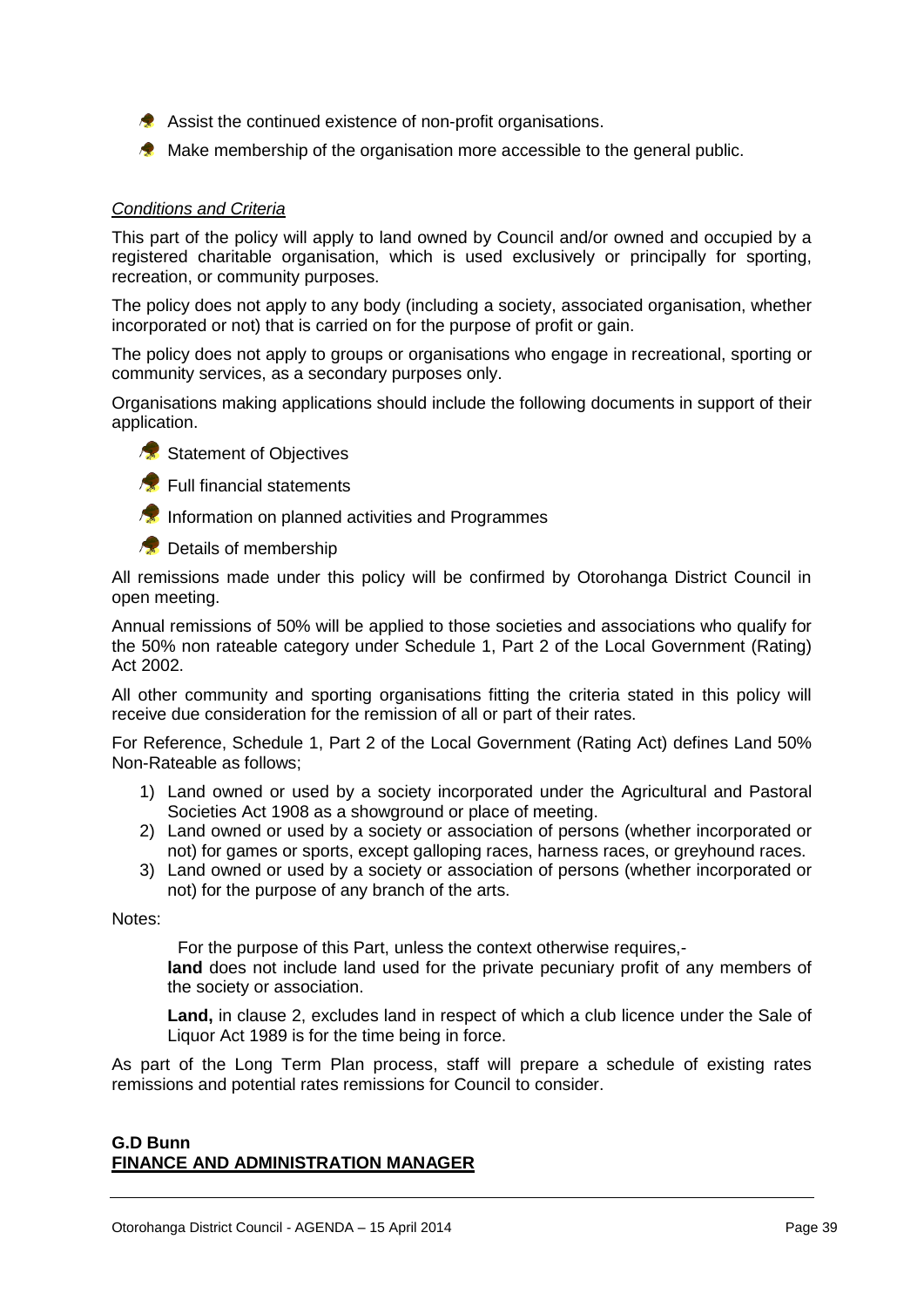#### **Item 73 APPOINTMENT OF COUNCILLORS TO VARIOUS TRUSTS**

**To: His Worship the Mayor & Councillors Otorohanga District Council**

**From: Finance and Administration Manager**

**Date: 15 April 2014**

#### **Relevant Community Outcomes**

- Ensure services and facilities meet the needs of the Community
- Promote the local economy and opportunities for sustainable economic development
- Foster an involved and engaged Community

#### **Executive Summary**

The following report summarises the Trust Deeds for Beattie Community Trust and the North King Country Development Trust, the requirements for an appointment for a ODC Councillor to those trusts and the extent of the liability around those appointments.

#### **Staff Recommendation**

It is recommended that:

The Report be Received.

#### **Report Discussion**

After each triennial Election Council goes through a process of appointing various Elected Members to a variety of Organisations, Committees and Trusts. These include a Council appointment to the "North King Country Development Trust" and also the "Beattie Community Trust". Council has requested further information on the extent of liability for trustees of these two trusts and any potential liability that could come back to Council.

Both Trust Deeds have been researched and the following conclusions made;

#### Beattie Community Trust

The Beattie Community Trust is an Incorporated Charitable Trust established in 2001 under the Charitable Trusts Act 1957.

The primary object of the trust as set out in Sec 2(b) of the their constitution is "*To provide residential accommodation of all kinds, and to provide care which shall include the provision of meals and sleeping accommodation, with or without payment, for elderly people, in particular to meet the demands of the Otorohanga District for local residential health care with the primary responsibility to elderly persons who require residential care."*

The second part of Sec 2 (f) follows on to state *"Any income or profit made by the Trust as a result of any activities which it undertakes in the furtherance and achievement of the objects set out above, shall, without exception, be applied towards the charitable purposes set out in the objects"*

"Limitation of Liability" is covered in Sec 15. *The trustees shall not nor shall any of them be under any personal liability in connection with the affairs of the Board or in any way howsoever pursuant to this document nor shall any member be personally liable for any loss not contributed by his or her own dishonesty".*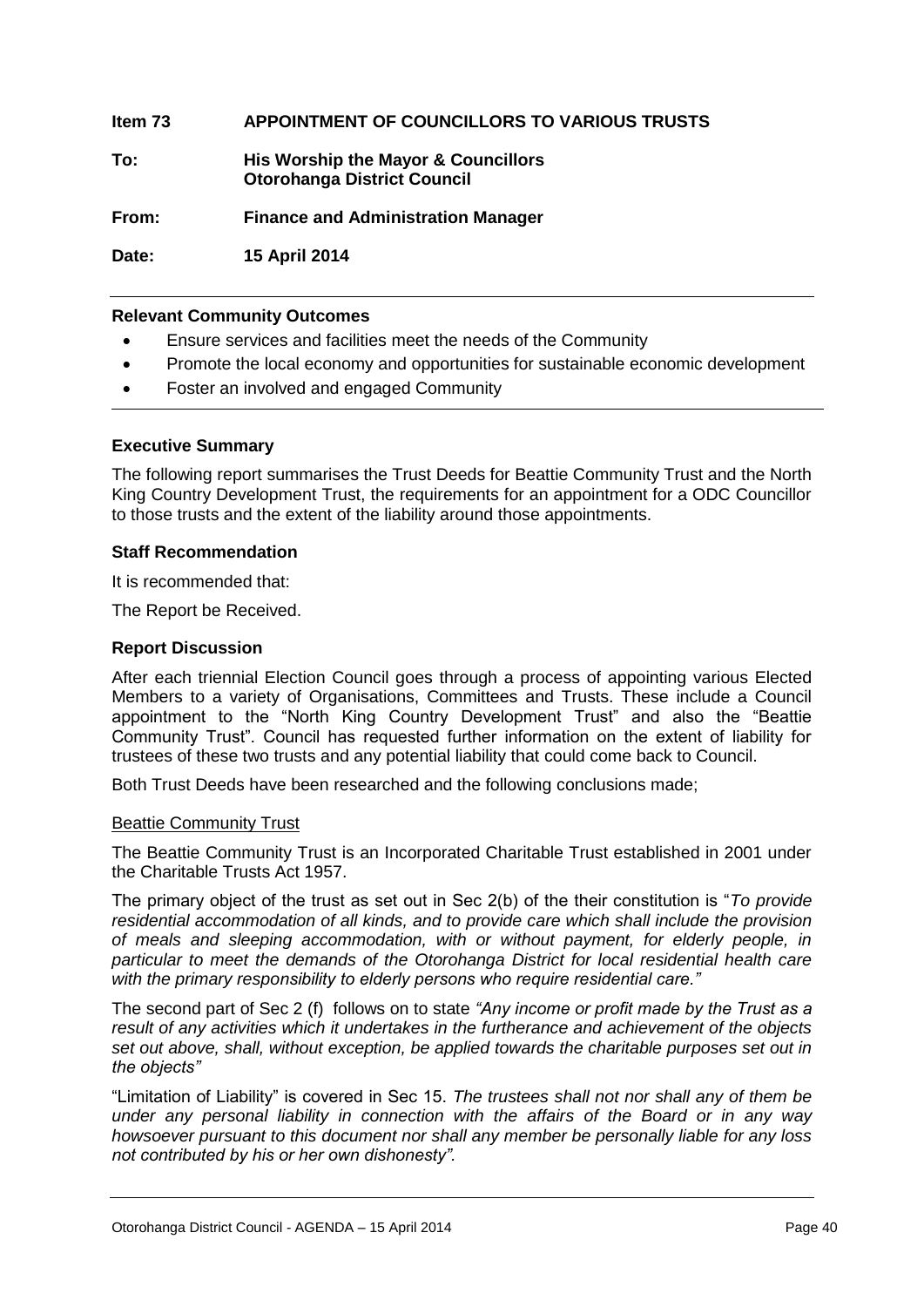There appears to be no requirement under the constitution for a Council appointment on the board. Any Council appointee on to the Board is by way of a Council nomination, as opposed to a requirement for a Council appointee under the Trust Deed.

Sec 5 (a) states that six trustees shall be elected by the members, and at every AGM the members of the trust shall elect the Board. Two of the six trustees shall be appointed for a one year term, two for a two year term and two for a three year term.

The trustees elected and appointed shall have the power to co-opt such other person or persons from time to time to be members of the Board, but who shall not be trustees and shall not have voting rights.

#### North King Country Development Trust

The North King Country Development Trust is an Incorporated Charitable Trust established in 1997 under the Charitable Trusts Act 1957.

The primary object of the trust as set out in Part 4 of the Trust Deed is "*To enable the Trustees to apply the Trust Fund for or towards Charitable Purposes."*

Liability is covered in Sec 14. *"No trustee acting or purporting to act in the execution of the trusts of this Deed shall be liable for any loss not attributable to that Trustee's own dishonesty or to the wilful commission or omission by the Trustee of an act not known by that Trustee to be a breach of trust. In particular no Trustee shall be bound to take, or be liable for failure to take any proceedings against a co-Trustee for any breach or alleged breach of trust committed by such co-trustee.*

Indemnity is covered in Sec 15 of the Trust Deed. *"Any Trustee, officer or employee of the trust shall be indemnified out of the assets of the Trust for and in respect of any loss or liability which such Trustee may sustain or incur by reason of the carrying out or omission of any function, duty or power of the Trustees under this Deed and also in respect of any expenses incurred by the Trustee in the management and administration of the Trust Fund unless such loss or liability is attributable to such Trustee's dishonesty or to the wilful commission by such Trustee of an act known by the Trustee to be a breach of trust or to the wilful omission by such Trustee of any act when that omission is known by such Trustee to be a breach of trust."*

Election of trustees is by appointment, there being no less than six and no more than eight trustees, and shall serve no more than a four year term. The original Trust Deed has the appointers as Otorohanga District Council, Waitomo District Council, Taupo District Council, Maniapoto Maori Trust Board, NZ Institute of Chartered Accountants, Waitomo Energy Services and the Hamilton District Law Society.

**GD Bunn FINANCE AND ADMINISTRATION MANAGER**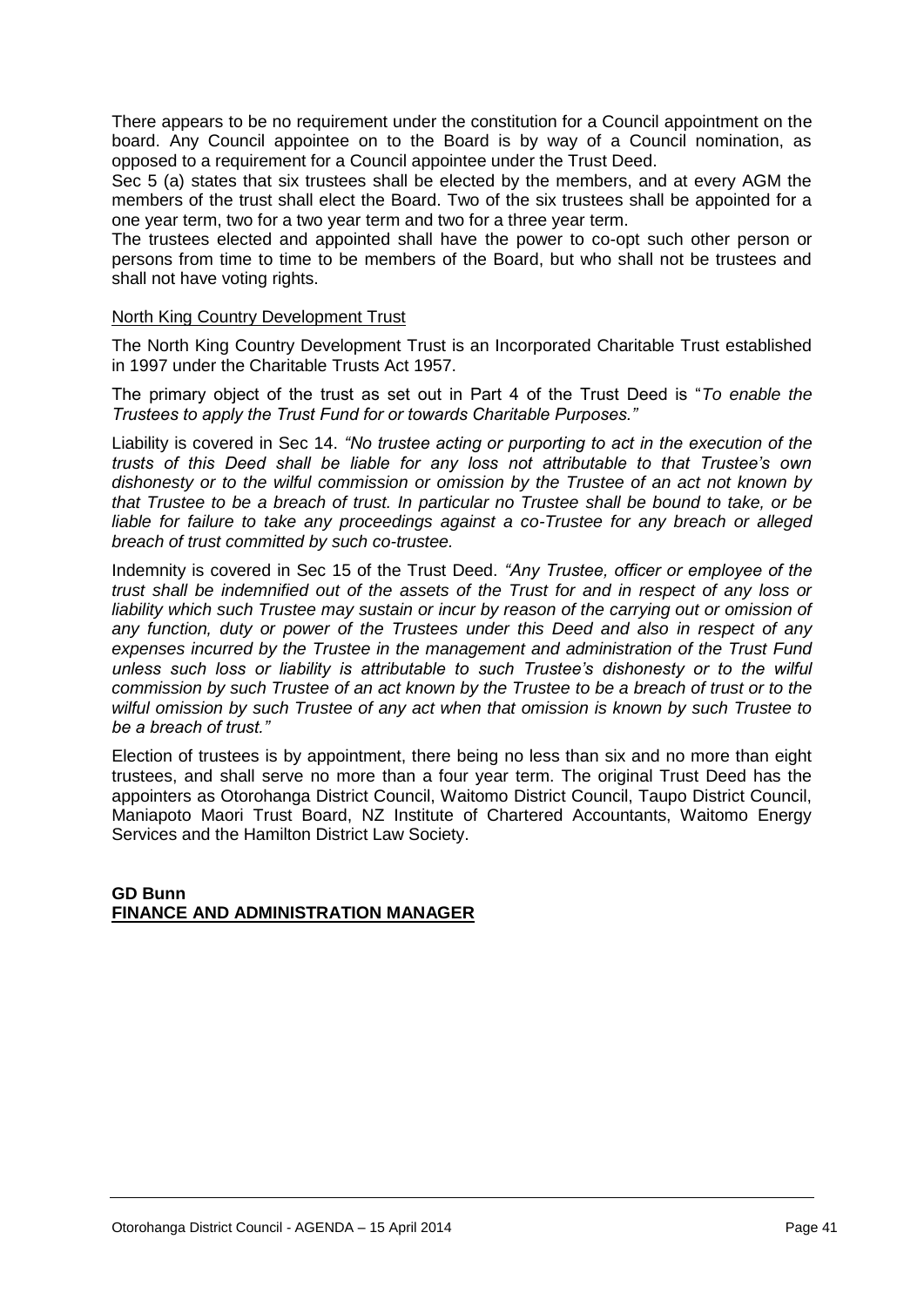**Item 74 DRAFT ANNUAL PLAN 2014/15 To: His Worship the Mayor and Councillors Otorohanga District Council From: District Accountant Date: 15 April 2014**

#### **Executive Summary**

Council to consider adopting the Draft Annual Plan 2014/15.

#### **Staff Recommendation**

It is recommended that:

- 1. The Draft Annual Plan for 2014/15 be approved,
- 2. Submission be heard at the Council meeting to be held 17 June 2014

#### **Report Discussion**

The Draft Annual Plan sets out the services, activities and projects proposed to be undertaken during the period 1 July 2014 to 30 June 2015 and includes

- Council's Annual Plan for the 2014/15 year
- Details of the proposed 2014/15 rating levels
- Council Programme of Work for the 2014/15 year
- Rating impact of the plan and Financial Strategy
- Prospective Financial Statements

It is proposed that the Plan, if approved, will be advertised in the Waitomo News on Thursday 1 May 2014. Submissions will close on 6 June 2014 and be heard at the meeting of Council scheduled for 17 June 2014. It is proposed to adopt the Annual Plan together with the Management Plan at that meeting.

#### **Brendan O'Callaghan DISTRICT ACCOUNTANT**

**Under separate attachment** – Draft Annual Plan 2014-15